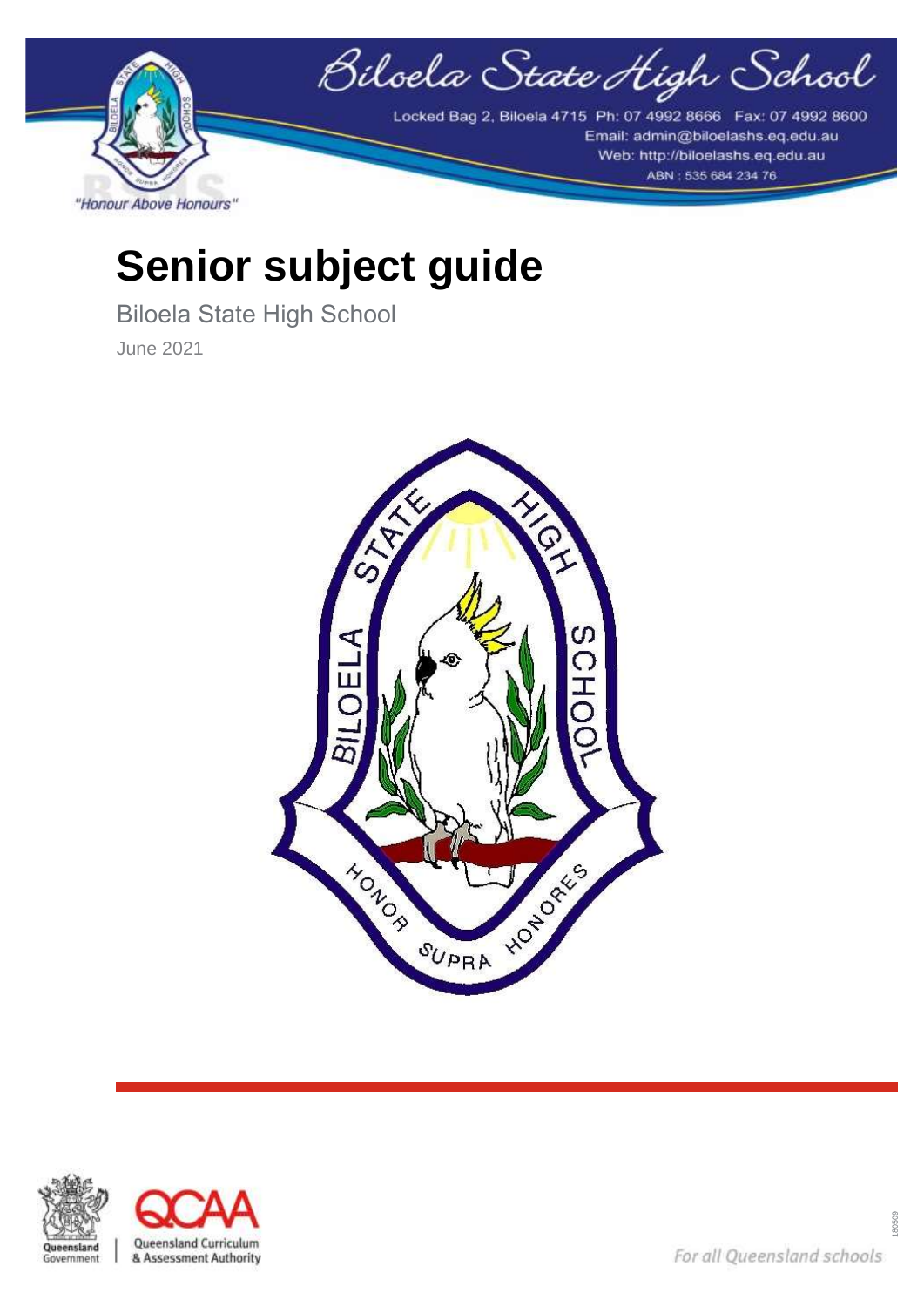# <span id="page-1-0"></span>**Table of Contents**

| $\mathbf{2}$     |
|------------------|
|                  |
|                  |
| $\boldsymbol{2}$ |
|                  |
|                  |
|                  |
|                  |
|                  |
|                  |
|                  |
|                  |
|                  |
|                  |
|                  |
|                  |
|                  |
|                  |
|                  |
|                  |
|                  |
|                  |
|                  |
|                  |
|                  |
|                  |
|                  |
|                  |
|                  |
|                  |
|                  |
| 9                |
|                  |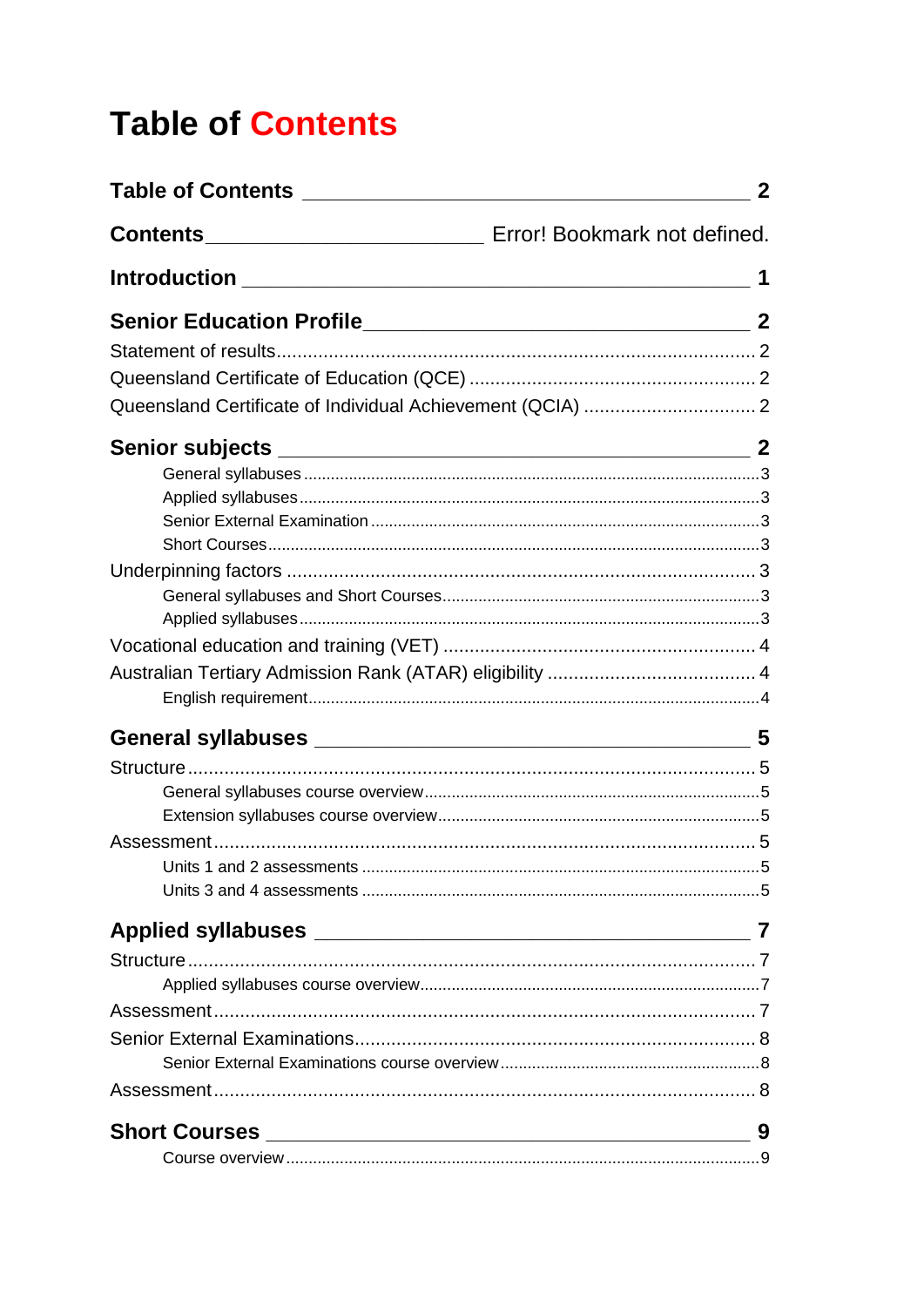| <b>QCAA senior syllabuses offered at Biloela State High</b><br><b>School</b> |  |
|------------------------------------------------------------------------------|--|
|                                                                              |  |
|                                                                              |  |
|                                                                              |  |
|                                                                              |  |
|                                                                              |  |
|                                                                              |  |
|                                                                              |  |
|                                                                              |  |
|                                                                              |  |
|                                                                              |  |
|                                                                              |  |
|                                                                              |  |
|                                                                              |  |
|                                                                              |  |
|                                                                              |  |
|                                                                              |  |
|                                                                              |  |
|                                                                              |  |
|                                                                              |  |
|                                                                              |  |
|                                                                              |  |
|                                                                              |  |
|                                                                              |  |
|                                                                              |  |
|                                                                              |  |
|                                                                              |  |
|                                                                              |  |
|                                                                              |  |
|                                                                              |  |
|                                                                              |  |
|                                                                              |  |
|                                                                              |  |
|                                                                              |  |
|                                                                              |  |
|                                                                              |  |
|                                                                              |  |
|                                                                              |  |
|                                                                              |  |
|                                                                              |  |
|                                                                              |  |
|                                                                              |  |
|                                                                              |  |
|                                                                              |  |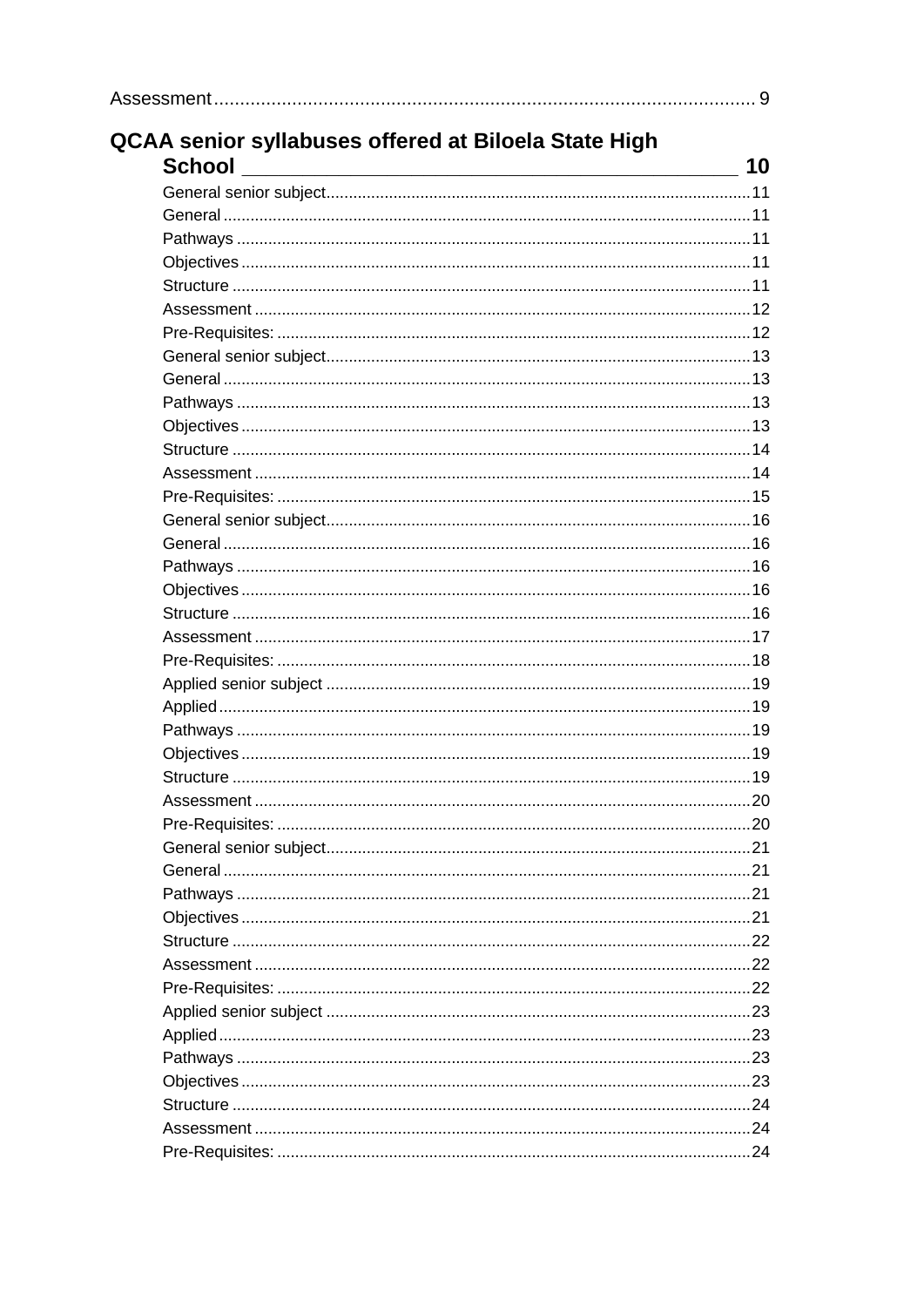| Pre-Requisites: Year 10 Civics and Citizenship at least a C achievement26    |  |
|------------------------------------------------------------------------------|--|
|                                                                              |  |
|                                                                              |  |
|                                                                              |  |
|                                                                              |  |
|                                                                              |  |
|                                                                              |  |
|                                                                              |  |
|                                                                              |  |
|                                                                              |  |
|                                                                              |  |
|                                                                              |  |
|                                                                              |  |
|                                                                              |  |
| Pre-Requisites: Year 10 Tourism Preparation is desirable along with basic    |  |
| literacy skills to complete written components of assessment30               |  |
|                                                                              |  |
|                                                                              |  |
|                                                                              |  |
|                                                                              |  |
|                                                                              |  |
|                                                                              |  |
|                                                                              |  |
| Costs 32                                                                     |  |
|                                                                              |  |
|                                                                              |  |
|                                                                              |  |
|                                                                              |  |
|                                                                              |  |
|                                                                              |  |
| Pre-Requisites: Year 10 Materials and Technologies Specialisation at least a |  |
| There is an expectation that students behave in a safe manner in the         |  |
|                                                                              |  |
|                                                                              |  |
|                                                                              |  |
|                                                                              |  |
|                                                                              |  |
|                                                                              |  |
|                                                                              |  |
|                                                                              |  |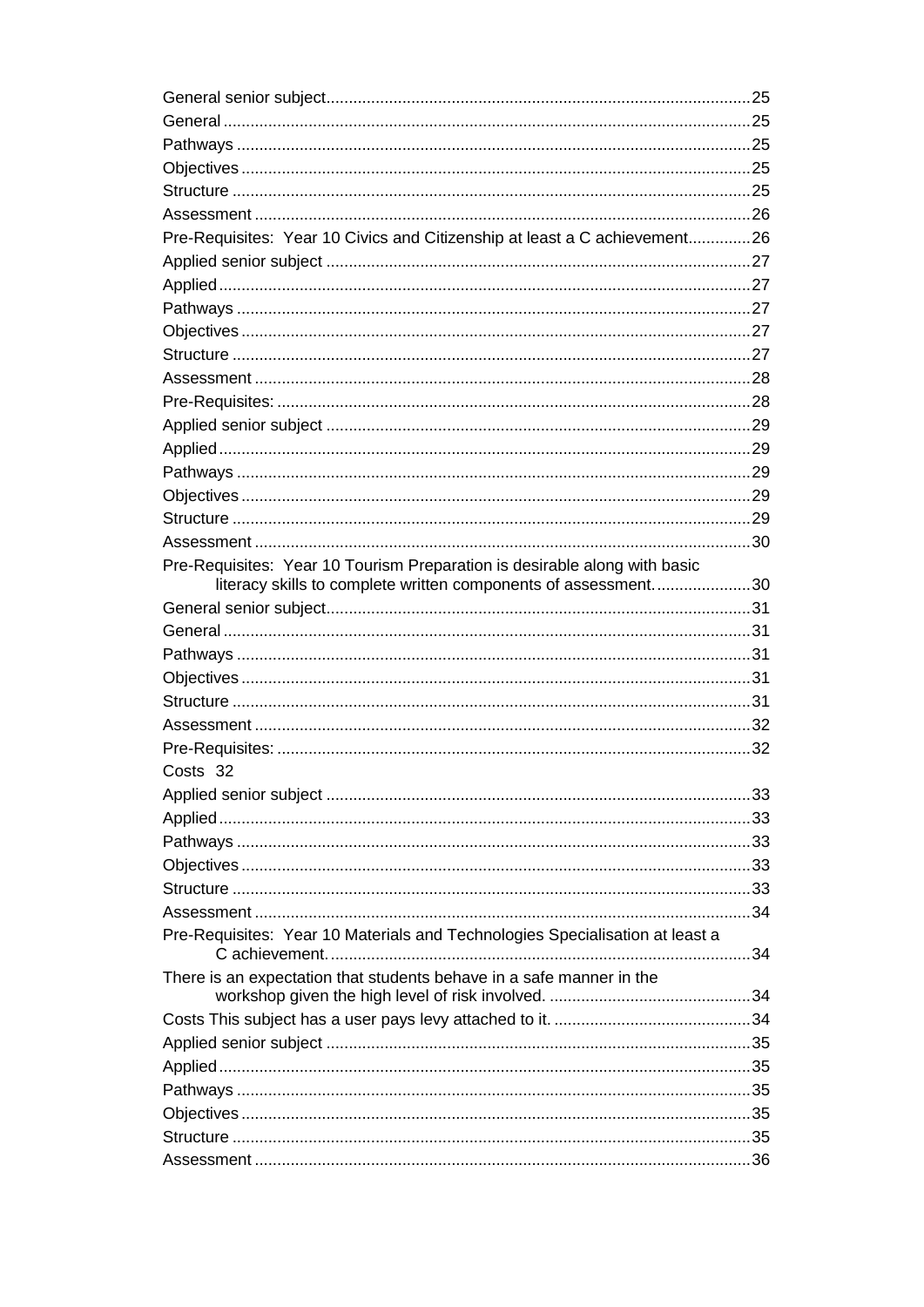| There is an expectation that students behave in a safe manner in the                                                                           |  |
|------------------------------------------------------------------------------------------------------------------------------------------------|--|
| Costs: 36                                                                                                                                      |  |
|                                                                                                                                                |  |
|                                                                                                                                                |  |
|                                                                                                                                                |  |
|                                                                                                                                                |  |
|                                                                                                                                                |  |
|                                                                                                                                                |  |
|                                                                                                                                                |  |
|                                                                                                                                                |  |
| There is an expectation that students behave in a safe manner in the kitchens                                                                  |  |
| Costs 38                                                                                                                                       |  |
|                                                                                                                                                |  |
| <b>VET 39</b>                                                                                                                                  |  |
|                                                                                                                                                |  |
|                                                                                                                                                |  |
| VET<br>40                                                                                                                                      |  |
|                                                                                                                                                |  |
|                                                                                                                                                |  |
|                                                                                                                                                |  |
| Finalisation of qualification: SIS30315 Certificate III in Fitness 40                                                                          |  |
|                                                                                                                                                |  |
|                                                                                                                                                |  |
|                                                                                                                                                |  |
|                                                                                                                                                |  |
| Costs: 41                                                                                                                                      |  |
|                                                                                                                                                |  |
|                                                                                                                                                |  |
|                                                                                                                                                |  |
|                                                                                                                                                |  |
|                                                                                                                                                |  |
|                                                                                                                                                |  |
|                                                                                                                                                |  |
| Costs 44                                                                                                                                       |  |
|                                                                                                                                                |  |
|                                                                                                                                                |  |
|                                                                                                                                                |  |
| A course of study in Sport and Recreation can establish a basis for further                                                                    |  |
| education and employment in the fields of fitness, outdoor recreation<br>and education, sports administration, community health and recreation |  |
|                                                                                                                                                |  |
|                                                                                                                                                |  |
|                                                                                                                                                |  |
|                                                                                                                                                |  |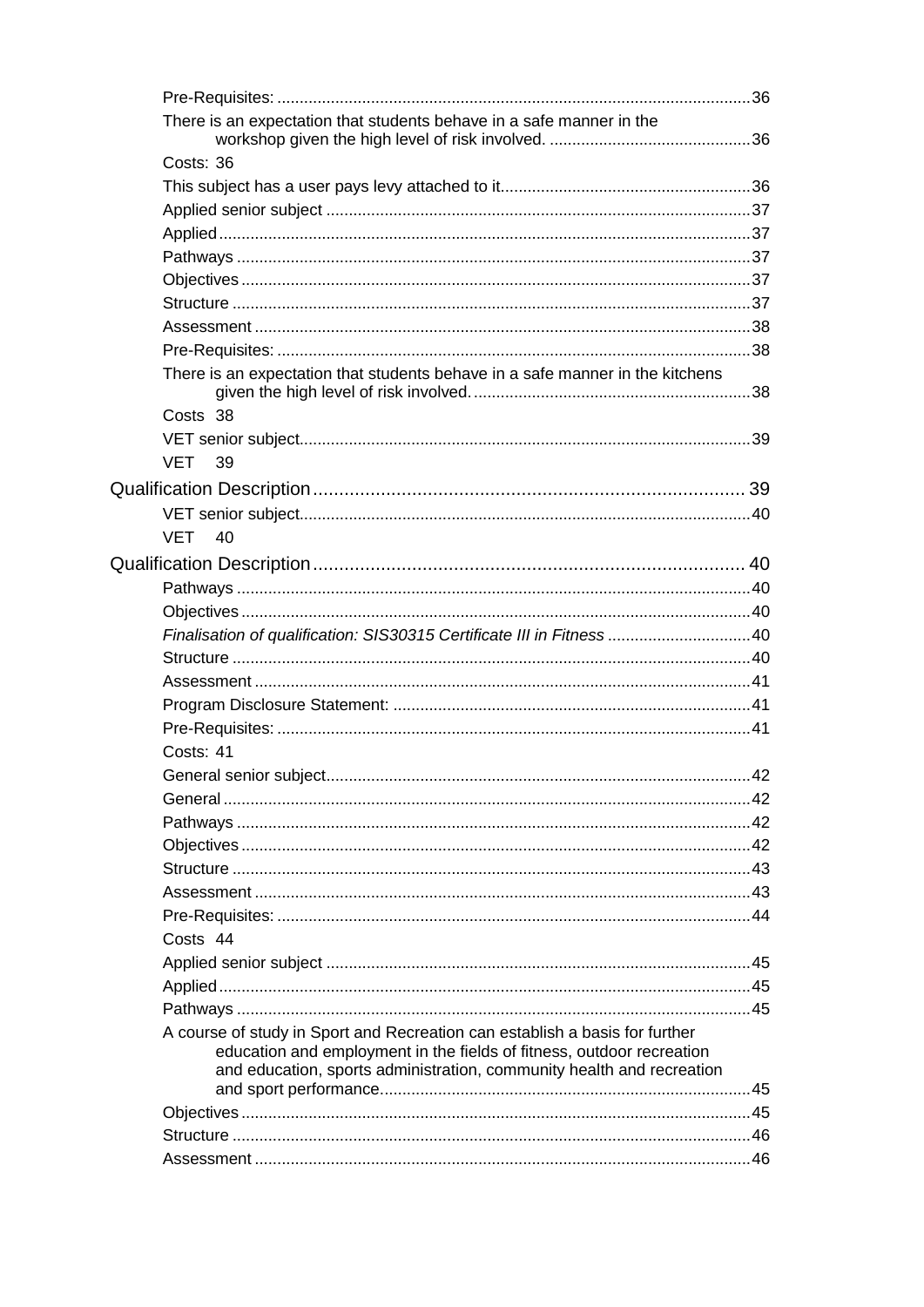| Costs 46                                                                    |  |
|-----------------------------------------------------------------------------|--|
|                                                                             |  |
|                                                                             |  |
|                                                                             |  |
|                                                                             |  |
|                                                                             |  |
|                                                                             |  |
|                                                                             |  |
| There is an expectation that students behave in a safe manner when working  |  |
| on the Agricultural Block and when handling animals given the high          |  |
| level of risk involved and for the health and wellbeing of the animals.  48 |  |
|                                                                             |  |
|                                                                             |  |
|                                                                             |  |
|                                                                             |  |
|                                                                             |  |
|                                                                             |  |
| Pre-Requisite: Year 10 Science (Biology) at least a B achievement50         |  |
| Costs: This subject has a compulsory field trip and associated costs50      |  |
|                                                                             |  |
|                                                                             |  |
|                                                                             |  |
|                                                                             |  |
|                                                                             |  |
|                                                                             |  |
| Pre-Requisites: Year 10 Science (Chemistry) at least a B achievement52      |  |
|                                                                             |  |
|                                                                             |  |
|                                                                             |  |
|                                                                             |  |
|                                                                             |  |
|                                                                             |  |
| Pre-Requisites: Year 10 Science (Physics) at least a B achievement 54       |  |
|                                                                             |  |
|                                                                             |  |
|                                                                             |  |
|                                                                             |  |
|                                                                             |  |
|                                                                             |  |
| Pre-Requisites: Year 10 Psychology Preparation at least a B achievement56   |  |
|                                                                             |  |
|                                                                             |  |
|                                                                             |  |
|                                                                             |  |
|                                                                             |  |
|                                                                             |  |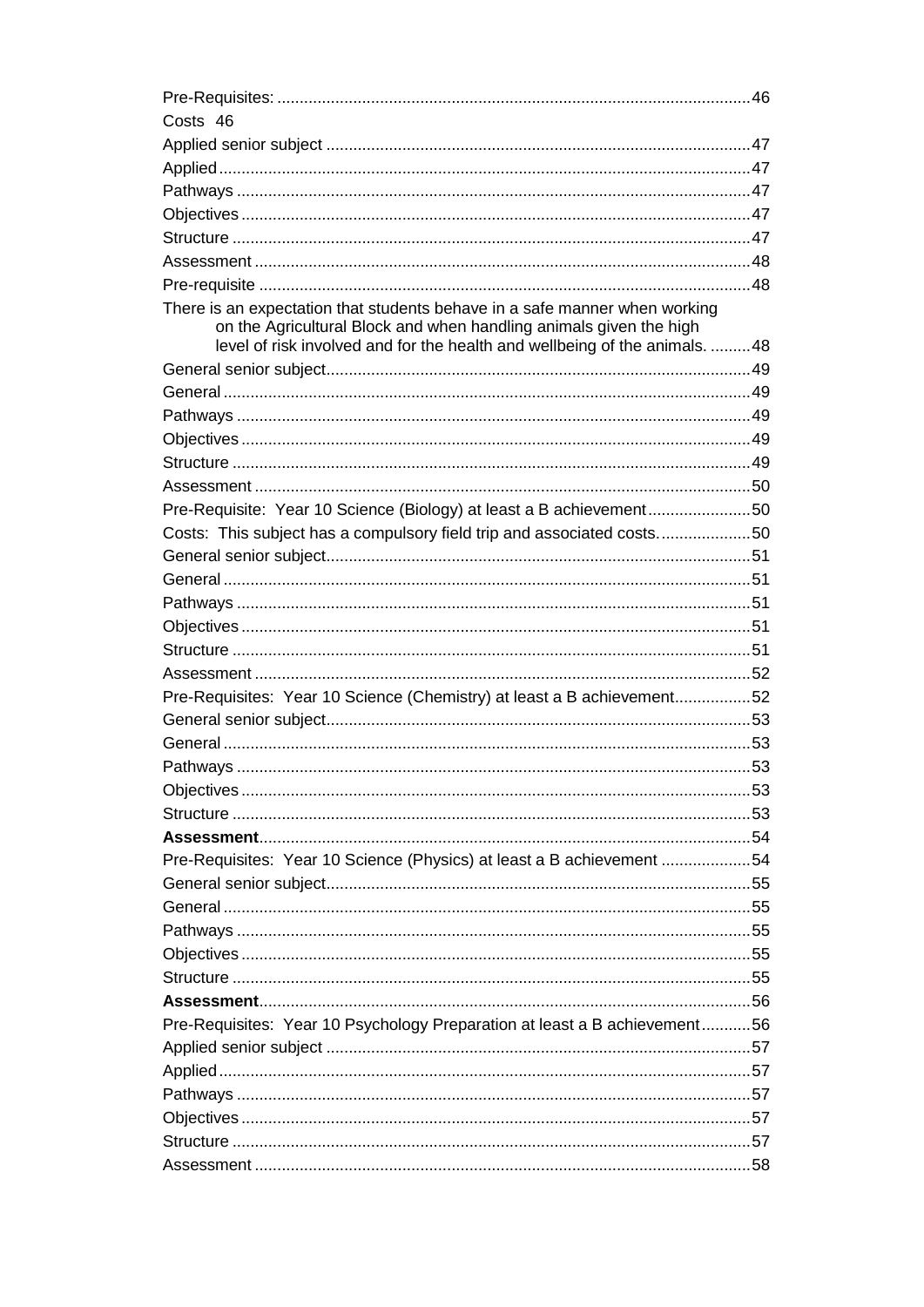| Costs: 63            |    |
|----------------------|----|
|                      |    |
| Version history ____ | 64 |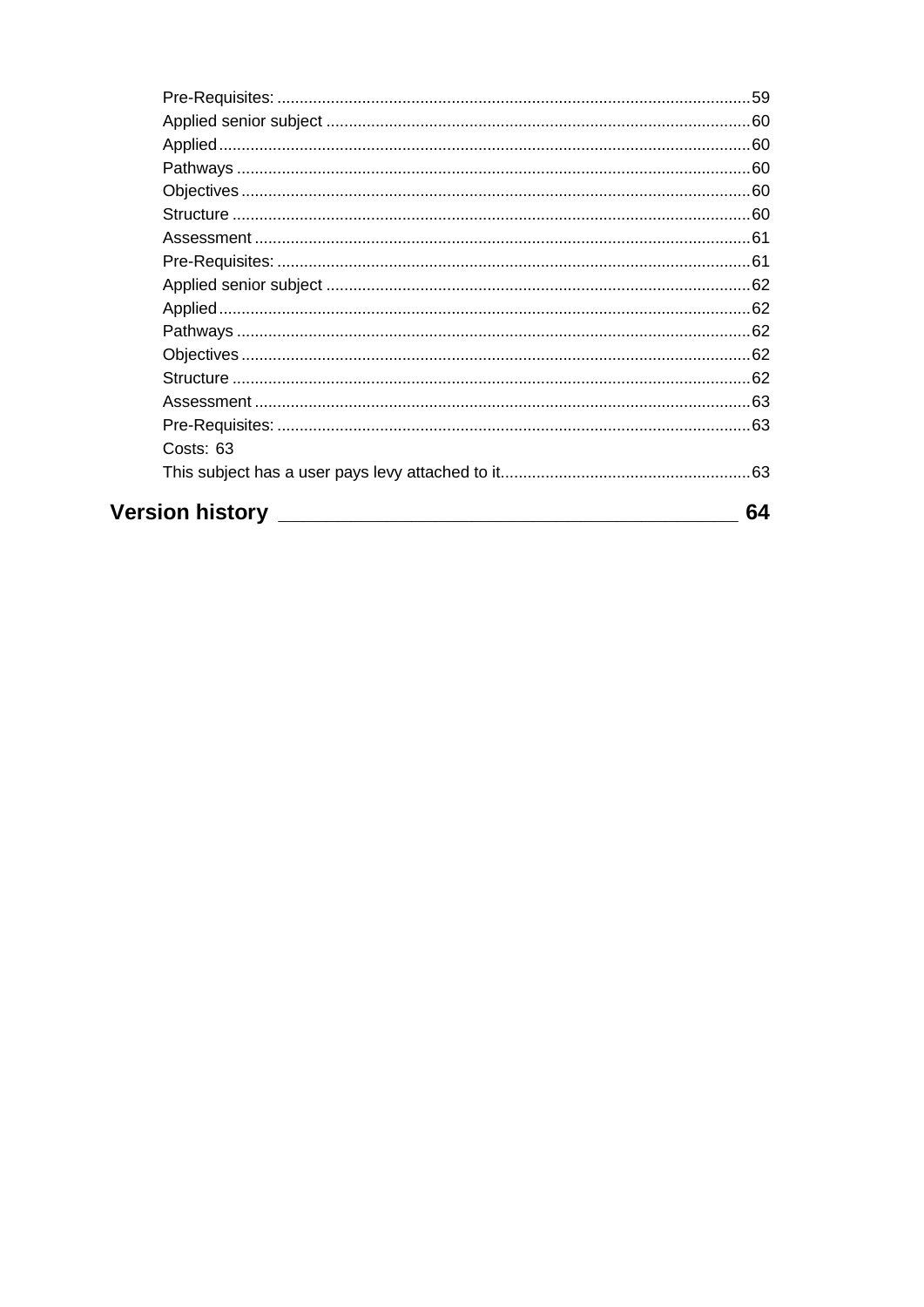# <span id="page-7-0"></span>**Introduction**

The purpose of this guide is to support schools through the provision of a resource that guides students and parents/carers in Years 11 and 12 subject selection. It includes a list of all Queensland Curriculum and Assessment Authority (QCAA) subjects that form the basis of Biloela State High School's curriculum offerings.

Schools design curriculum programs that provide a variety of opportunities for students while catering to individual schools' contexts, resources, students' pathways and community expectations.

The school will make every effort to place students into their preferred subjects. On occasion students may not receive their first preference due to line structure, class size and the school's available physical and human resources.

To select subjects, students must have participated in a Senior Education Training Plan (SET Plan) interview in collaboration with their parent/carer. Failure to attend an interview may result in students missing their preferences.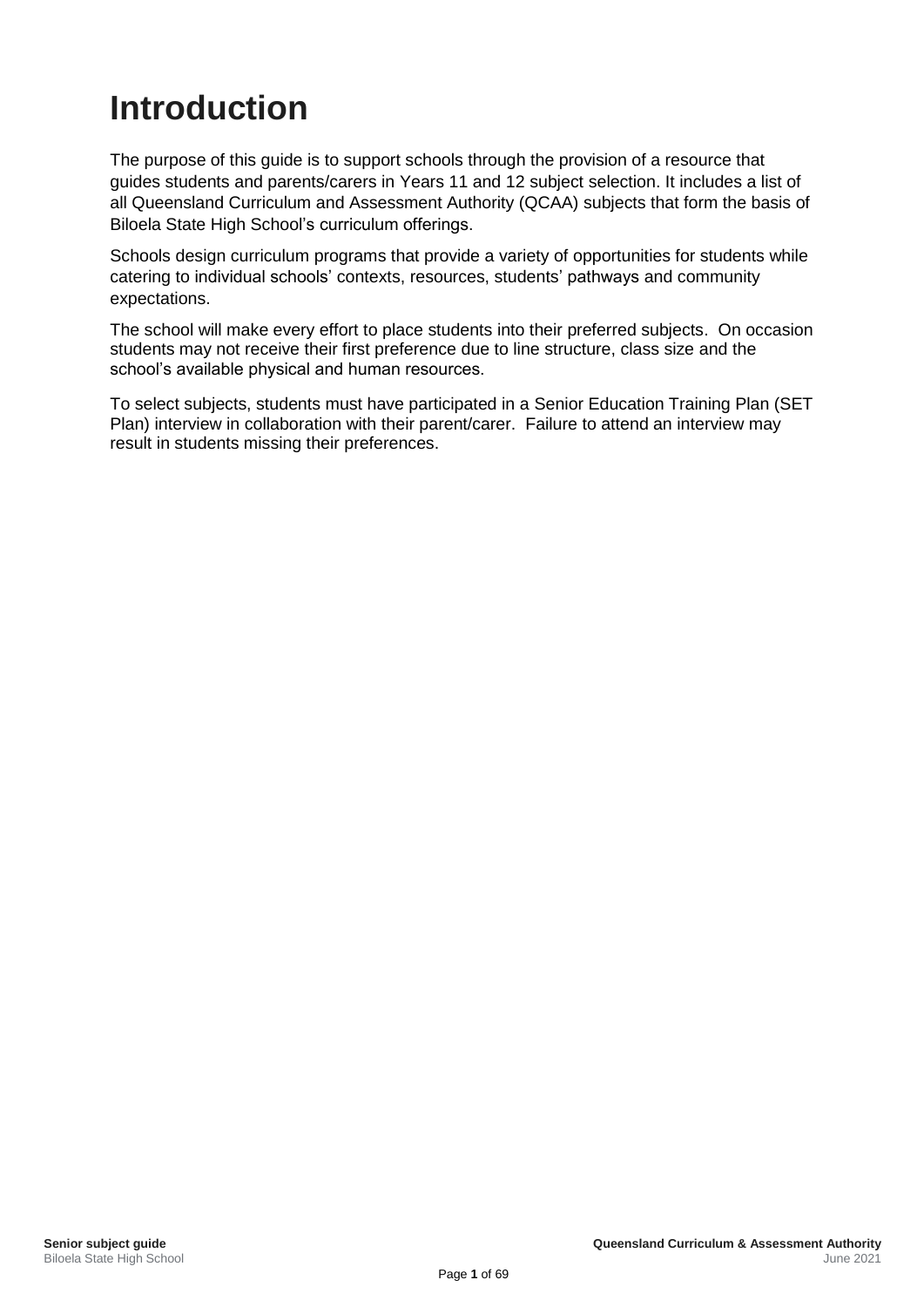# <span id="page-8-0"></span>**Senior Education Profile**

Students in Queensland are issued with a Senior Education Profile (SEP) upon completion of senior studies. This profile may include a:

- statement of results
- Queensland Certificate of Education (QCE)
- Queensland Certificate of Individual Achievement (QCIA).

For more information about the SEP see: [www.qcaa.qld.edu.au/senior/certificates](https://www.qcaa.qld.edu.au/senior/certificates-qualifications/sep)[qualifications/sep.](https://www.qcaa.qld.edu.au/senior/certificates-qualifications/sep)

## <span id="page-8-1"></span>**Statement of results**

Students are issued with a statement of results in the December following the completion of a QCAA-developed course of study. A new statement of results is issued to students after each QCAA-developed course of study is completed.

A full record of study will be issued, along with the QCE qualification, in the first December or July after the student meets the requirements for a QCE.

## <span id="page-8-2"></span>**Queensland Certificate of Education (QCE)**

Students may be eligible for a Queensland Certificate of Education (QCE) at the end of their senior schooling. Students who do not meet the QCE requirements can continue to work towards the certificate post-secondary schooling. The QCAA awards a QCE in the following July or December, once a student becomes eligible. Learning accounts are closed after nine years; however, a student may apply to the QCAA to have the account reopened and all credit continued.

## <span id="page-8-3"></span>**Queensland Certificate of Individual Achievement (QCIA)**

The Queensland Certificate of Individual Achievement (QCIA) reports the learning achievements of eligible students who complete an individual learning program. At the end of the senior phase of learning, eligible students achieve a QCIA. These students have the option of continuing to work towards a QCE post-secondary schooling.

# <span id="page-8-4"></span>**Senior subjects**

The QCAA develops four types of senior subject syllabuses — General, Applied, Senior External Examinations and Short Courses. Results in General and Applied subjects contribute to the award of a QCE and may contribute to an Australian Tertiary Admission Rank (ATAR) calculation, although no more than one result in an Applied subject can be used in the calculation of a student's ATAR.

Extension subjects are extensions of the related General subjects and are studied either concurrently with, or after, Units 3 and 4 of the General course.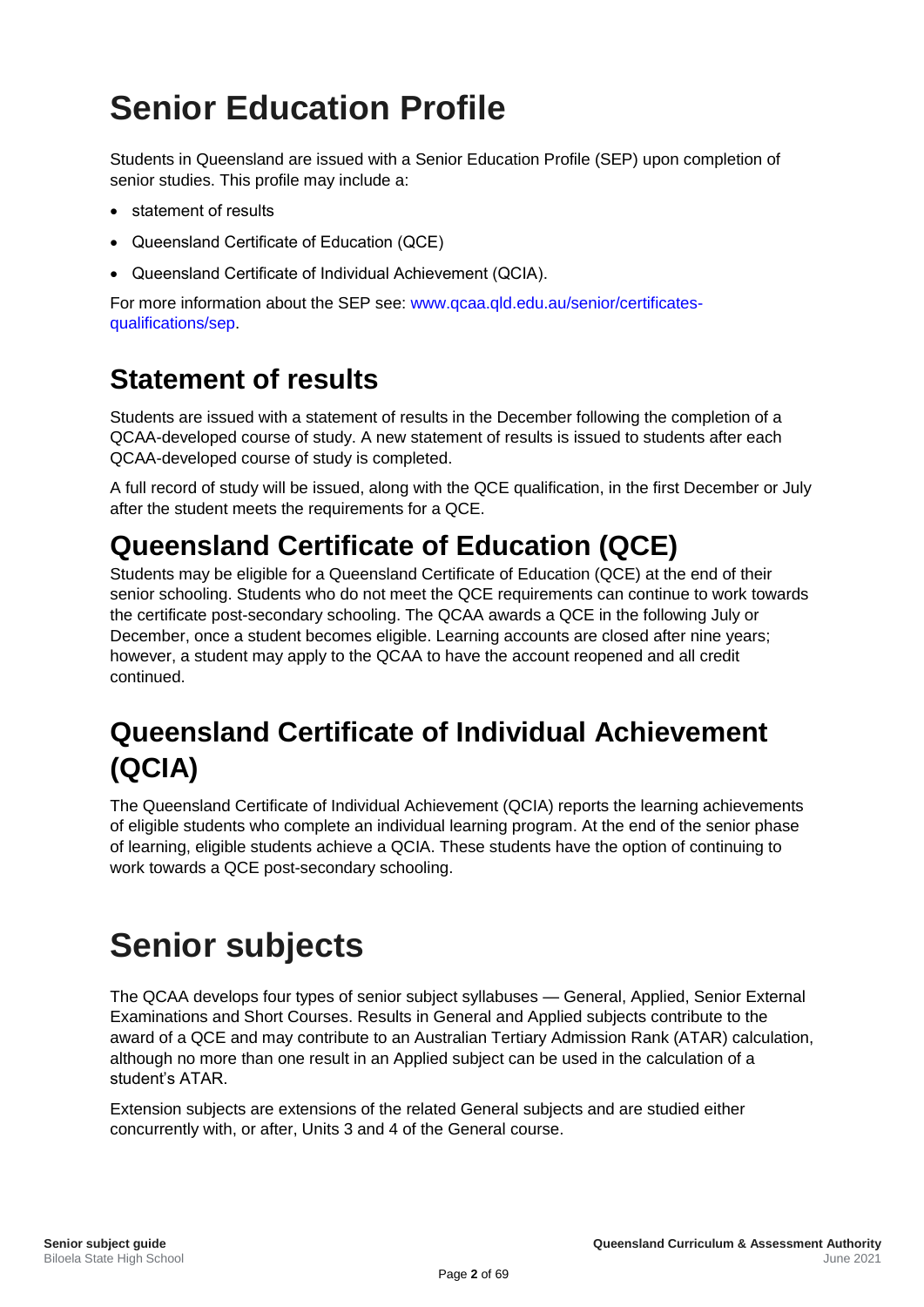Typically, it is expected that most students will complete these courses across Years 11 and 12. All subjects build on the P–10 Australian Curriculum.

#### <span id="page-9-0"></span>**General syllabuses**

General subjects are suited to students who are interested in pathways beyond senior secondary schooling that lead primarily to tertiary studies and to pathways for vocational education and training and work. General subjects include Extension subjects.

#### <span id="page-9-1"></span>**Applied syllabuses**

Applied subjects are suited to students who are primarily interested in pathways beyond senior secondary schooling that lead to vocational education and training or work.

#### <span id="page-9-2"></span>**Senior External Examination**

The Senior External Examination consists of individual subject examinations provided across Queensland in October and November each year by the QCAA.

#### <span id="page-9-3"></span>**Short Courses**

Short Courses are developed to meet a specific curriculum need and are suited to students who are interested in pathways beyond senior secondary schooling that lead to vocational education and training and establish a basis for further education and employment. They are informed by, and articulate closely with, the requirements of the Australian Core Skills Framework (ACSF). A grade of C in Short Courses aligns with the requirements for ACSF Level 3.

For more information about the ACSF see: https://www.education.gov.au/australian-core-skillsframework.

## <span id="page-9-4"></span>**Underpinning factors**

All senior syllabuses are underpinned by:

- literacy the set of knowledge and skills about language and texts essential for understanding and conveying content
- numeracy the knowledge, skills, behaviours and dispositions that students need to use mathematics in a wide range of situations, to recognise and understand the role of mathematics in the world, and to develop the dispositions and capacities to use mathematical knowledge and skills purposefully.

#### <span id="page-9-5"></span>**General syllabuses and Short Courses**

In addition to literacy and numeracy, General syllabuses and Short Courses are underpinned by:

• 21st century skills — the attributes and skills students need to prepare them for higher education, work and engagement in a complex and rapidly changing world. These include critical thinking, creative thinking, communication, collaboration and teamwork, personal and social skills, and information & communication technologies (ICT) skills.

#### <span id="page-9-6"></span>**Applied syllabuses**

In addition to literacy and numeracy, Applied syllabuses are underpinned by: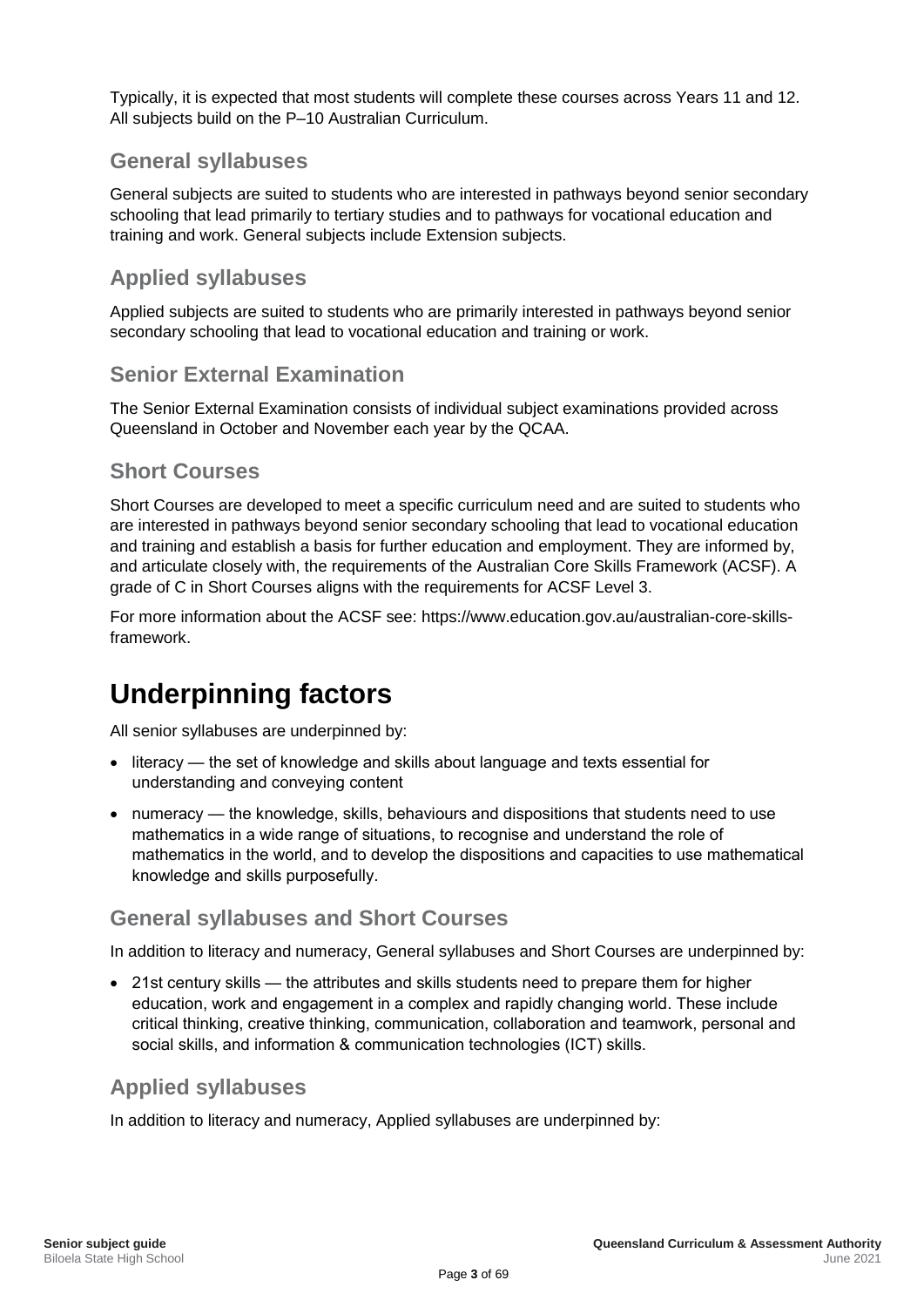- applied learning the acquisition and application of knowledge, understanding and skills in real-world or lifelike contexts
- community connections the awareness and understanding of life beyond school through authentic, real-world interactions by connecting classroom experience with the world outside the classroom
- core skills for work the set of knowledge, understanding and non-technical skills that underpin successful participation in work.

## <span id="page-10-0"></span>**Vocational education and training (VET)**

Students can access VET programs through the school if it:

- is a registered training organisation (RTO)
- has a third-party arrangement with an external provider who is an RTO
- offers opportunities for students to undertake school-based apprenticeships or traineeships.

## <span id="page-10-1"></span>**Australian Tertiary Admission Rank (ATAR) eligibility**

The calculation of an Australian Tertiary Admission Rank (ATAR) will be based on a student's:

- best five General subject results or
- best results in a combination of four General subject results plus an Applied subject result or a Certificate III or higher VET qualification.

The Queensland Tertiary Admissions Centre (QTAC) has responsibility for ATAR calculations.

#### <span id="page-10-2"></span>**English requirement**

Eligibility for an ATAR will require satisfactory completion of a QCAA English subject.

Satisfactory completion will require students to attain a result that is equivalent to a Sound Level of Achievement in one of five subjects — English, Essential English, Literature, English and Literature Extension or English as an Additional Language.

While students must meet this standard to be eligible to receive an ATAR, it is not mandatory for a student's English result to be included in the calculation of their ATAR.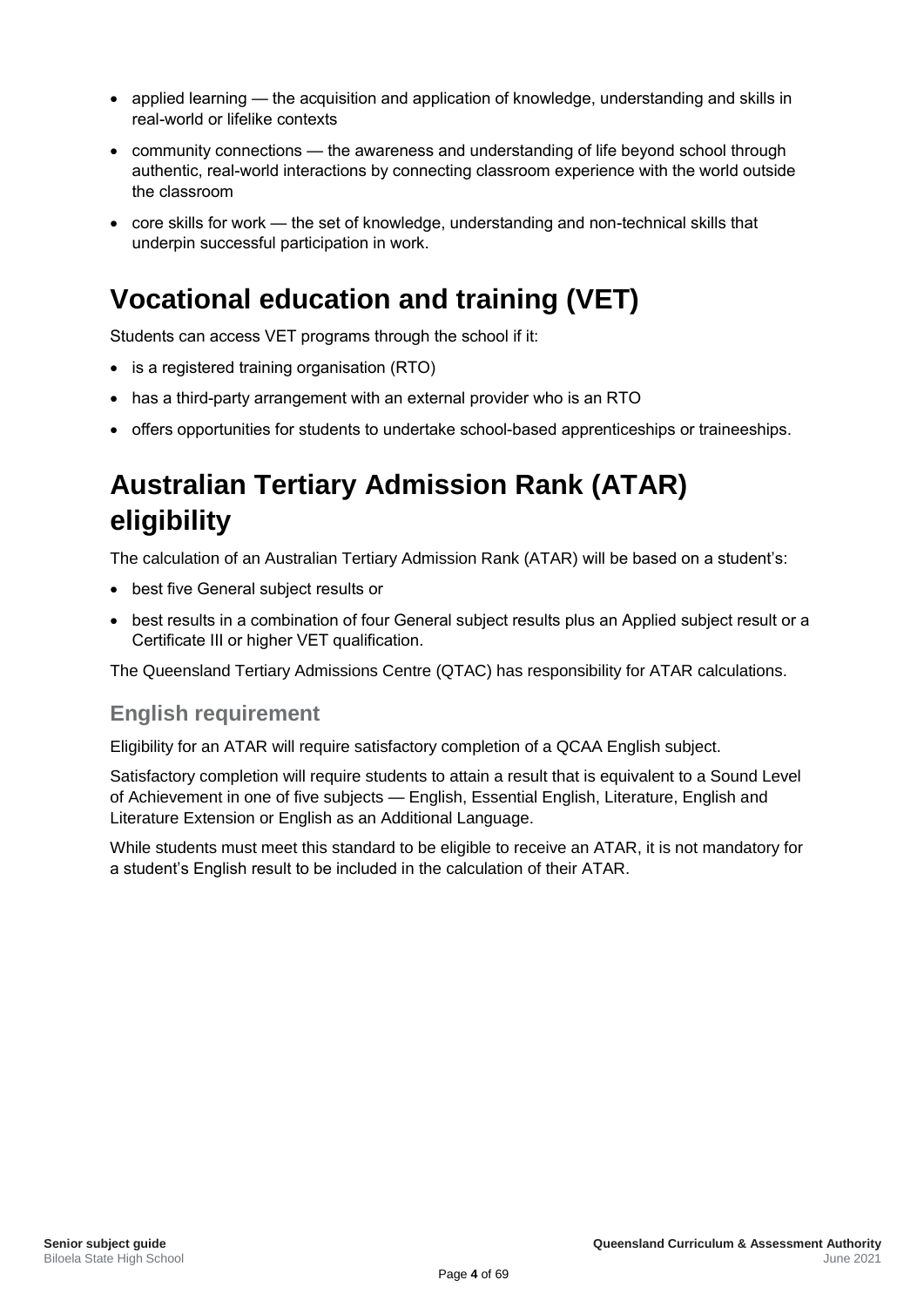# <span id="page-11-0"></span>**General syllabuses**

## <span id="page-11-1"></span>**Structure**

The syllabus structure consists of a course overview and assessment.

<span id="page-11-2"></span>**General syllabuses course overview**

General syllabuses are developmental four-unit courses of study.

Units 1 and 2 provide foundational learning, allowing students to experience all syllabus objectives and begin engaging with the course subject matter. It is intended that Units 1 and 2 are studied as a pair. Assessment in Units 1 and 2 provides students with feedback on their progress in a course of study and contributes to the award of a QCE.

Students should complete Units 1 and 2 before starting Units 3 and 4.

Units 3 and 4 consolidate student learning. Assessment in Units 3 and 4 is summative and student results contribute to the award of a QCE and to ATAR calculations.

#### <span id="page-11-3"></span>**Extension syllabuses course overview**

Extension subjects are extensions of the related General subjects and include external assessment. Extension subjects are studied either concurrently with, or after, Units 3 and 4 of the General course of study.

Extension syllabuses are courses of study that consist of two units (Units 3 and 4). Subject matter, learning experiences and assessment increase in complexity across the two units as students develop greater independence as learners.

The results from Units 3 and 4 contribute to the award of a QCE and to ATAR calculations.

## <span id="page-11-4"></span>**Assessment**

#### <span id="page-11-5"></span>**Units 1 and 2 assessments**

Schools decide the sequence, scope and scale of assessments for Units 1 and 2. These assessments should reflect the local context. Teachers determine the assessment program, tasks and marking guides that are used to assess student performance for Units 1 and 2.

Units 1 and 2 assessment outcomes provide feedback to students on their progress in the course of study. Schools should develop at least *two* but no more than *four* assessments for Units 1 and 2. At least *one* assessment must be completed for *each* unit.

Schools report satisfactory completion of Units 1 and 2 to the QCAA, and may choose to report levels of achievement to students and parents/carers using grades, descriptive statements or other indicators.

#### <span id="page-11-6"></span>**Units 3 and 4 assessments**

Students complete a total of *four* summative assessments — three internal and one external that count towards the overall subject result in each General subject.

Schools develop *three* internal assessments for each senior subject to reflect the requirements described in Units 3 and 4 of each General syllabus.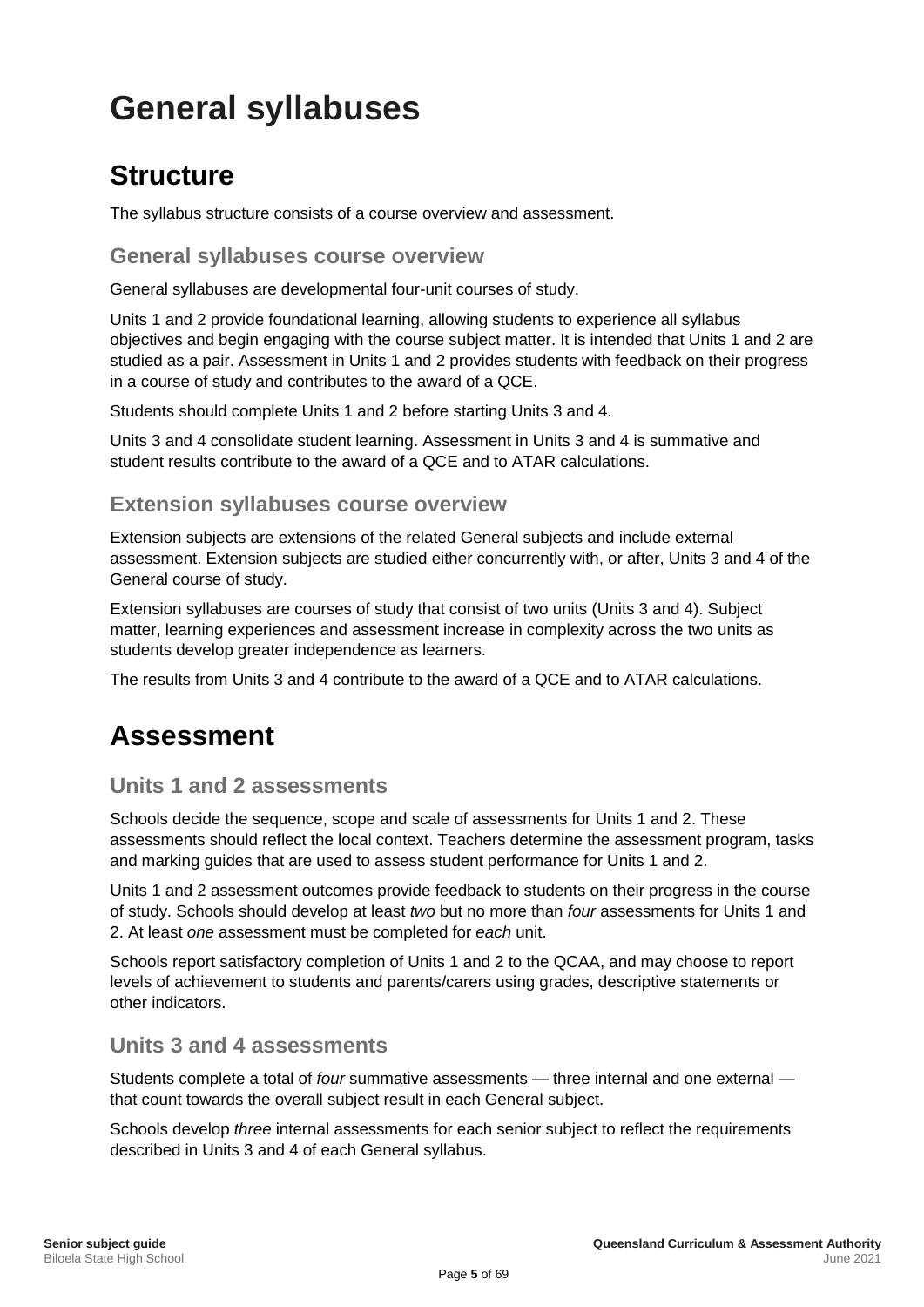The three summative internal assessments need to be endorsed by the QCAA before they are used in schools. Students' results in these assessments are externally confirmed by QCAA assessors. These confirmed results from internal assessment are combined with a single result from an external assessment, which is developed and marked by the QCAA. The external assessment result for a subject contributes to a determined percentage of a students' overall subject result. For most subjects this is 25%; for Mathematics and Science subjects it is 50%.

#### **Instrument-specific marking guides**

Each syllabus provides instrument-specific marking guides (ISMGs) for summative internal assessments.

The ISMGs describe the characteristics evident in student responses and align with the identified assessment objectives. Assessment objectives are drawn from the unit objectives and are contextualised for the requirements of the assessment instrument.

Schools cannot change or modify an ISMG for use with summative internal assessment.

As part of quality teaching and learning, schools should discuss ISMGs with students to help them understand the requirements of an assessment task.

#### **External assessment**

External assessment is summative and adds valuable evidence of achievement to a student's profile. External assessment is:

- common to all schools
- administered under the same conditions at the same time and on the same day
- developed and marked by the QCAA according to a commonly applied marking scheme.

The external assessment contributes a determined percentage (see specific subject guides assessment) to the student's overall subject result and is not privileged over summative internal assessment.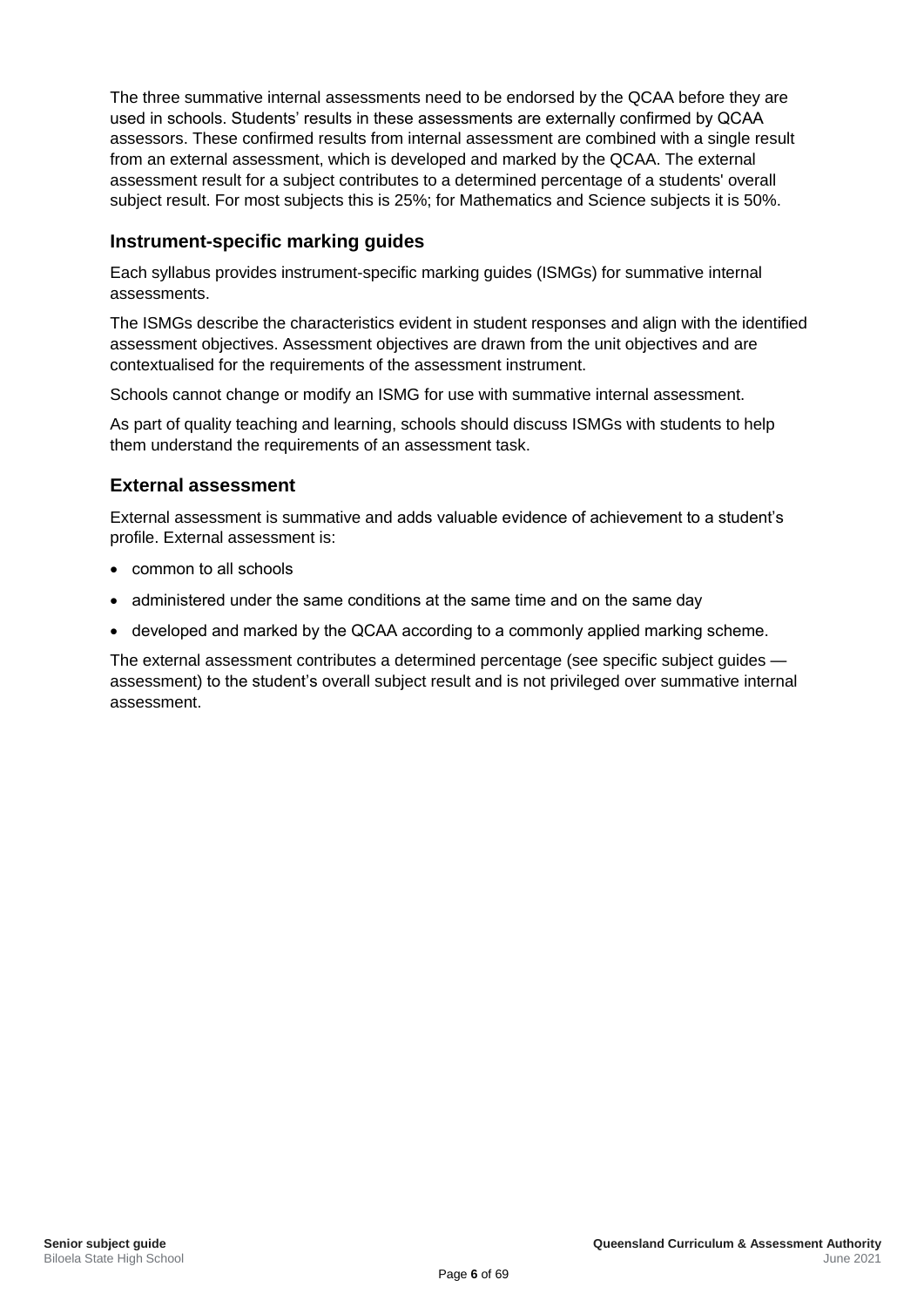# <span id="page-13-0"></span>**Applied syllabuses**

## <span id="page-13-1"></span>**Structure**

The syllabus structure consists of a course overview and assessment.

#### <span id="page-13-2"></span>**Applied syllabuses course overview**

Applied syllabuses are developmental four-unit courses of study.

Units 1 and 2 of the course are designed to allow students to begin their engagement with the course content, i.e. the knowledge, understanding and skills of the subject. Course content, learning experiences and assessment increase in complexity across the four units as students develop greater independence as learners.

Units 3 and 4 consolidate student learning. Results from assessment in Applied subjects contribute to the award of a QCE and results from Units 3 and 4 may contribute as a single input to ATAR calculation.

A course of study for Applied syllabuses includes core topics and elective areas for study.

## <span id="page-13-3"></span>**Assessment**

Applied syllabuses use *four* summative internal assessments from Units 3 and 4 to determine a student's exit result.

Schools should develop at least *two* but no more than *four* internal assessments for Units 1 and 2 and these assessments should provide students with opportunities to become familiar with the summative internal assessment techniques to be used for Units 3 and 4.

Applied syllabuses do not use external assessment.

#### **Instrument-specific standards matrixes**

For each assessment instrument, schools develop an instrument-specific standards matrix by selecting the syllabus standards descriptors relevant to the task and the dimension/s being assessed. The matrix is shared with students and used as a tool for making judgments about the quality of students' responses to the instrument. Schools develop assessments to allow students to demonstrate the range of standards.

#### **Essential English and Essential Mathematics — Common internal assessment**

Students complete a total of *four* summative internal assessments in Units 3 and 4 that count toward their overall subject result. Schools develop *three* of the summative internal assessments for each senior subject and the other summative assessment is a common internal assessment (CIA) developed by the QCAA.

The CIA for Essential English and Essential Mathematics is based on the learning described in Unit 3 of the respective syllabus. The CIA is:

- developed by the QCAA
- common to all schools
- delivered to schools by the QCAA
- administered flexibly in Unit 3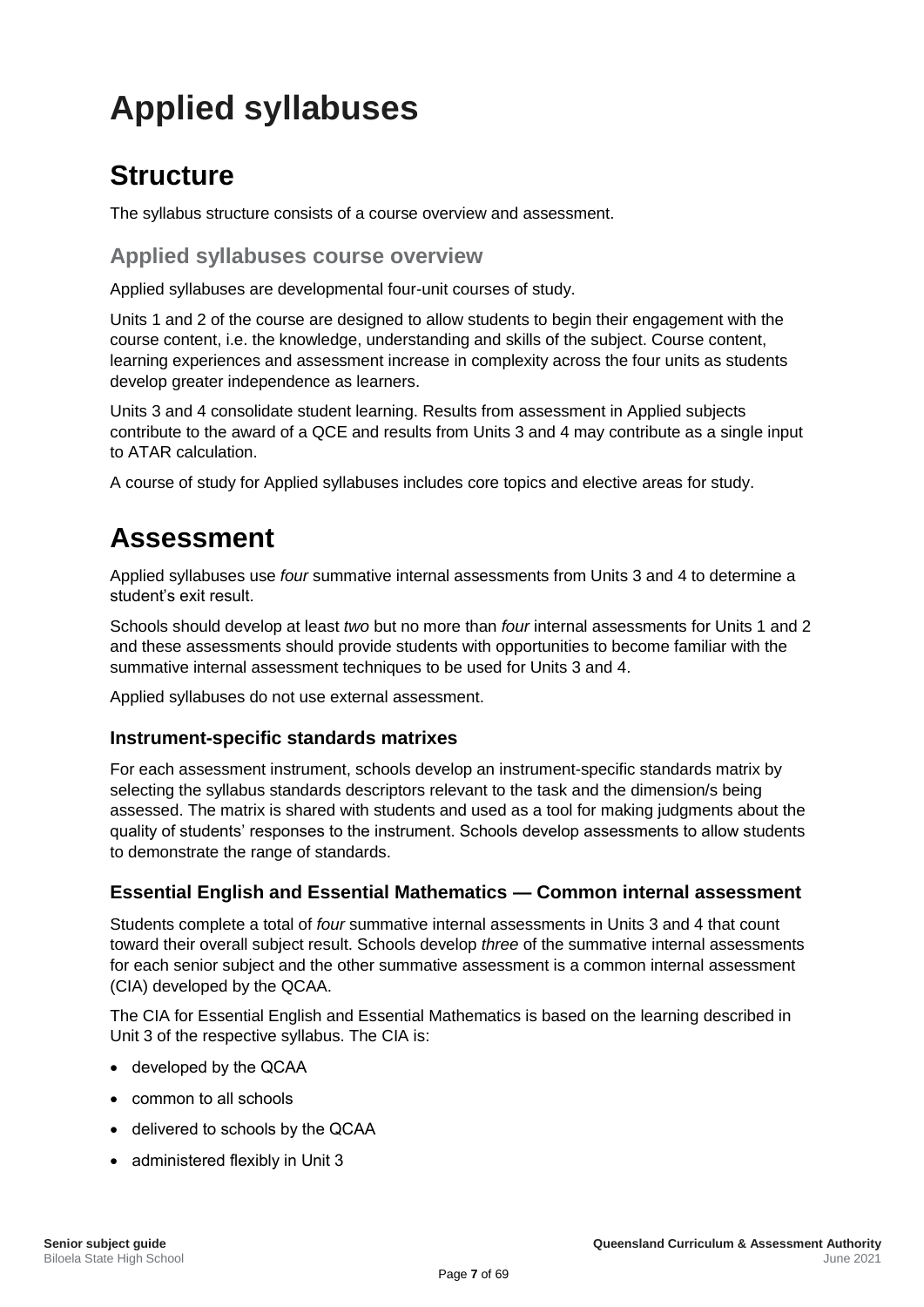- administered under supervised conditions
- marked by the school according to a common marking scheme developed by the QCAA.

The CIA is not privileged over the other summative internal assessment.

#### **Summative internal assessment — instrument-specific standards**

The Essential English and Essential Mathematics syllabuses provide instrument-specific standards for the three summative internal assessments in Units 3 and 4.

The instrument-specific standards describe the characteristics evident in student responses and align with the identified assessment objectives. Assessment objectives are drawn from the unit objectives and are contextualised for the requirements of the assessment instrument.

## <span id="page-14-0"></span>**Senior External Examinations**

#### <span id="page-14-1"></span>**Senior External Examinations course overview**

A Senior External Examination syllabus sets out the aims, objectives, learning experiences and assessment requirements for each of these subjects.

Results are based solely on students' demonstrated achievement in examinations. Work undertaken before an examination is not assessed.

The Senior External Examination is for:

- low candidature subjects not otherwise offered as a General subject in Queensland
- students in their final year of senior schooling who are unable to access particular subjects at their school
- adult students (people of any age not enrolled at a Queensland secondary school)
	- to meet tertiary entrance or employment requirements
	- for personal interest.

Senior External Examination results may contribute credit to the award of a QCE and contribute to ATAR calculations.

For more information about the Senior External Examination, see: [www.qcaa.qld.edu.au/senior/see.](https://www.qcaa.qld.edu.au/senior/see)

## <span id="page-14-2"></span>**Assessment**

The Senior External Examination consists of individual subject examinations that are held once each year in Term 4. Important dates and the examination timetable are published in the Senior Education Profile (SEP) calendar, available at: [https://www.qcaa.qld.edu.au/senior/sep-calendar.](https://www.qcaa.qld.edu.au/senior/sep-calendar)

Results are based solely on students' demonstrated achievement in the examinations. Work undertaken before an examination is not assessed. Results are reported as a mark and grade of A–E. For more information about results, see the QCE and QCIA policy and procedures handbook, Section 10.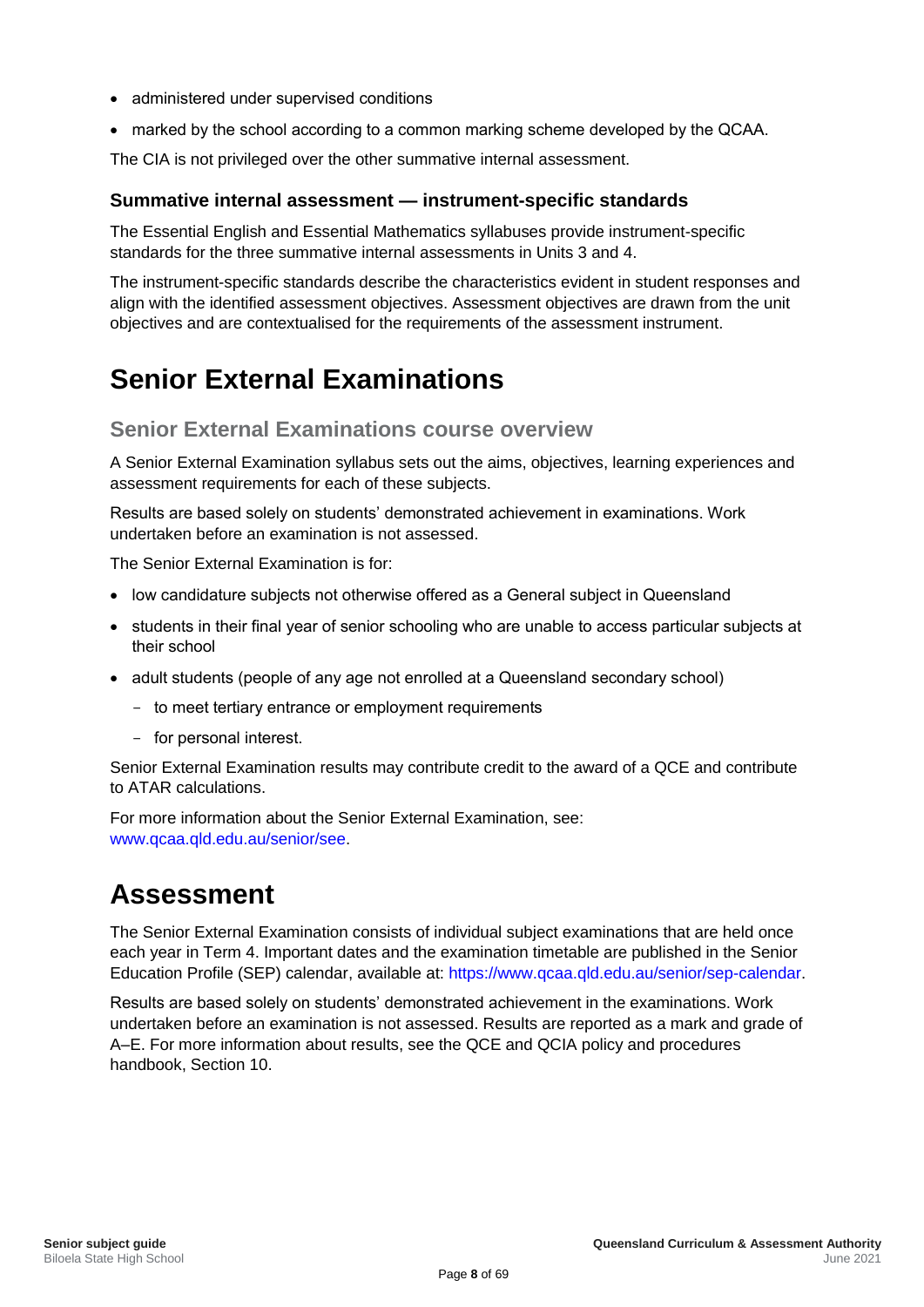# <span id="page-15-0"></span>**Short Courses**

### <span id="page-15-1"></span>**Course overview**

Short Courses are one-unit courses of study. A Short Course includes topics and subtopics. Results contribute to the award of a QCE. Results do not contribute to ATAR calculations.

Short Courses are available in:

- Literacy
- Numeracy
- Career Education (delivered in year 10).

## <span id="page-15-2"></span>**Assessment**

A Short Course uses two summative school-developed assessments to determine a student's exit result. Short Courses do not use external assessment.

The Short Course syllabus provides instrument-specific standards for the two summative internal assessments.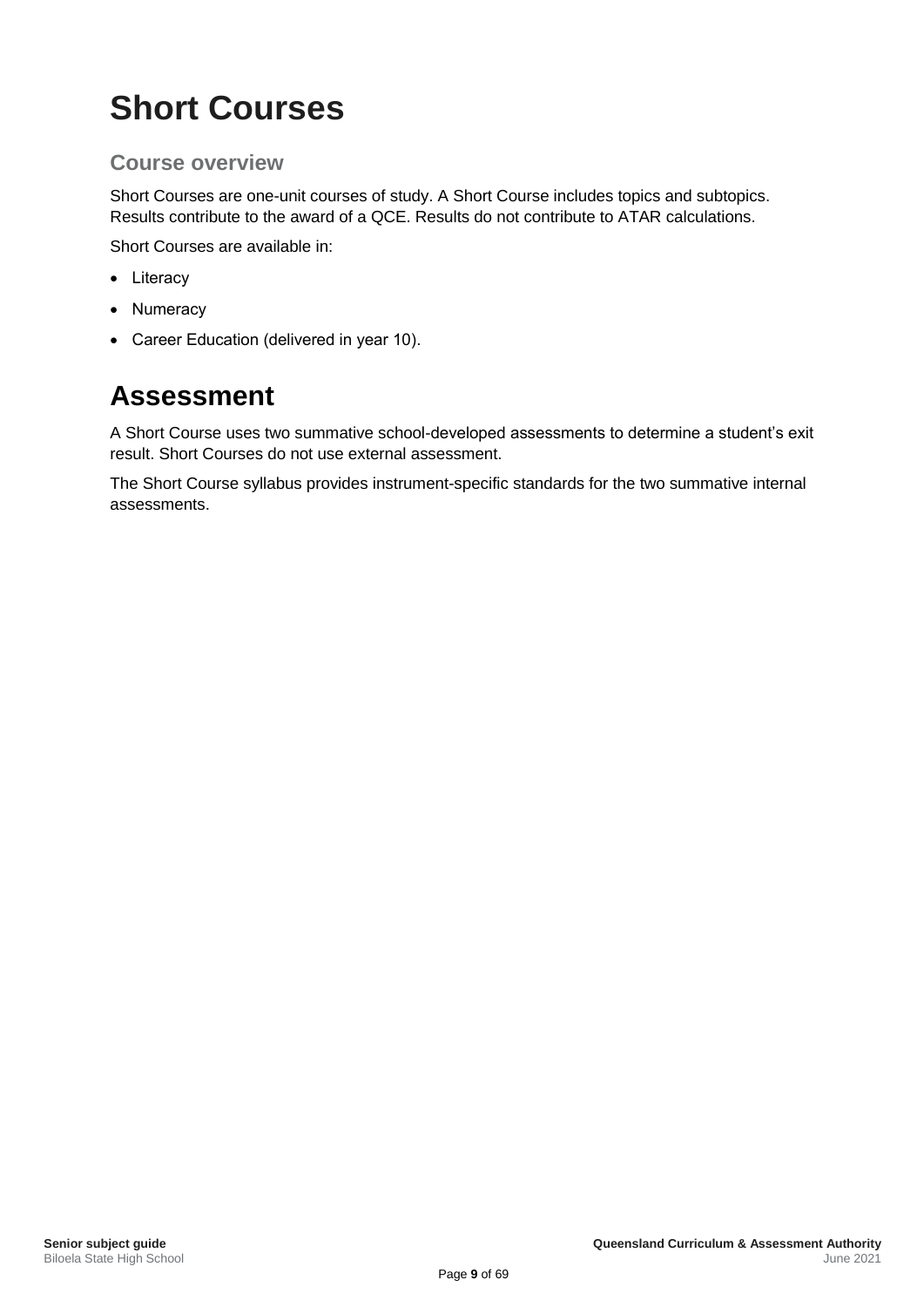# <span id="page-16-0"></span>**QCAA senior syllabuses offered at Biloela State High School**

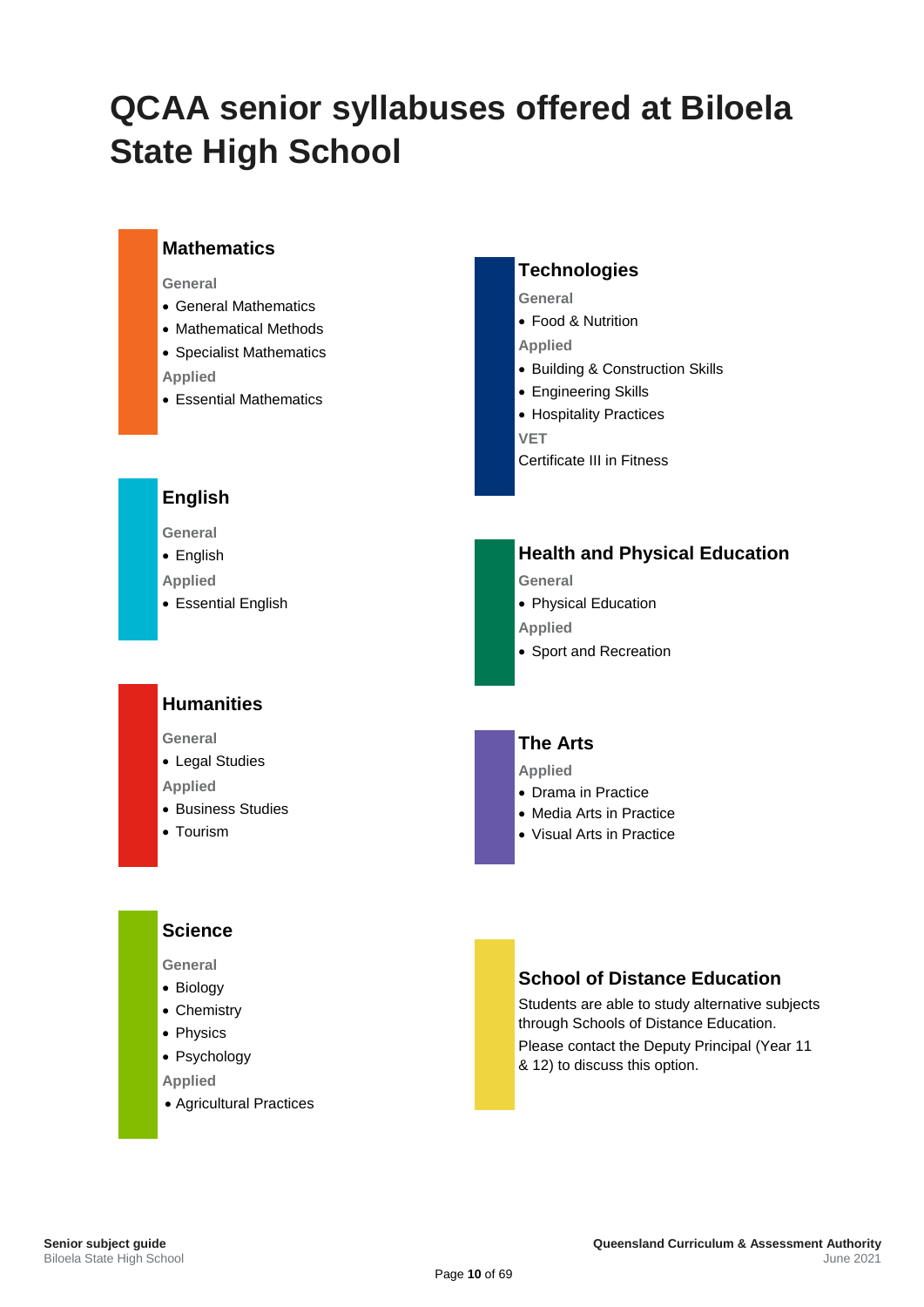## **General Mathematics**

<span id="page-17-0"></span>**General senior subject General** 

General Mathematics' major domains are Number and algebra, Measurement and geometry, Statistics, and Networks and matrices, building on the content of the P–10 Australian Curriculum.

General Mathematics is designed for students who want to extend their mathematical skills beyond Year 10 but whose future studies or employment pathways do not require calculus.

Students build on and develop key mathematical ideas, including rates and percentages, concepts from financial mathematics, linear and non-linear expressions, sequences, the use of matrices and networks to model and solve authentic problems, the use of trigonometry to find solutions to practical problems, and the exploration of real-world phenomena in statistics.

Students engage in a practical approach that equips learners for their needs as future citizens. They learn to ask appropriate questions, map out pathways, reason about complex solutions, set up models and communicate in different forms. They experience the relevance of mathematics to their daily lives, communities and cultural backgrounds. They develop the ability to understand, analyse and take action regarding social issues in their world.

#### <span id="page-17-2"></span><span id="page-17-1"></span>**Pathways**

A course of study in General Mathematics can establish a basis for further education and employment in the fields of business, commerce, education, finance, IT, social science and the arts.

## <span id="page-17-3"></span>**Objectives**

By the conclusion of the course of study, students will:

- select, recall and use facts, rules, definitions and procedures drawn from Number and algebra, Measurement and geometry, Statistics, and Networks and matrices
- comprehend mathematical concepts and techniques drawn from Number and algebra, Measurement and geometry, Statistics, and Networks and matrices
- communicate using mathematical, statistical and everyday language and conventions
- evaluate the reasonableness of solutions
- justify procedures and decisions by explaining mathematical reasoning
- solve problems by applying mathematical concepts and techniques drawn from Number and algebra, Measurement and geometry, Statistics, and Networks and matrices.

| Unit 1                                                                                                                               | Unit 2                                                                                                                                                            | Unit 3                                                                                                                                                                                             | Unit 4                                                                                                                                         |
|--------------------------------------------------------------------------------------------------------------------------------------|-------------------------------------------------------------------------------------------------------------------------------------------------------------------|----------------------------------------------------------------------------------------------------------------------------------------------------------------------------------------------------|------------------------------------------------------------------------------------------------------------------------------------------------|
| Money, measurement<br>and relations<br>• Consumer arithmetic<br>• Shape and<br>measurement<br>• Linear equations and<br>their graphs | Applied trigonometry,<br>algebra, matrices and<br>univariate data<br>• Applications of<br>trigonometry<br>• Algebra and matrices<br>• Univariate data<br>analysis | Bivariate data,<br>sequences & change,<br>and Earth geometry<br>• Bivariate data<br>analysis<br>• Time series analysis<br>• Growth and decay in<br>sequences<br>• Earth geometry and<br>time zones | <b>Investing and</b><br>networking<br>• Loans, investments<br>and annuities<br>• Graphs and networks<br>• Networks and<br>decision mathematics |

#### <span id="page-17-4"></span>**Structure**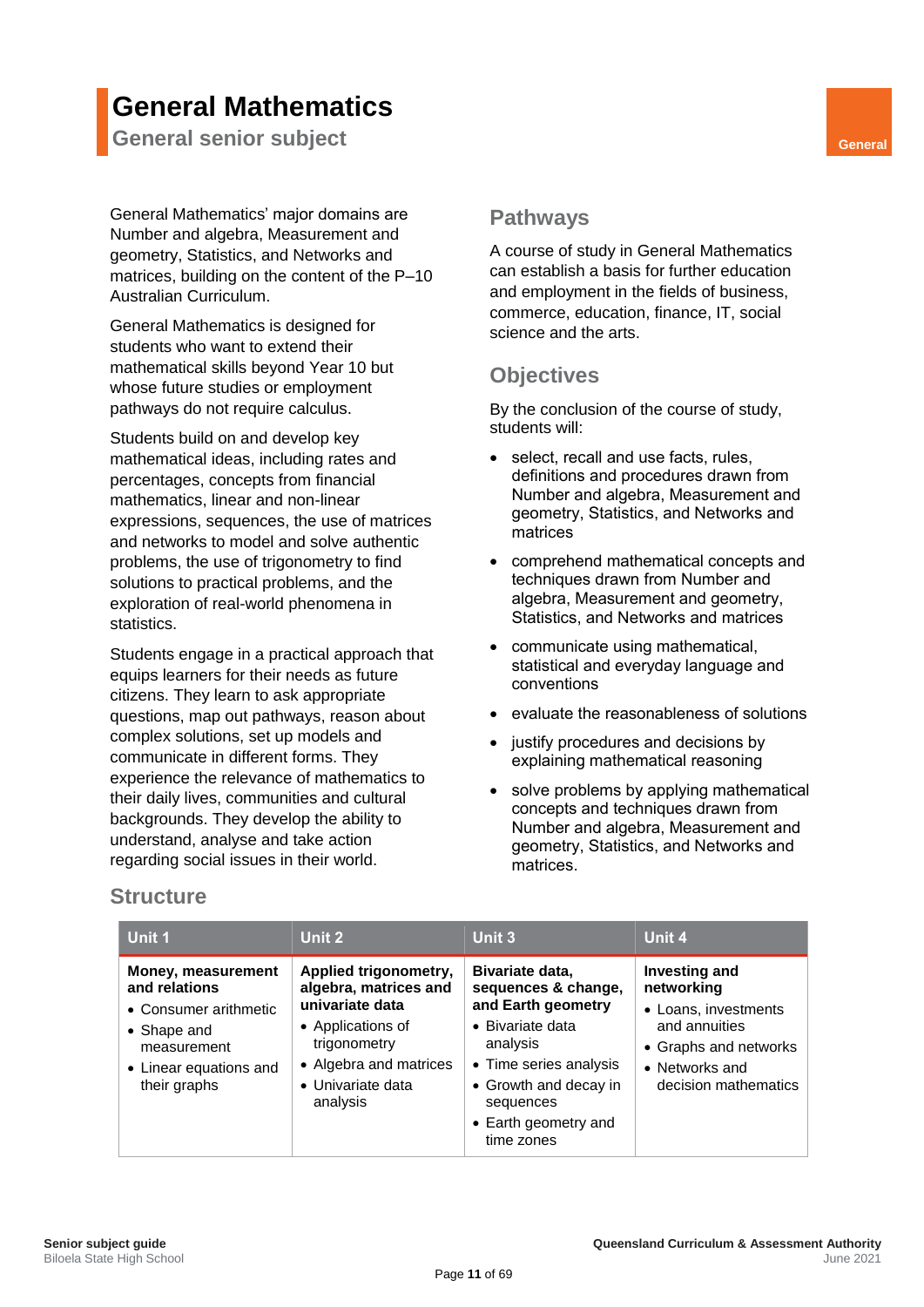<span id="page-18-0"></span>**Year 11: Formative assessments**

| Unit 1                                                                                                                                                                                                                                                                                                                        | Unit 2                                                                                                                                              |  |
|-------------------------------------------------------------------------------------------------------------------------------------------------------------------------------------------------------------------------------------------------------------------------------------------------------------------------------|-----------------------------------------------------------------------------------------------------------------------------------------------------|--|
| Formative internal assessment 1:<br>• Problem-solving and modelling task<br>Written – up to 10 pages, excluding appendixes<br>Duration 4 weeks including 3h class time<br>Formative internal assessment 2:<br>$\bullet$ Examination<br>Time: $120 \text{ min} + 5 \text{ min}$ perusal<br>Two papers<br>Short Response format | Formative internal assessment 3:<br>$\bullet$ Examination<br>Time: $120 \text{ min} + 5 \text{ min}$ perusal<br>Two papers<br>Short Response format |  |
| Formative Internal Assessment 4<br>• Examination – two papers (each 80 min + 5 min perusal)<br>Paper 1: Multiple choice and short response<br>Paper 2: Short response                                                                                                                                                         |                                                                                                                                                     |  |

#### **Year 12: Summative assessments**

The results from each of the assessments are added together to provide a subject score out of 100. Students will also receive an overall subject result (A–E).

| Unit 3                                                                                                                                                                                                                                                                                                                           |            | Unit 4                                                                                                                                      |     |
|----------------------------------------------------------------------------------------------------------------------------------------------------------------------------------------------------------------------------------------------------------------------------------------------------------------------------------|------------|---------------------------------------------------------------------------------------------------------------------------------------------|-----|
| Summative internal assessment 1 (IA1):<br>• Problem-solving and modelling task<br>Written $-$ up to 10 pages, excluding<br>appendixes<br>Duration 4 weeks including 3h class time<br>Summative internal assessment 2 (IA2):<br>$\bullet$ Examination<br>Time: $120 \text{ min} + 5 \text{ min}$ perusal<br>Short Response format | 20%<br>15% | Summative internal assessment 3 (IA3):<br>$\bullet$ Examination<br>Time: $120 \text{ min} + 5 \text{ min}$ perusal<br>Short Response format | 15% |
| Summative external assessment (EA): 50%<br>• Examination – two papers (each 90 min + 5 min perusal)<br>Paper 1 (25%): Multiple choice and short response<br>Paper 2 (25%) Short response                                                                                                                                         |            |                                                                                                                                             |     |

## <span id="page-18-1"></span>**Pre-Requisites:**

Year 10 Mathematics at least a C achievement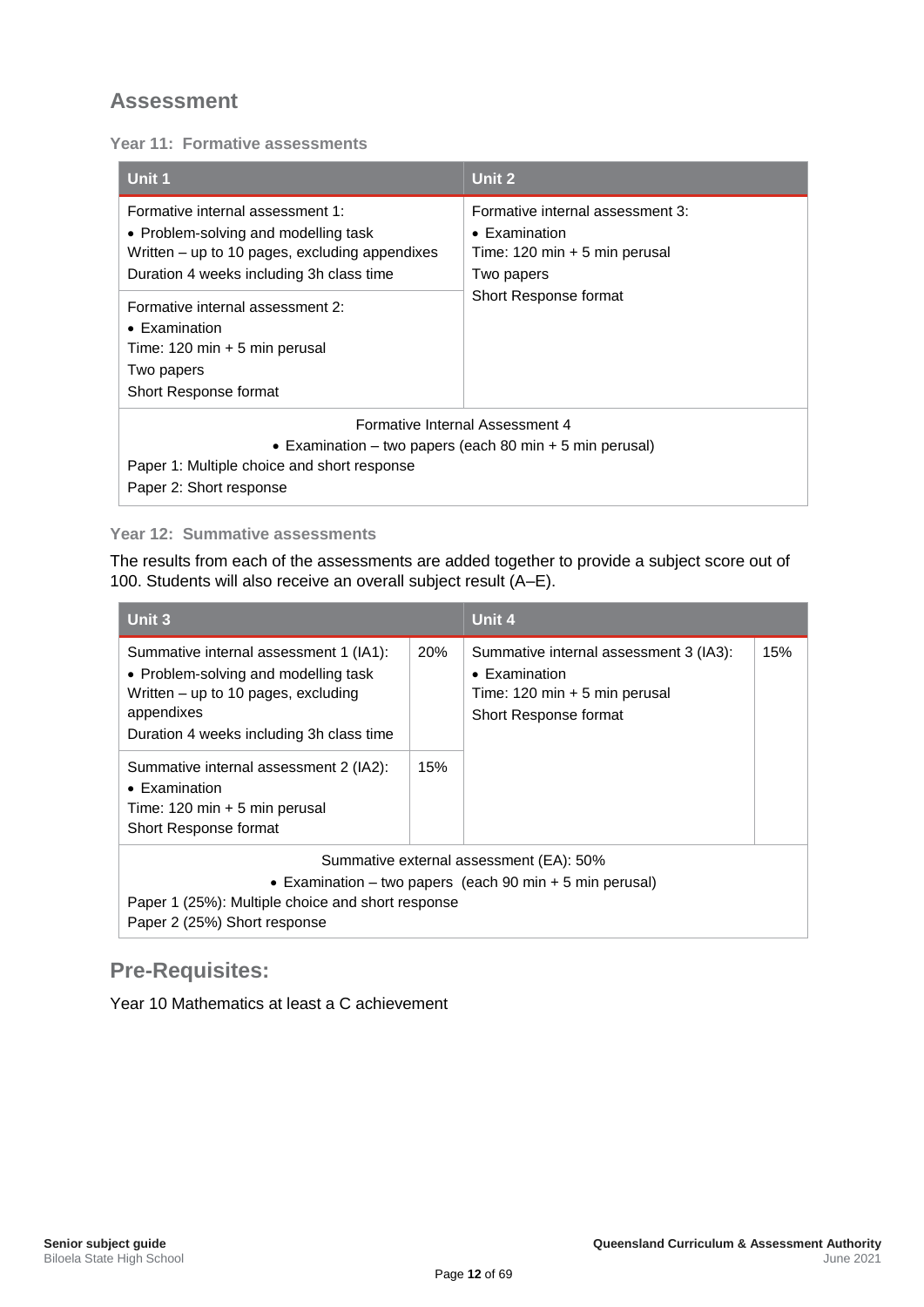## **Mathematical Methods**

<span id="page-19-0"></span>**General senior subject General General** 

Mathematical Methods' major domains are Algebra, Functions, relations and their graphs, Calculus and Statistics.

Mathematical Methods enables students to see the connections between mathematics and other areas of the curriculum and apply their mathematical skills to real-world problems, becoming critical thinkers, innovators and problem-solvers.

Students learn topics that are developed systematically, with increasing levels of sophistication, complexity and connection, and build on algebra, functions and their graphs, and probability from the P–10 Australian Curriculum. Calculus is essential for developing an understanding of the physical world. The domain Statistics is used to describe and analyse phenomena involving uncertainty and variation. Both are the basis for developing effective models of the world and solving complex and abstract mathematical problems.

Students develop the ability to translate written, numerical, algebraic, symbolic and graphical information from one representation to another. They make complex use of factual knowledge to successfully formulate, represent and solve mathematical problems.

#### <span id="page-19-2"></span><span id="page-19-1"></span>**Pathways**

A course of study in Mathematical Methods can establish a basis for further education and employment in the fields of natural and physical sciences (especially physics and chemistry), mathematics and science education, medical and health sciences (including human biology, biomedical science, nanoscience and forensics), engineering (including chemical, civil, electrical and mechanical engineering, avionics, communications and mining), computer science (including electronics and software design), psychology, business, commerce, finance and the electrical trades.

#### <span id="page-19-3"></span>**Objectives**

By the conclusion of the course of study, students will:

- select, recall and use facts, rules, definitions and procedures drawn from Algebra, Functions, relations and their graphs, Calculus and Statistics
- comprehend mathematical concepts and techniques drawn from Algebra, Functions, relations and their graphs, Calculus and Statistics
- communicate using mathematical, statistical and everyday language and conventions
- evaluate the reasonableness of solutions
- justify procedures and decisions by explaining mathematical reasoning
- solve problems by applying mathematical concepts and techniques drawn from Algebra, Functions, relations and their graphs, Calculus and Statistics.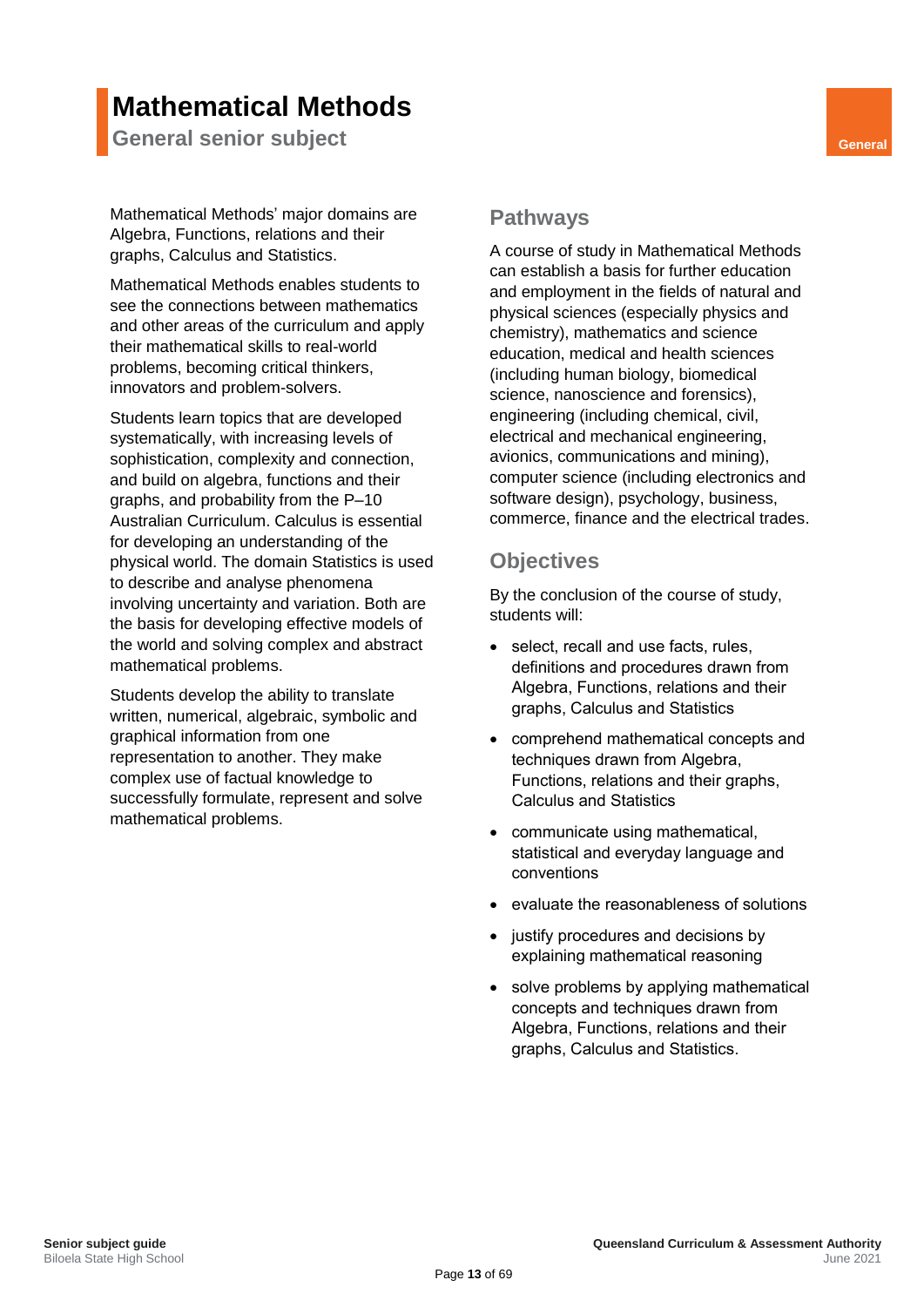## <span id="page-20-0"></span>**Structure**

| Unit 1                                                                                                                                                                                                                                        | Unit 2                                                                                                                                                                                                                                                                             | Unit 3                                                                                                                       | Unit 4                                                                                                                                                                                                                                                                            |
|-----------------------------------------------------------------------------------------------------------------------------------------------------------------------------------------------------------------------------------------------|------------------------------------------------------------------------------------------------------------------------------------------------------------------------------------------------------------------------------------------------------------------------------------|------------------------------------------------------------------------------------------------------------------------------|-----------------------------------------------------------------------------------------------------------------------------------------------------------------------------------------------------------------------------------------------------------------------------------|
| Algebra, statistics<br>and functions<br>$\bullet$ Arithmetic and<br>geometric sequences<br>and series 1<br>• Functions and graphs<br>• Counting and<br>probability<br>• Exponential<br>functions 1<br>• Arithmetic and<br>geometric sequences | <b>Calculus and further</b><br>functions<br>• Exponential<br>functions 2<br>• The logarithmic<br>function 1<br>• Trigonometric<br>functions 1<br>• Introduction to<br>differential calculus<br>• Further differentiation<br>and applications 1<br>• Discrete random<br>variables 1 | <b>Further calculus</b><br>• The logarithmic<br>function 2<br>• Further differentiation<br>and applications 2<br>• Integrals | <b>Further functions and</b><br>statistics<br>• Further differentiation<br>and applications 3<br>• Trigonometric<br>functions 2<br>• Discrete random<br>variables 2<br>• Continuous random<br>variables and the<br>normal distribution<br>• Interval estimates for<br>proportions |

### <span id="page-20-1"></span>**Assessment**

#### **Year 11: Formative assessments**

| Unit 1                                                                                                                                                                                                            | Unit 2                                                                                                                                                       |  |
|-------------------------------------------------------------------------------------------------------------------------------------------------------------------------------------------------------------------|--------------------------------------------------------------------------------------------------------------------------------------------------------------|--|
| Formative internal assessment 1:<br>• Problem-solving and modelling task<br>Written – up to 10 pages, excluding appendixes<br>Duration 4 weeks including 3h class time                                            | Formative internal assessment 3:<br>$\bullet$ Examination<br>Time: $120 \text{ min} + 5 \text{ min}$ perusal<br>Two papers – technology-free and technology- |  |
| Formative internal assessment 2:<br>$\bullet$ Examination<br>120 min + 5 min perusal<br>Two papers – technology-free and technology-<br>active<br>Short Response format                                           | active<br>Short Response format                                                                                                                              |  |
| Formative Internal Assessment 4 (FIA4)<br>Examination – two papers (each 80 min $+$ 5 min perusal)<br>Paper 1 (technology-free): Multiple choice and short response<br>Paper 2 (technology-active) Short response |                                                                                                                                                              |  |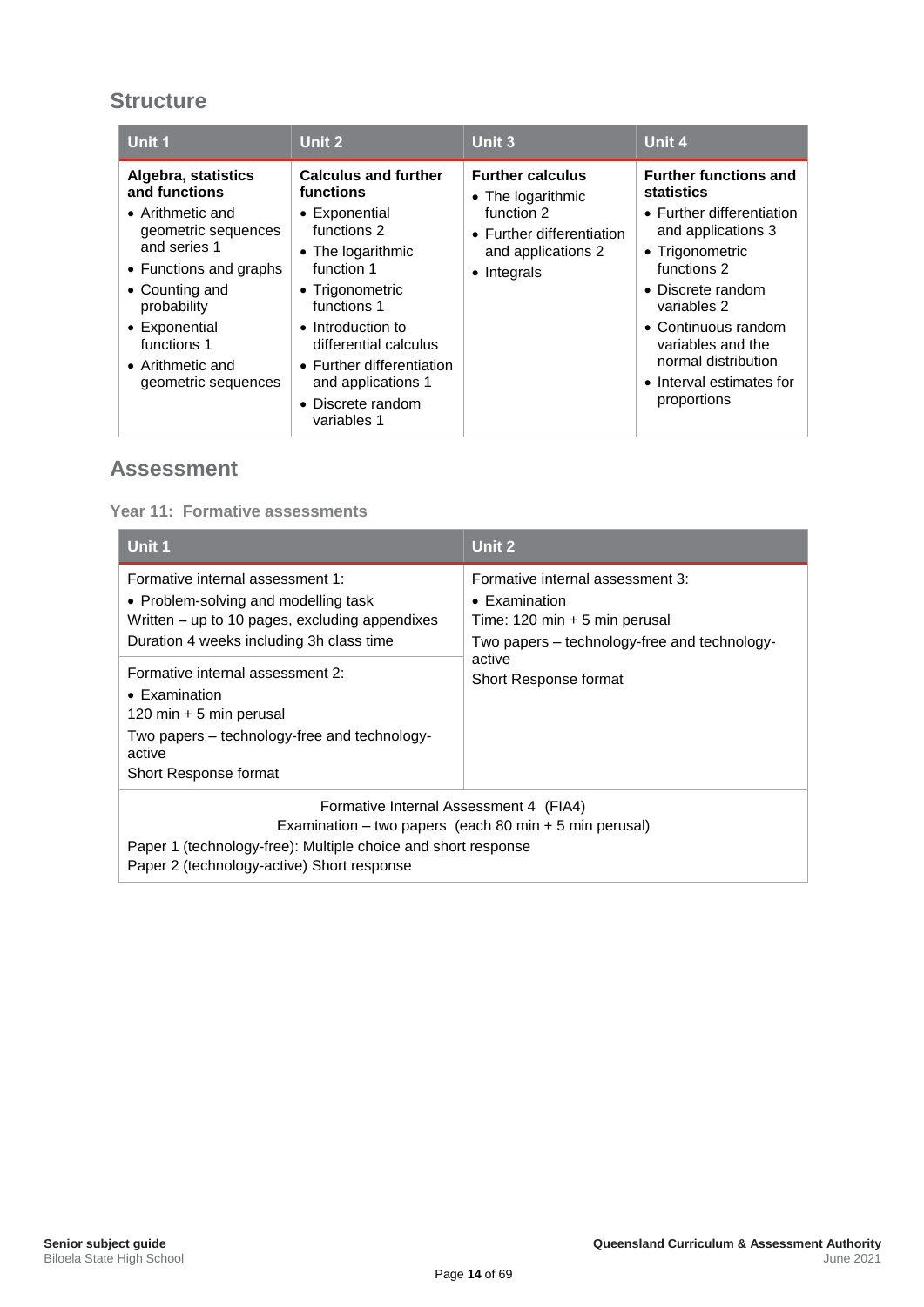#### **Year 12: Summative assessments**

The results from each of the assessments are added together to provide a subject score out of 100. Students will also receive an overall subject result (A–E).

| Unit 3                                                                                                                                                                                                                                                                                                                                                                                  |                   | Unit 4                                                                                                                                                                                               |     |
|-----------------------------------------------------------------------------------------------------------------------------------------------------------------------------------------------------------------------------------------------------------------------------------------------------------------------------------------------------------------------------------------|-------------------|------------------------------------------------------------------------------------------------------------------------------------------------------------------------------------------------------|-----|
| Summative internal assessment 1 (IA1):<br>• Problem-solving and modelling task<br>Written – up to 10 pages, excluding<br>appendixes<br>Duration 4 weeks including 3h class time<br>Summative internal assessment 2 (IA2):<br>$\bullet$ Examination<br>Time: $120 \text{ min} + 5 \text{ min}$ perusal<br>Two papers – technology-free and<br>technology-active<br>Short Response format | <b>20%</b><br>15% | Summative internal assessment 3 (IA3):<br>$\bullet$ Examination<br>Time: $120 \text{ min} + 5 \text{ min}$ perusal<br>Two papers - technology-free and<br>technology-active<br>Short Response format | 15% |
| Summative external assessment (EA): 50%<br>• Examination – two papers (each 90 min + 5 min perusal)<br>Paper 1 technology-free: 90 minutes plus 5 minutes perusal<br>Paper 2 technology-active: 90 minutes plus 5 minutes perusal.                                                                                                                                                      |                   |                                                                                                                                                                                                      |     |

## <span id="page-21-0"></span>**Pre-Requisites:**

Year 10 Extension Mathematics at least a B achievement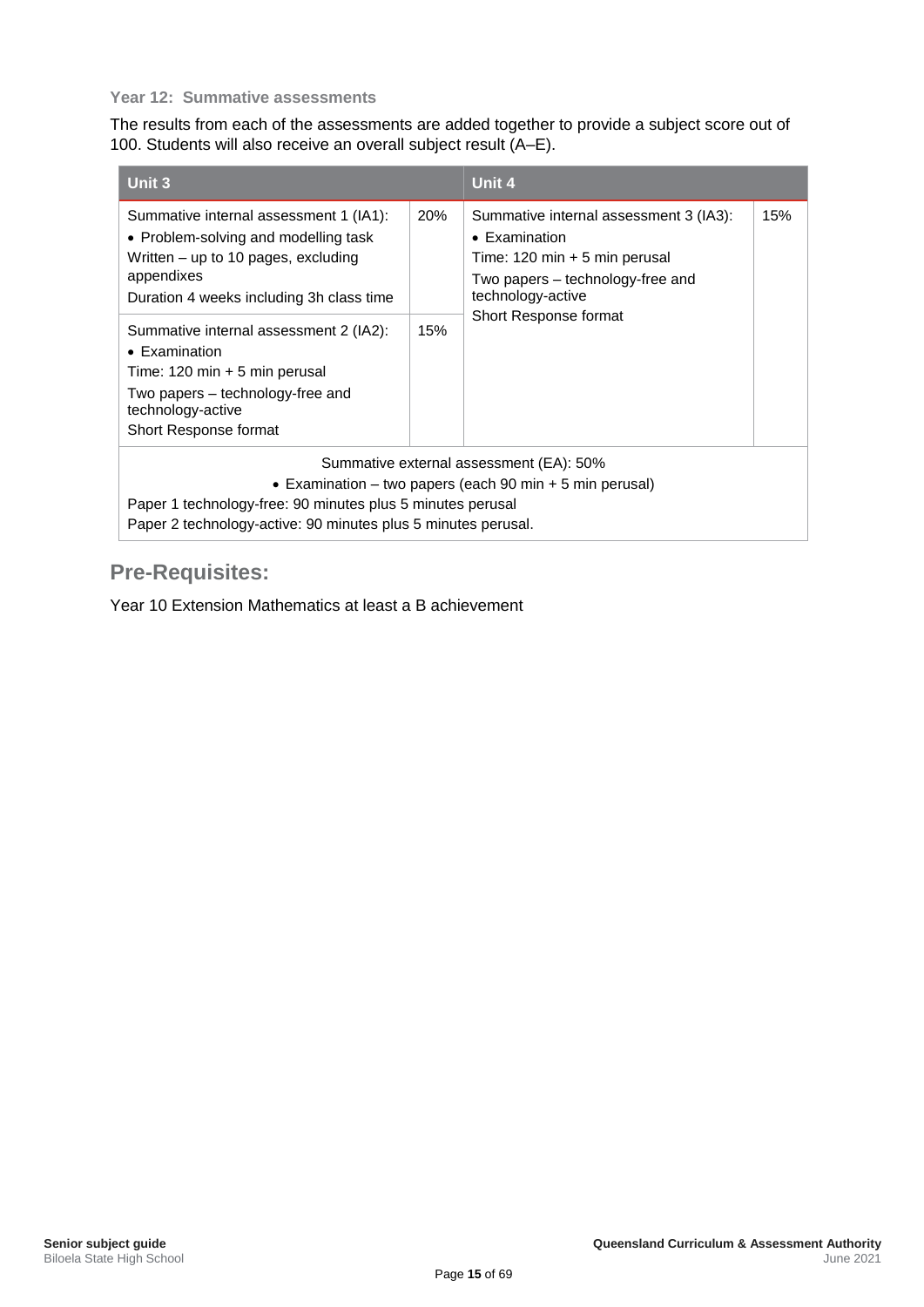## **Specialist Mathematics**

Specialist Mathematics' major domains are Vectors and matrices, Real and complex numbers, Trigonometry, Statistics and Calculus.

<span id="page-22-0"></span>**Specialist Mathematics is designed for** students who develop confidence in their mathematical knowledge and ability, and gain a positive view of themselves as mathematics learners. They will gain an appreciation of the true nature of mathematics, its beauty and its power.

Students learn topics that are developed systematically, with increasing levels of sophistication, complexity and connection, building on functions, calculus, statistics from Mathematical Methods, while vectors, complex numbers and matrices are introduced. Functions and calculus are essential for creating models of the physical world. Statistics are used to describe and analyse phenomena involving probability, uncertainty and variation. Matrices, complex numbers and vectors are essential tools for explaining abstract or complex relationships that occur in scientific and technological endeavours.

Student learning experiences range from practising essential mathematical routines to developing procedural fluency, through to investigating scenarios, modelling the real world, solving problems and explaining reasoning.

#### <span id="page-22-2"></span><span id="page-22-1"></span>**Pathways**

A course of study in Specialist Mathematics can establish a basis for further education and employment in the fields of science, all branches of mathematics and statistics, computer science, medicine, engineering, finance and economics.

#### <span id="page-22-3"></span>**Objectives**

By the conclusion of the course of study, students will:

- select, recall and use facts, rules, definitions and procedures drawn from Vectors and matrices, Real and complex numbers, Trigonometry, Statistics and **Calculus**
- comprehend mathematical concepts and techniques drawn from Vectors and matrices, Real and complex numbers, Trigonometry, Statistics and Calculus
- communicate using mathematical, statistical and everyday language and conventions
- evaluate the reasonableness of solutions
- justify procedures and decisions, and prove propositions by explaining mathematical reasoning
- solve problems by applying mathematical concepts and techniques drawn from Vectors and matrices, Real and complex numbers, Trigonometry, Statistics and Calculus.

#### <span id="page-22-4"></span>**Structure**

Specialist Mathematics is to be undertaken in conjunction with, or on completion of, Mathematical Methods.

This subject is undertaken as an alternate sequence class with students completing units 1&2 in odd years and 3&4 in even years.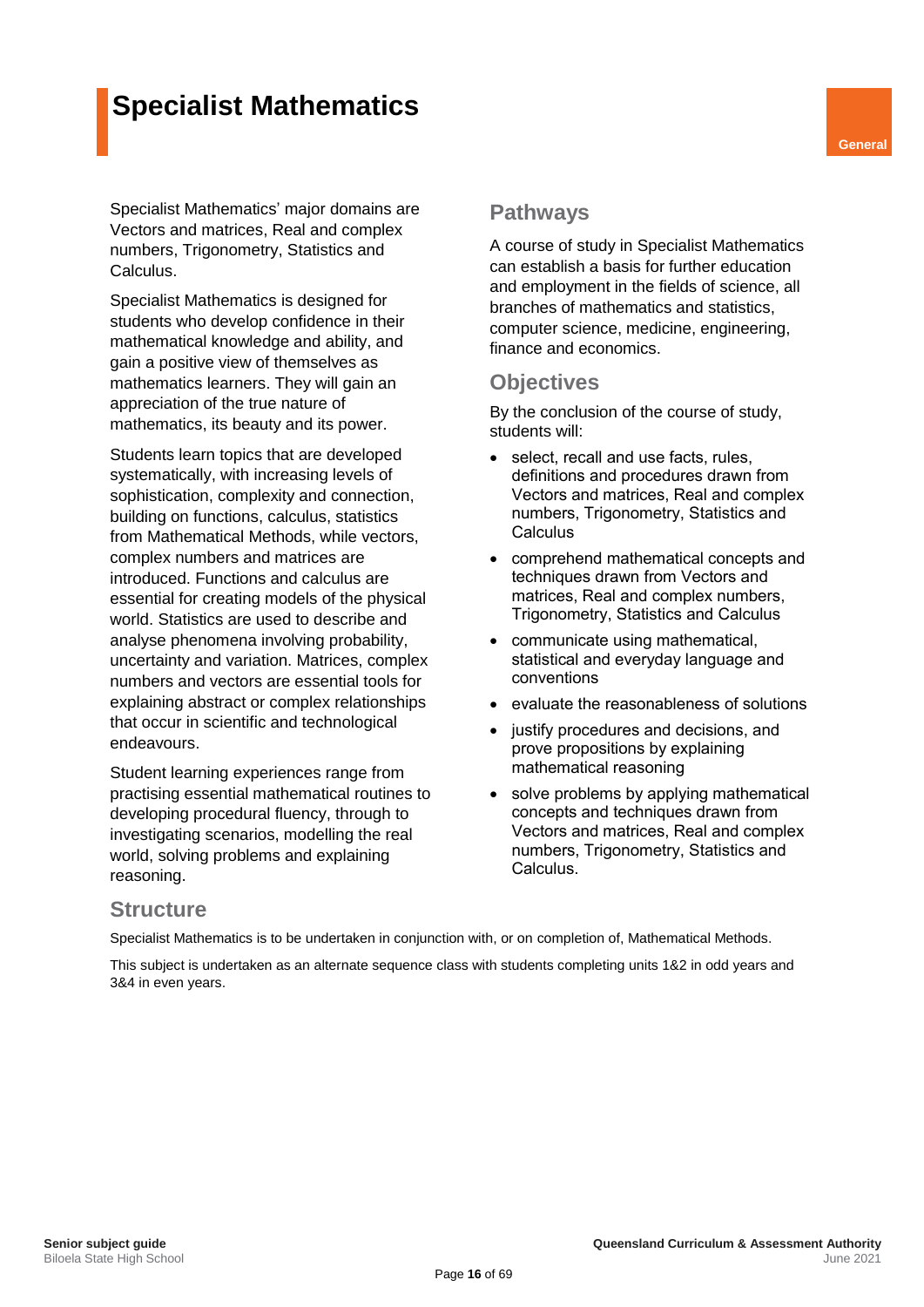| Unit 1                                                                                                                                                                                              | Unit 2                                                                                                                                                                                                                  | Unit 3                                                                                                                                                          | Unit 4                                                                                                                                                                       |
|-----------------------------------------------------------------------------------------------------------------------------------------------------------------------------------------------------|-------------------------------------------------------------------------------------------------------------------------------------------------------------------------------------------------------------------------|-----------------------------------------------------------------------------------------------------------------------------------------------------------------|------------------------------------------------------------------------------------------------------------------------------------------------------------------------------|
| Combinatorics,<br>vectors and<br>mathematical<br>induction<br>• Combinatorics<br>• Vectors in the plane<br>$\bullet$ Proof by<br>mathematical<br>induction<br>• Vector applications<br>in geometry. | • Further vectors,<br>trigonometry,<br>functions and<br>calculus<br>• Geometric proofs<br>using vectors<br>• Trigonometry and<br>functions<br>• Integration and<br>applications of<br>integration<br>• Vector calculus. | • Matrices, complex<br>numbers and proof<br>• Matrices and<br>application of matrices<br>• Complex numbers 1<br>• Nature of proof and<br>applications of proof. | • Further complex<br>numbers, statistical<br>inference and<br>calculus<br>• Complex numbers 2<br>• Rates of change and<br>differential equations<br>• Statistical inference. |

<span id="page-23-0"></span>**Year 11: Formative assessments**

| Unit 1                                                                                                                                                                                                            | Unit 2                                                                                                                                                       |  |
|-------------------------------------------------------------------------------------------------------------------------------------------------------------------------------------------------------------------|--------------------------------------------------------------------------------------------------------------------------------------------------------------|--|
| Formative internal assessment 1:<br>• Problem-solving and modelling task<br>Written – up to 10 pages, excluding appendixes<br>Duration 4 weeks including 3h class time                                            | Formative internal assessment 3:<br>$\bullet$ Examination<br>Time: $120 \text{ min} + 5 \text{ min}$ perusal<br>Two papers – technology-free and technology- |  |
| Formative internal assessment 2:<br>$\bullet$ Examination<br>Time: $120 \text{ min} + 5 \text{ min}$ perusal<br>Two papers – technology-free and technology-<br>active<br>Short Response format                   | active<br>Short Response format                                                                                                                              |  |
| Formative Internal Assessment 4 (FIA4)<br>Examination – two papers (each 90 min $+$ 5 min perusal)<br>Paper 1 (technology-free): Multiple choice and short response<br>Paper 2 (technology-active) Short response |                                                                                                                                                              |  |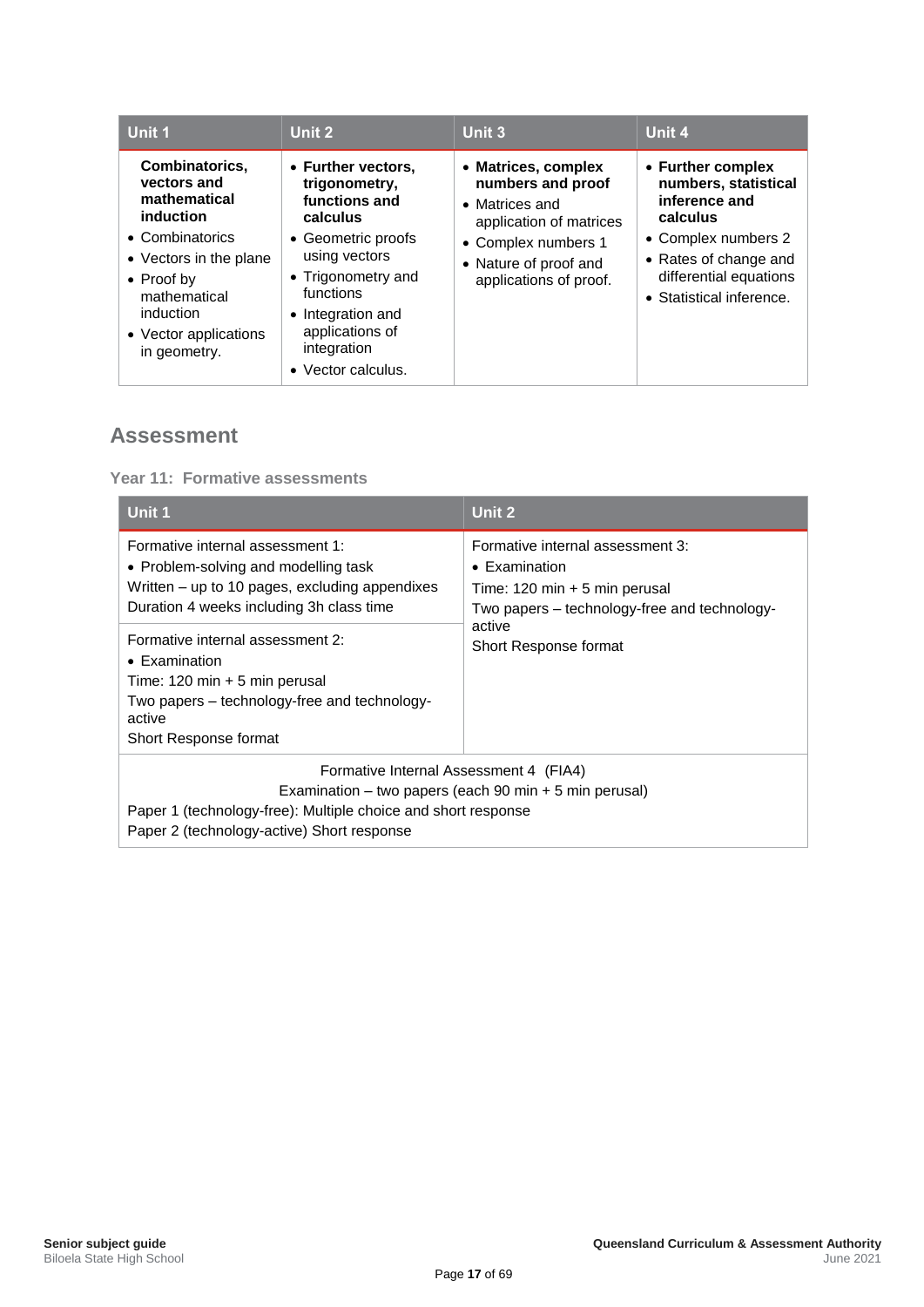#### **Year 12: Summative assessments**

The results from each of the assessments are added together to provide a subject score out of 100. Students will also receive an overall subject result (A–E).

| Unit 3                                                                                                                                                                                                                                             |            | Unit 4                                                                                                                                                                                               |     |
|----------------------------------------------------------------------------------------------------------------------------------------------------------------------------------------------------------------------------------------------------|------------|------------------------------------------------------------------------------------------------------------------------------------------------------------------------------------------------------|-----|
| Summative internal assessment 1 (IA1):<br>• Problem-solving and modelling task<br>Written – up to 10 pages, excluding<br>appendixes<br>Duration 4 weeks including 3h class time<br>Summative internal assessment 2 (IA2):<br>$\bullet$ Examination | 20%<br>15% | Summative internal assessment 3 (IA3):<br>$\bullet$ Examination<br>Time: $120 \text{ min} + 5 \text{ min}$ perusal<br>Two papers - technology-free and<br>technology-active<br>Short Response format | 15% |
| Time: $120 \text{ min} + 5 \text{ min}$ perusal<br>Two papers – technology-free and<br>technology-active<br>Short Response format                                                                                                                  |            |                                                                                                                                                                                                      |     |
| Summative external assessment (EA): 50%                                                                                                                                                                                                            |            |                                                                                                                                                                                                      |     |
| • Examination – two papers (each 90 min $+$ 5 min perusal)<br>Paper 1 technology-free: 90 minutes plus 5 minutes perusal<br>Paper 2 technology-active: 90 minutes plus 5 minutes perusal.                                                          |            |                                                                                                                                                                                                      |     |

## <span id="page-24-0"></span>**Pre-Requisites:**

Year 10 Extension Mathematics at least a B achievement.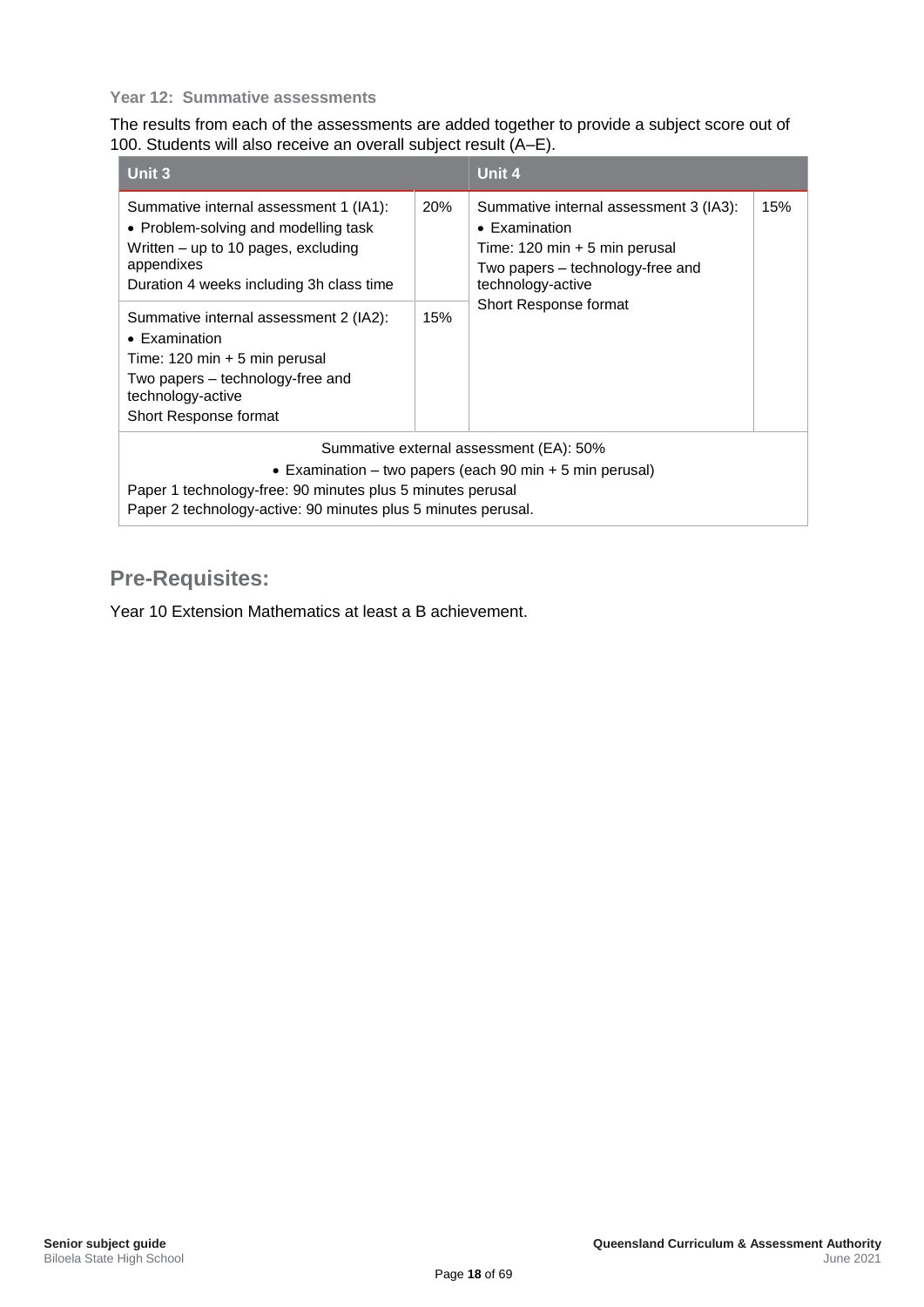## **Essential Mathematics**

<span id="page-25-0"></span>**Applied senior subject Applied Applied Applied Applied Applied Applied Applied Applied Applied Applied** 

Essential Mathematics' major domains are Number, Data, Location and time, Measurement and Finance.

Essential Mathematics benefits students because they develop skills that go beyond the traditional ideas of numeracy.

Students develop their conceptual understanding when they undertake tasks that require them to connect mathematical concepts, operations and relations. They learn to recognise definitions, rules and facts from everyday mathematics and data, and to calculate using appropriate mathematical processes.

Students interpret and use mathematics to make informed predictions and decisions about personal and financial priorities. This is achieved through an emphasis on estimation, problem-solving and reasoning, which develops students into thinking citizens.

#### <span id="page-25-2"></span>**Pathways**

A course of study in Essential Mathematics can establish a basis for further education and employment in the fields of trade, industry, business and community services. Students learn within a practical context

<span id="page-25-1"></span>related to general employment and successful participation in society, drawing on the mathematics used by various professional and industry groups.

#### <span id="page-25-3"></span>**Objectives**

By the conclusion of the course of study, students will:

- select, recall and use facts, rules, definitions and procedures drawn from Number, Data, Location and time, Measurement and Finance
- comprehend mathematical concepts and techniques drawn from Number, Data, Location and time, Measurement and Finance
- communicate using mathematical, statistical and everyday language and conventions
- evaluate the reasonableness of solutions
- justify procedures and decisions by explaining mathematical reasoning
- solve problems by applying mathematical concepts and techniques drawn from Number, Data, Location and time, Measurement and Finance.

### <span id="page-25-4"></span>**Structure**

| Unit 1                                                                                      | Unit 2                                                                                             | Unit 3                                                                                                                        | Unit 4                                                                                                                                      |
|---------------------------------------------------------------------------------------------|----------------------------------------------------------------------------------------------------|-------------------------------------------------------------------------------------------------------------------------------|---------------------------------------------------------------------------------------------------------------------------------------------|
| Number, data and<br>graphs                                                                  | Money, travel and<br>data                                                                          | <b>Measurement, scales</b><br>and data                                                                                        | Graphs, chance and<br><b>loans</b>                                                                                                          |
| • Fundamental topic:<br>Calculations<br>• Number<br>• Representing data<br>$\bullet$ Graphs | • Fundamental topic:<br>Calculations<br>• Managing money<br>• Time and motion<br>• Data collection | • Fundamental topic:<br>Calculations<br>• Measurement<br>• Scales, plans and<br>models<br>• Summarising and<br>comparing data | • Fundamental topic:<br>Calculations<br>• Bivariate graphs<br>• Probability and<br>relative frequencies<br>• Loans and compound<br>interest |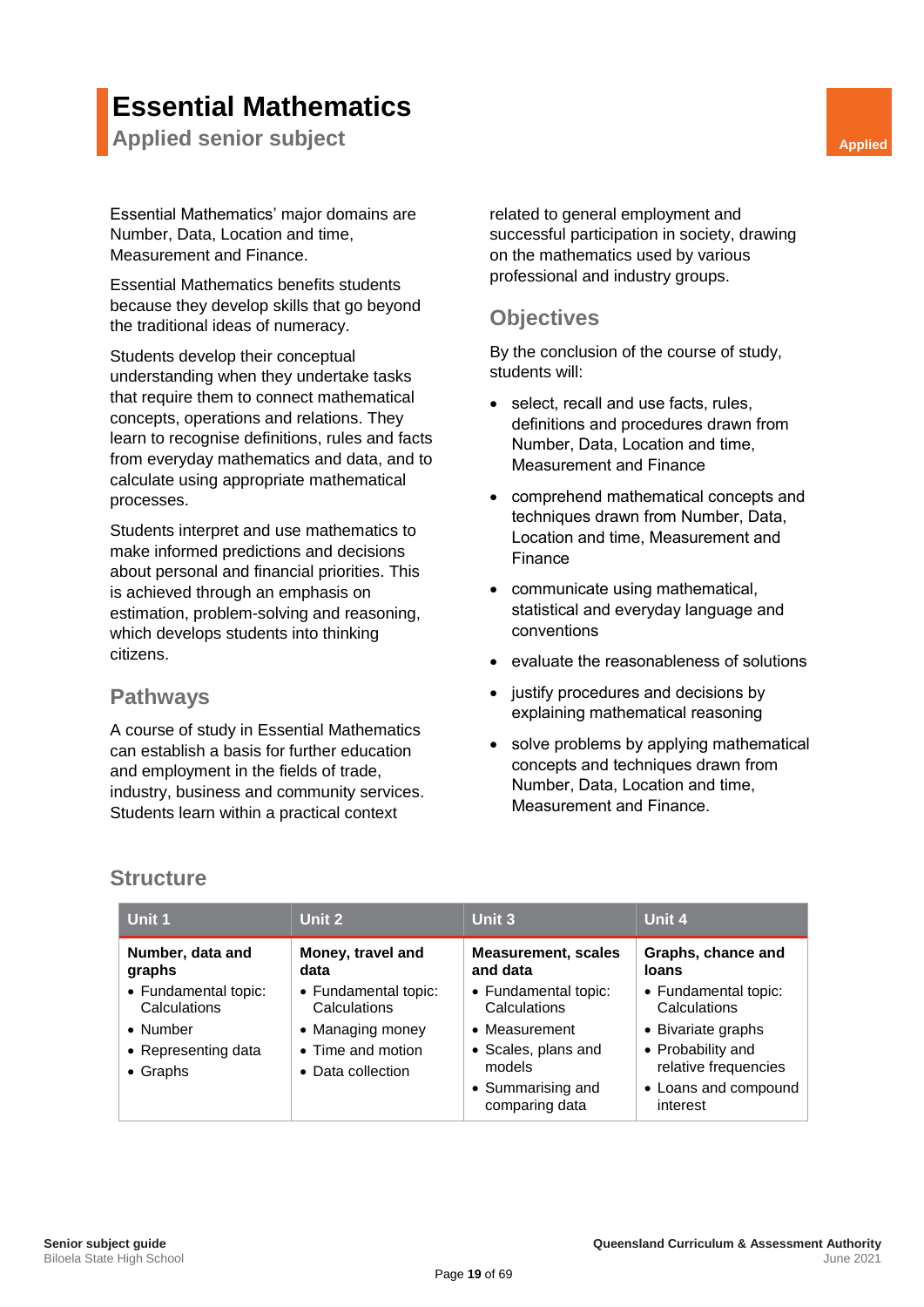#### <span id="page-26-0"></span>**Year 11: Formative Assessment**

| Unit 1                                         | Unit 2                                         |
|------------------------------------------------|------------------------------------------------|
| Formative internal assessment 1:               | Formative internal assessment 3:               |
| • Problem-solving and modelling task           | • Problem-solving and modelling task           |
| Written - up to 10 pages, excluding appendixes | Written – up to 10 pages, excluding appendixes |
| Duration 5 weeks including 10h class time      | Duration 5 weeks including 10h class time      |
| Formative internal assessment 2:               | Formative internal assessment 4:               |
| • Examination                                  | • Examination                                  |
| Time: 60 min + 5 min perusal                   | Time: 60 min $+$ 5 min perusal                 |

#### **Year 12: Summative assessments**

Schools develop three summative internal assessments and the common internal assessment (CIA) is developed by the QCAA.

| Unit 3                                         | Unit 4                                         |
|------------------------------------------------|------------------------------------------------|
| Summative internal assessment 1 (IA1):         | Summative internal assessment 3 (IA3):         |
| • Problem-solving and modelling task           | • Problem-solving and modelling task           |
| Written - up to 10 pages, excluding appendixes | Written - up to 10 pages, excluding appendixes |
| Duration 5 weeks including 10 h class time     | Duration 5 weeks including 10 h class time     |
| Summative internal assessment 2 (IA2):         | Summative internal assessment (IA4):           |
| • Common internal assessment (CIA)             | • Examination                                  |
| Time: 60 min plus 5 min perusal                | Time: 60 min $+5$ min perusal                  |

## <span id="page-26-1"></span>**Pre-Requisites:**

Year 10 Mathematics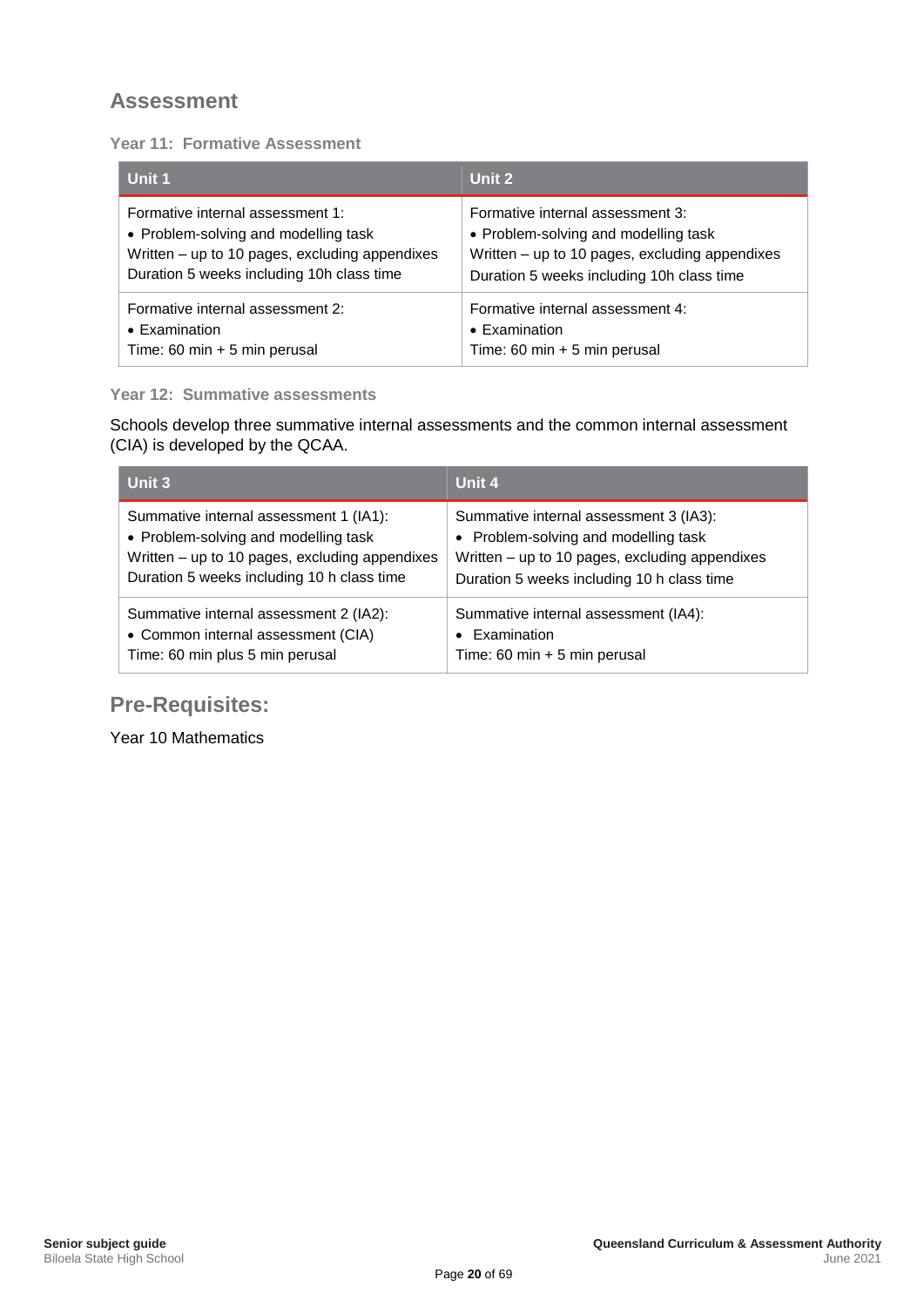## <span id="page-27-0"></span>**English General senior subject General**

English focuses on the study of both literary texts and non-literary texts, developing students as independent, innovative and creative learners and thinkers who appreciate the aesthetic use of language, analyse perspectives and evidence, and challenge ideas and interpretations through the analysis and creation of varied texts.

Students are offered opportunities to interpret and create texts for personal, cultural, social and aesthetic purposes. They learn how language varies according to context, purpose and audience, content, modes and mediums, and how to use it appropriately and effectively for a variety of purposes. Students have opportunities to engage with diverse texts to help them develop a sense of themselves, their world and their place in it.

Students communicate effectively in Standard Australian English for the purposes of responding to and creating texts. They make choices about generic structures, language, textual features and technologies for participating actively in literary analysis and the creation of texts in a range of modes, mediums and forms, for a variety of purposes and audiences. They explore how literary and non-literary texts shape perceptions of the world, and consider ways in which texts may reflect or challenge social and cultural ways of thinking and influence audiences.

#### <span id="page-27-2"></span>**Pathways**

A course of study in English promotes openmindedness, imagination, critical awareness and intellectual flexibility — skills that prepare students for local and global citizenship, and for lifelong learning across a wide range of contexts.

## <span id="page-27-3"></span><span id="page-27-1"></span>**Objectives**

By the conclusion of the course of study, students will:

- use patterns and conventions of genres to achieve particular purposes in cultural contexts and social situations
- establish and maintain roles of the writer/speaker/signer/designer and relationships with audiences
- create and analyse perspectives and representations of concepts, identities, times and places
- make use of and analyse the ways cultural assumptions, attitudes, values and beliefs underpin texts and invite audiences to take up positions
- use aesthetic features and stylistic devices to achieve purposes and analyse their effects in texts
- select and synthesise subject matter to support perspectives
- organise and sequence subject matter to achieve particular purposes
- use cohesive devices to emphasise ideas and connect parts of texts
- make language choices for particular purposes and contexts
- use grammar and language structures for particular purposes
- use mode-appropriate features to achieve particular purposes.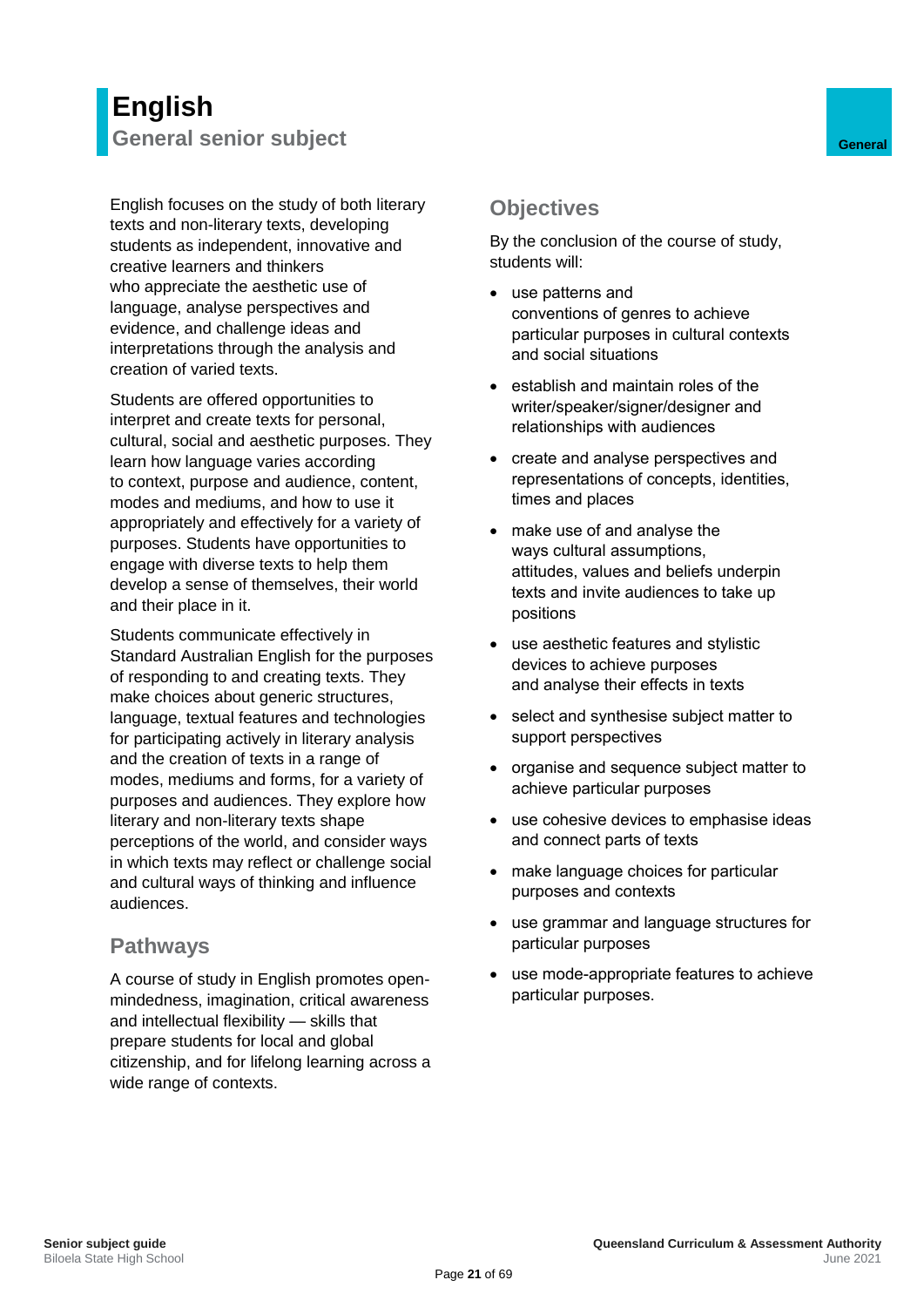### <span id="page-28-0"></span>**Structure**

| Unit 1                                                                                                                                                                                                                                         | Unit 2                                                                                                                                                                                                                                                            | Unit 3                                                                                                                                                                                                                                                              | Unit 4                                                                                                                                                                                                                                      |
|------------------------------------------------------------------------------------------------------------------------------------------------------------------------------------------------------------------------------------------------|-------------------------------------------------------------------------------------------------------------------------------------------------------------------------------------------------------------------------------------------------------------------|---------------------------------------------------------------------------------------------------------------------------------------------------------------------------------------------------------------------------------------------------------------------|---------------------------------------------------------------------------------------------------------------------------------------------------------------------------------------------------------------------------------------------|
| <b>Perspectives and</b><br>texts<br>$\bullet$ Examining and<br>creating perspectives<br>in texts<br>• Responding to a<br>variety of non-literary<br>and literary texts<br>• Creating responses for<br>public audiences and<br>persuasive texts | <b>Texts and culture</b><br>$\bullet$ Examining and<br>shaping<br>representations of<br>culture in texts<br>• Responding to<br>literary and non-<br>literary texts,<br>including a focus on<br>Australian texts<br>• Creating imaginative<br>and analytical texts | <b>Textual connections</b><br>$\bullet$ Exploring<br>connections between<br>texts<br>• Examining different<br>perspectives of the<br>same issue in texts<br>and shaping own<br>perspectives<br>• Creating responses<br>for public audiences<br>and persuasive texts | Close study of<br>literary texts<br>Engaging with<br>$\bullet$<br>literary texts from<br>diverse times and<br>places<br>• Responding to<br>literary texts<br>creatively and<br>critically<br>• Creating imaginative<br>and analytical texts |

#### <span id="page-28-1"></span>**Assessment**

**Year 11: Formative Assessment**

| Unit 1                                                                                                                                                           | Unit 2                                                                                                                                        |
|------------------------------------------------------------------------------------------------------------------------------------------------------------------|-----------------------------------------------------------------------------------------------------------------------------------------------|
| Formative internal assessment 1:<br>Extended response — written response for a<br>public audience<br>Assignment<br>$\bullet$<br>1000-1500 words, Feature Article | Formative internal assessment 3:<br>Extended response — imaginative written<br>response<br>$\bullet$ Seen Exam<br>800-1000 words, Short Story |
| Formative internal assessment 2:<br>Extended response - persuasive spoken<br>response<br>5-8min, Persuasive Speech                                               | Formative internal assessment 4:<br>Examination - analytical written response<br>$\bullet$ Unseen Exam<br>800-1000 words, Analytical Essay    |

#### **Year 12: Summative assessments**

The results from each of the assessments are added together to provide a subject score out of 100. Students will also receive an overall subject result (A–E).

| Unit 3                                                                                                                                                                  |     | Unit 4                                                                                                                                    |     |
|-------------------------------------------------------------------------------------------------------------------------------------------------------------------------|-----|-------------------------------------------------------------------------------------------------------------------------------------------|-----|
| Summative internal assessment 1 (IA1):<br>Extended response - written response<br>for a public audience<br>Assignment<br>$\bullet$<br>1000-1500 words, Literary Article | 25% | Summative internal assessment 3 (IA3):<br>Extended response - imaginative written<br>response<br>Seen Exam<br>800-1000 words, Short Story | 25% |
| Summative internal assessment 2 (IA2):<br>Extended response - persuasive spoken<br>response<br>5-8 min, Persuasive Speech                                               | 25% | Summative external assessment (EA):<br>Examination — analytical written<br>response<br>• Unseen Exam<br>800-1000 words, Analytical Essay  | 25% |

#### <span id="page-28-2"></span>**Pre-Requisites:**

Year 10 Extension English at least a C achievement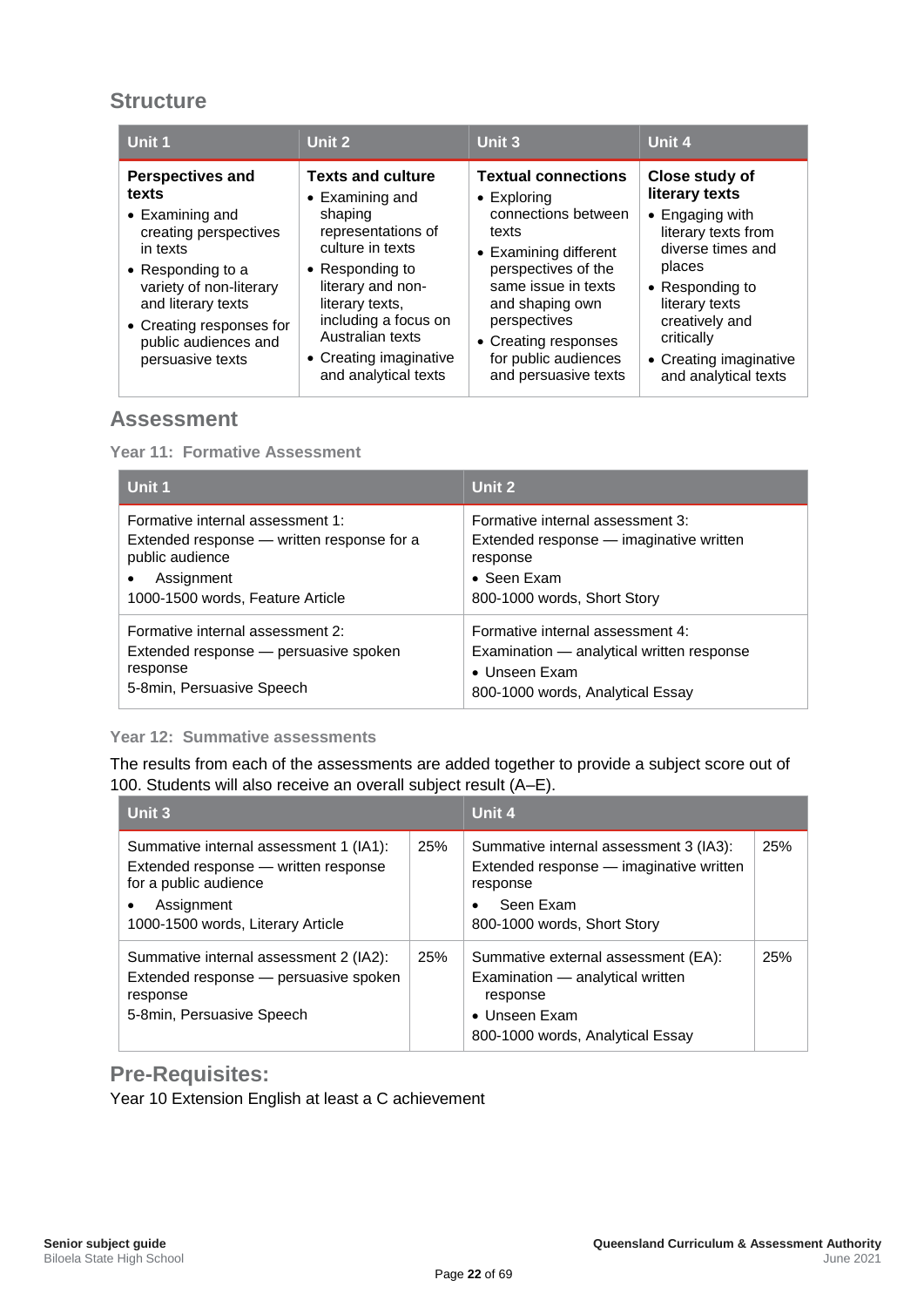# **Essential English**

<span id="page-29-0"></span>**Applied senior subject Applied Applied Applied** 

Essential English develops and refines students' understanding of language, literature and literacy to enable them to interact confidently and effectively with others in everyday, community and social contexts. Students recognise language and texts as relevant in their lives now and in the future and learn to understand, accept or challenge the values and attitudes in these texts.

Students engage with language and texts to foster skills to communicate confidently and effectively in Standard Australian English in a variety of contemporary contexts and social situations, including everyday, social, community, further education and workrelated contexts. They choose generic structures, language, language features and technologies to best convey meaning. They develop skills to read for meaning and purpose, and to use, critique and appreciate a range of contemporary literary and nonliterary texts.

Students use language effectively to produce texts for a variety of purposes and audiences and engage creative and imaginative thinking to explore their own world and the worlds of others. They actively and critically interact with a range of texts, developing an awareness of how the language they engage with positions them and others.

#### <span id="page-29-2"></span>**Pathways**

A course of study in Essential English promotes open-mindedness, imagination, critical awareness and intellectual flexibility — skills that prepare students for local and global citizenship, and for lifelong learning across a wide range of contexts. This course is recommended for students whose pathway is to enter the workforce.

## <span id="page-29-3"></span><span id="page-29-1"></span>**Objectives**

By the conclusion of the course of study, students will:

- use patterns and conventions of genres to achieve particular purposes in cultural contexts and social situations
- use appropriate roles and relationships with audiences
- construct and explain representations of identities, places, events and concepts
- make use of and explain the ways cultural assumptions, attitudes, values and beliefs underpin texts and influence meaning
- explain how language features and text structures shape meaning and invite particular responses
- select and use subject matter to support perspectives
- sequence subject matter and use modeappropriate cohesive devices to construct coherent texts
- make mode-appropriate language choices according to register informed by purpose, audience and context
- use language features to achieve particular purposes across modes.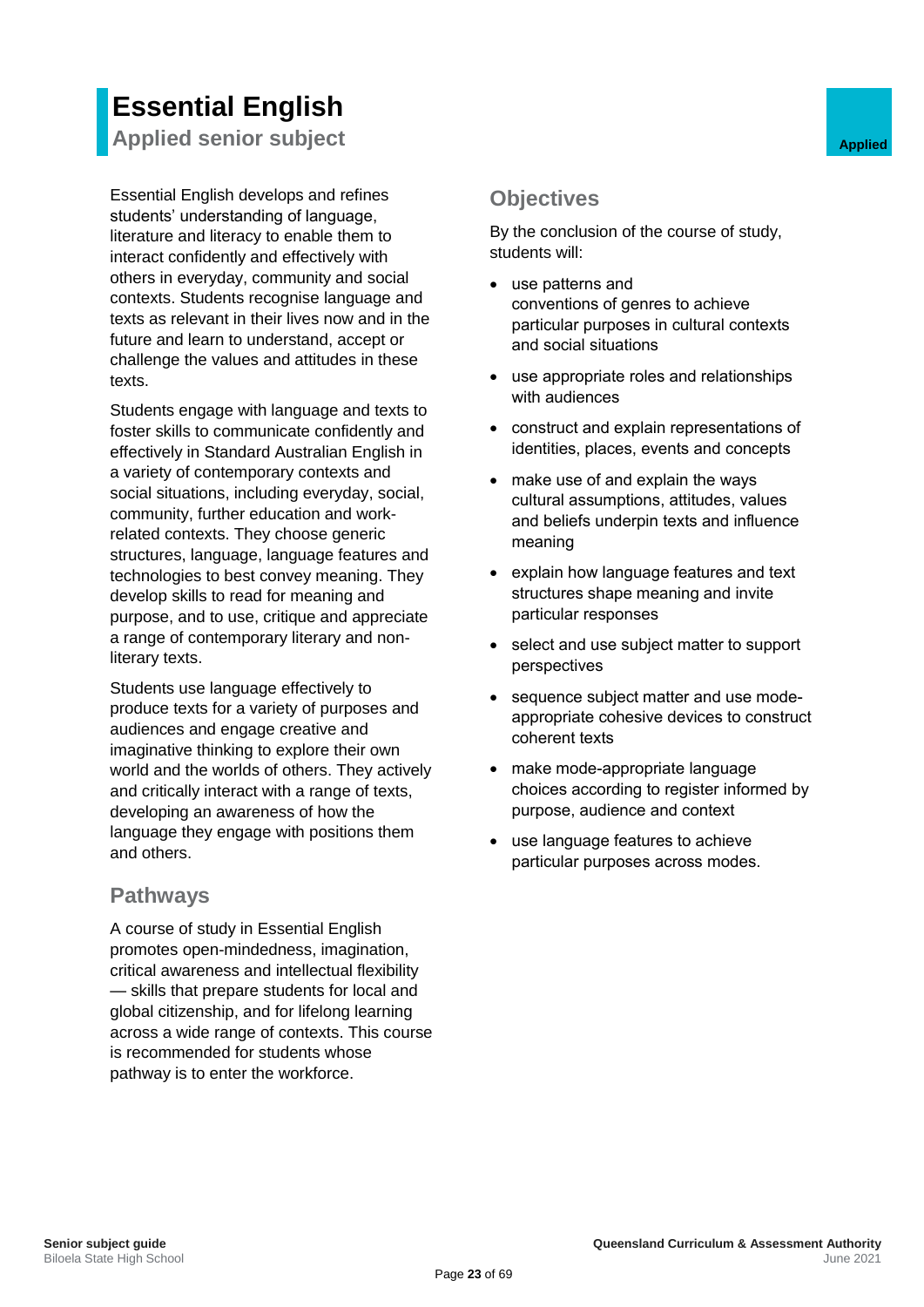### <span id="page-30-0"></span>**Structure**

| Unit 1                                                                                                                             | Unit 2                                                                                                                               | <b>Unit 3</b>                                                                                                                                               | Unit 4                                                                                                                                   |
|------------------------------------------------------------------------------------------------------------------------------------|--------------------------------------------------------------------------------------------------------------------------------------|-------------------------------------------------------------------------------------------------------------------------------------------------------------|------------------------------------------------------------------------------------------------------------------------------------------|
| Language that<br>works                                                                                                             | <b>Texts and human</b><br>experiences                                                                                                | Language that<br>influences                                                                                                                                 | <b>Representations and</b><br>popular culture texts                                                                                      |
| • Responding to a<br>variety of texts used<br>in and developed for<br>a work context<br>• Creating multimodal<br>and written texts | • Responding to<br>reflective and<br>nonfiction texts that<br>explore human<br>experiences<br>• Creating spoken and<br>written texts | • Creating and shaping<br>perspectives on<br>community, local and<br>global issues in texts<br>• Responding to texts<br>that seek to influence<br>audiences | • Responding to<br>popular culture texts<br>• Creating<br>representations of<br>Australian identifies,<br>places, events and<br>concepts |

#### <span id="page-30-1"></span>**Assessment**

#### **Year 11: Formative Assessment**

| Unit 1                                                                                                                                                           | Unit 2                                                                                                                     |
|------------------------------------------------------------------------------------------------------------------------------------------------------------------|----------------------------------------------------------------------------------------------------------------------------|
| Formative internal assessment 1:<br>Examination - Short response<br>• Exam (one seen stimulus, one unseen stimulus)<br>• 200-300 word paragraph (2 x paragraphs) | Formative internal assessment 3:<br>Extended response — Multimodal response<br>• 4-6min, Multi-Modal Presentation          |
| Formative internal assessment 2:<br>Extended response - spoken/signed response<br>• 4-6 min, Speech                                                              | Formative internal assessment 4:<br>Extended response - Written response<br>Assignment<br>٠<br>• 500-800 word, Short Story |

#### **Year 12: Summative assessments**

Schools develop three summative internal assessments and the common internal assessment (CIA) is developed by the QCAA.

| Unit 3                                                                                                                                                                                                               | Unit 4                                                                                                                    |
|----------------------------------------------------------------------------------------------------------------------------------------------------------------------------------------------------------------------|---------------------------------------------------------------------------------------------------------------------------|
| Summative internal assessment 1 (IA1):<br>• Extended response - spoken/signed response<br>• 4-6 min, Speech                                                                                                          | Summative internal assessment 3 (IA3):<br>• Extended response - Multimodal response<br>• 4-6min, Multi-Modal Presentation |
| Summative internal assessment 2 (IA2):<br>• Common internal assessment (CIA)<br>• Examination - Short response (CIA)<br>• Exam (one seen stimulus, one unseen stimulus)<br>• 200-300 word paragraph (2 x paragraphs) | Summative internal assessment (IA4):<br>• Extended response - Written response<br>• Assignment 500-800 word, Short Story  |

#### <span id="page-30-2"></span>**Pre-Requisites:**

Year 10 English recommended at least a C achievement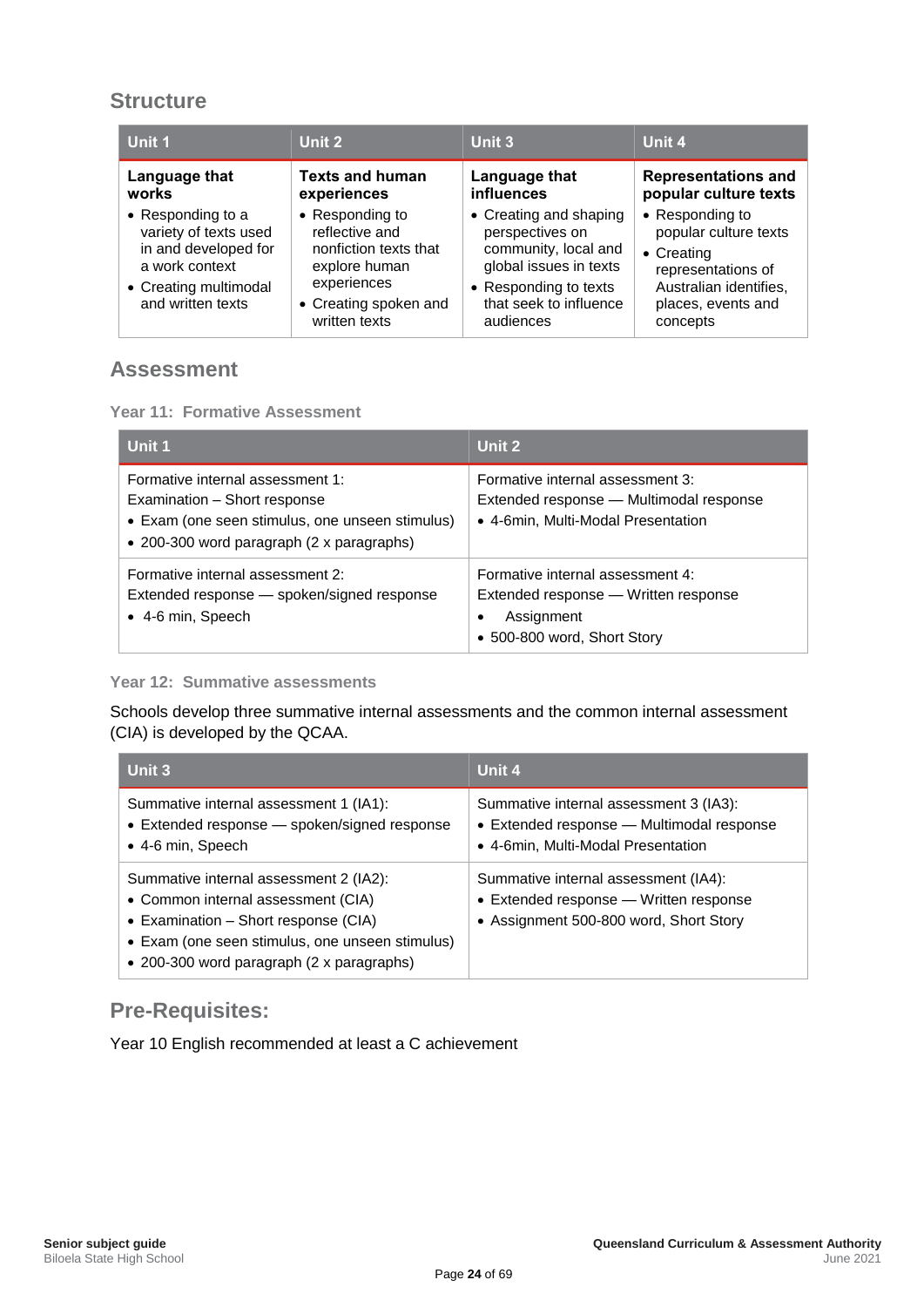## <span id="page-31-0"></span>**Legal Studies General senior subject General**

Legal Studies focuses on the interaction between society and the discipline of law and explores the role and development of law in response to current issues. Students study the legal system and how it regulates activities and aims to protect the rights of individuals, while balancing these with obligations and responsibilities.

Students study the foundations of law, the criminal justice process and the civil justice system. They critically examine issues of governance, explore contemporary issues of law reform and change, and consider Australian and international human rights issues.

Students develop skills of inquiry, critical thinking, problem-solving and reasoning to make informed and ethical decisions and recommendations. They identify and describe legal issues, explore information and data, analyse, evaluate to make decisions or propose recommendations, and create responses that convey legal meaning. They question, explore and discuss tensions between changing social values, justice and equitable outcomes.

#### <span id="page-31-2"></span><span id="page-31-1"></span>**Pathways**

A course of study in Legal Studies can establish a basis for further education and employment in the fields of law, law enforcement, criminology, justice studies and politics. The knowledge, skills and attitudes students gain are transferable to all discipline areas and post-schooling tertiary pathways. The research and analytical skills this course develops are universally valued in business, health, science and engineering industries.

#### <span id="page-31-3"></span>**Objectives**

By the conclusion of the course of study, students will:

- comprehend legal concepts, principles and processes
- select legal information from sources
- analyse legal issues
- evaluate legal situations
- create responses that communicate meaning.

### <span id="page-31-4"></span>**Structure**

This subject is undertaken as an alternate sequence class with students completing units 1&2 in odd years and 3&4 in even years.

| Unit 1                                                                                                                                                        | Unit 2                                                                                                                                | Unit 3                                                                                                    | Unit 4                                                                                                                                         |
|---------------------------------------------------------------------------------------------------------------------------------------------------------------|---------------------------------------------------------------------------------------------------------------------------------------|-----------------------------------------------------------------------------------------------------------|------------------------------------------------------------------------------------------------------------------------------------------------|
| <b>Beyond reasonable</b><br>doubt<br>• Legal foundations<br>• Criminal investigation<br>process<br>• Criminal trial process<br>• Punishment and<br>sentencing | <b>Balance of</b><br>probabilities<br>• Civil law foundations<br>• Contractual<br>obligations<br>• Negligence and the<br>duty of care | Law, governance and<br>change<br>• Governance in<br>Australia<br>• Law reform within a<br>dynamic society | Human rights in legal<br>contexts<br>• Human rights<br>• The effectiveness of<br>international law<br>• Human rights in<br>Australian contexts |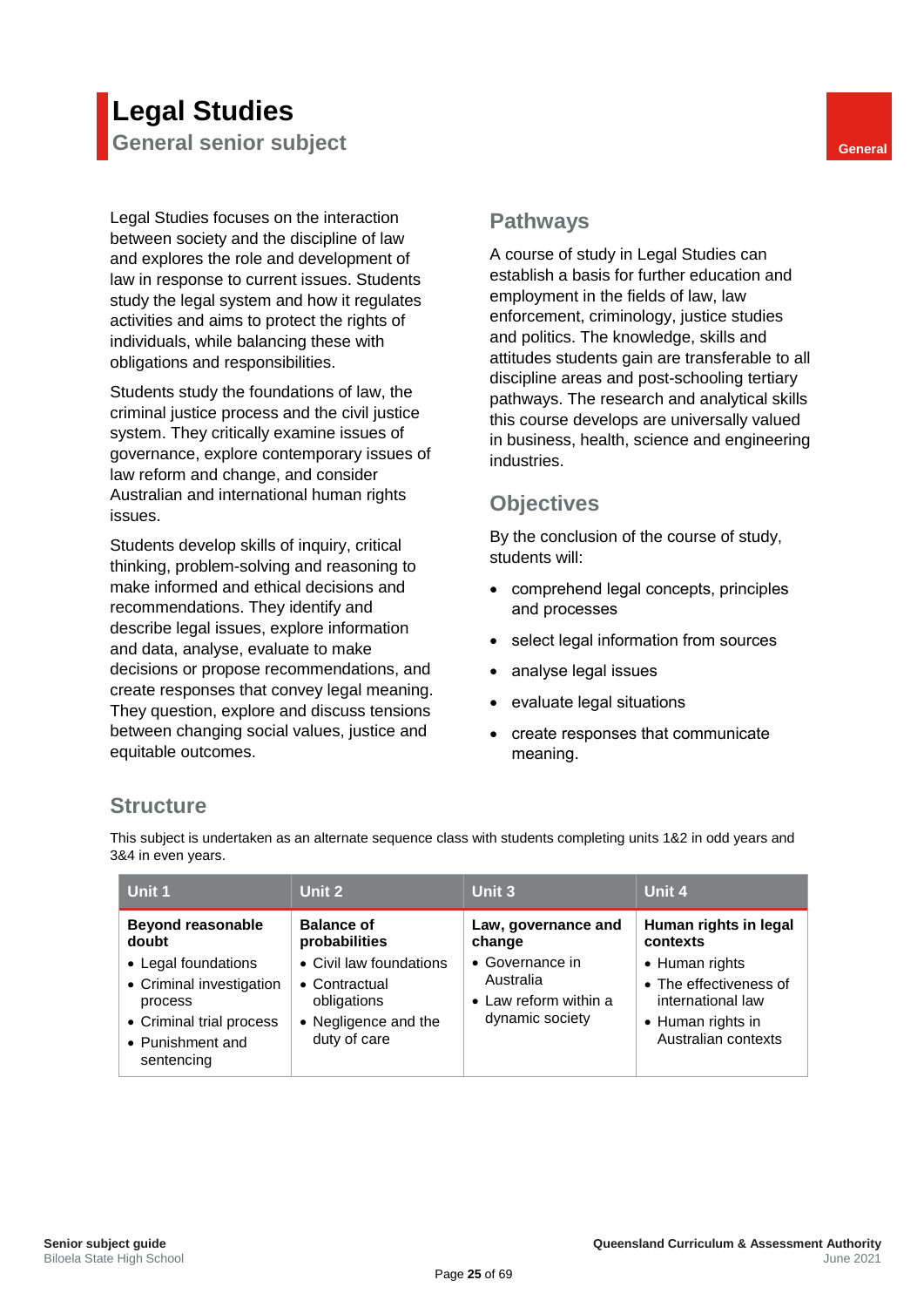<span id="page-32-0"></span>**Year 11: Formative assessments**

| Unit 1                                                                                                                                                                                                                                                                                                             | Unit 2                                                                                                                                                                                                                                                                                                                      |
|--------------------------------------------------------------------------------------------------------------------------------------------------------------------------------------------------------------------------------------------------------------------------------------------------------------------|-----------------------------------------------------------------------------------------------------------------------------------------------------------------------------------------------------------------------------------------------------------------------------------------------------------------------------|
| Formative internal assessment 1:<br>• Examination — combination response<br>Time: 2 hours plus 15 minutes planning time.<br>• short-response items – 50–100 words per item<br>• extended-response item - 400-500 words<br>• examination in its entirety – 800–1000 words<br>Non-programmable calculator permitted. | Formative internal assessment 3:<br>• Investigation — argumentative essay<br>Time: 4 weeks, including 10 hours class time<br>• students may use class time and their own<br>time to develop a response.<br>1500-2000 words.                                                                                                 |
| Formative internal assessment 2:<br>• Investigation — inquiry report<br>Time: 4 weeks, including 10 hours class time<br>• students may use class time and their own time<br>to develop a response.<br>1500-2000 words.                                                                                             | Formative internal assessment 4:<br>• Examination — combination response<br>Time: 2 hours plus 15 minutes planning time.<br>• short-response items – 50–250 words per<br>item<br>• extended-response item - 400-600 words<br>• examination in its entirety $-$ 800-1000<br>words.<br>Non-programmable calculator permitted. |

#### **Year 12: Summative assessments**

The results from each of the assessments are added together to provide a subject score out of 100. Students will also receive an overall subject result (A–E).

| Unit 3                                                                                                                                                                                                                                                                                                                               |     | Unit 4                                                                                                                                                                                                                                                                                                                                     |     |
|--------------------------------------------------------------------------------------------------------------------------------------------------------------------------------------------------------------------------------------------------------------------------------------------------------------------------------------|-----|--------------------------------------------------------------------------------------------------------------------------------------------------------------------------------------------------------------------------------------------------------------------------------------------------------------------------------------------|-----|
| Summative internal assessment 1 (IA1):<br>• Examination – combination response<br>Time: 2 hours plus 15 minutes planning<br>time.<br>• short-response items - 50-100 words<br>per item<br>• extended-response item - 400-500<br>words<br>• examination in its entirety - 800-1000<br>words<br>Non-programmable calculator permitted. | 25% | Summative internal assessment 3 (IA3):<br>• Investigation - argumentative essay<br>Time: 4 weeks, including 10 hours class<br>time<br>• students may use class time and<br>their own time to develop a<br>response.<br>1500-2000 words.                                                                                                    | 25% |
| Summative internal assessment 2 (IA2):<br>• Investigation - inquiry report<br>Time: 4 weeks, including 10 hours class<br>time<br>• students may use class time and their<br>own time to develop a response.<br>1500-2000 words.                                                                                                      | 25% | Summative external assessment (EA):<br>• Examination - combination response<br>Time: 2 hours plus 15 minutes planning<br>time.<br>• short-response items $-50-250$<br>words per item<br>• extended-response item - 400-<br>600 words<br>• examination in its entirety - 800-<br>$1000$ words.<br>Non-programmable calculator<br>permitted. | 25% |

<span id="page-32-1"></span>**Pre-Requisites:** Year 10 Civics and Citizenship at least a C achievement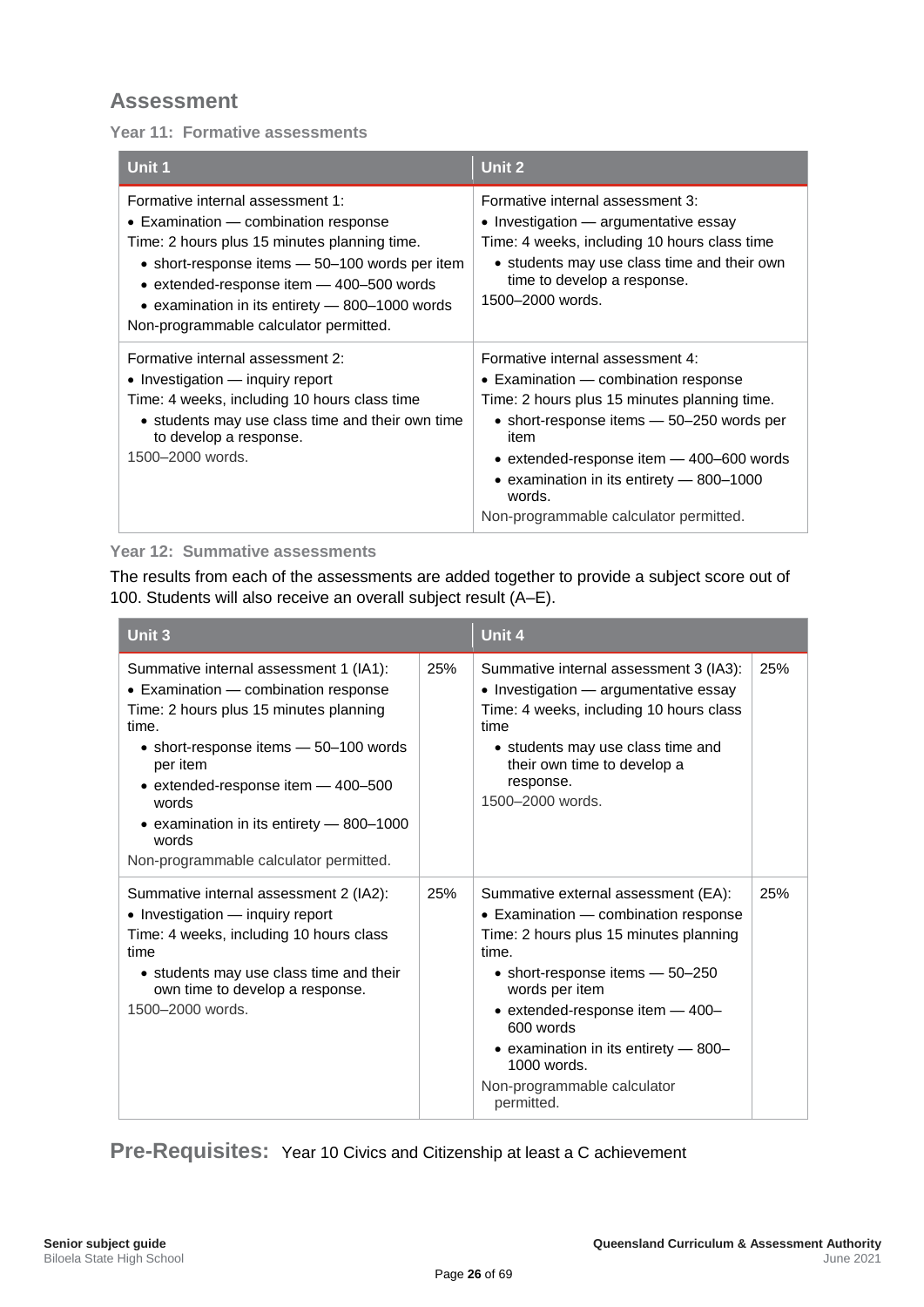## **Business Studies**

<span id="page-33-0"></span>**Applied senior subject Applied Applied Applied** 

Business Studies provides opportunities for students to develop practical business knowledge, understanding and skills for use, participation and work in a range of business contexts.

Students develop their business knowledge and understanding through applying business practices and business functions in business contexts, analysing business information and proposing and implementing outcomes and solutions in business contexts.

Students develop effective decision-making skills and learn how to plan, implement and evaluate business outcomes and solutions, resulting in improved economic, consumer and financial literacy.

#### <span id="page-33-2"></span>**Pathways**

A course of study in Business Studies can establish a basis for further education and employment in office administration, data entry, retail, sales, reception, small business, finance administration, public relations, property management, events administration and marketing.

### <span id="page-33-3"></span><span id="page-33-1"></span>**Objectives**

By the end of the course of study, students should:

- describe concepts and ideas related to business functions
- explain concepts and ideas related to business functions
- demonstrate processes, procedures and skills related to business functions to complete tasks
- analyse business information related to business functions and contexts
- apply knowledge, understanding and skills related to business functions and contexts
- use language conventions and features to communicate ideas and information
- make and justify decisions for business solutions and outcomes
- plan and organise business solutions and outcomes
- evaluate business decisions, solutions and outcomes.

#### <span id="page-33-4"></span>**Structure**

The Business Studies course is designed around core and elective topics. The elective learning occurs through business contexts.

| <b>Core topics</b>                                                                                                                           | <b>Elective topics</b>                                                                                                          |                                                                                                       |
|----------------------------------------------------------------------------------------------------------------------------------------------|---------------------------------------------------------------------------------------------------------------------------------|-------------------------------------------------------------------------------------------------------|
| Business practices, consisting of<br>Business fundamentals.<br>Financial literacy, Business<br>communication and Business<br>technology      | Entertainment<br>$\bullet$<br>$\bullet$<br>Events management<br><b>Financial services</b><br>Health and well-being<br>$\bullet$ | Not-for-profit<br>Real estate<br>Retail<br>Rural                                                      |
| Business functions, consisting of<br>Working in administration,<br>Working in finance, Working with<br>customers and Working in<br>marketing | Insurance<br>$\bullet$<br>Legal<br>$\bullet$<br>Media<br>Mining                                                                 | Sports management<br>Technical, e.g. manufacturing,<br>construction, engineering<br>Tourism<br>Travel |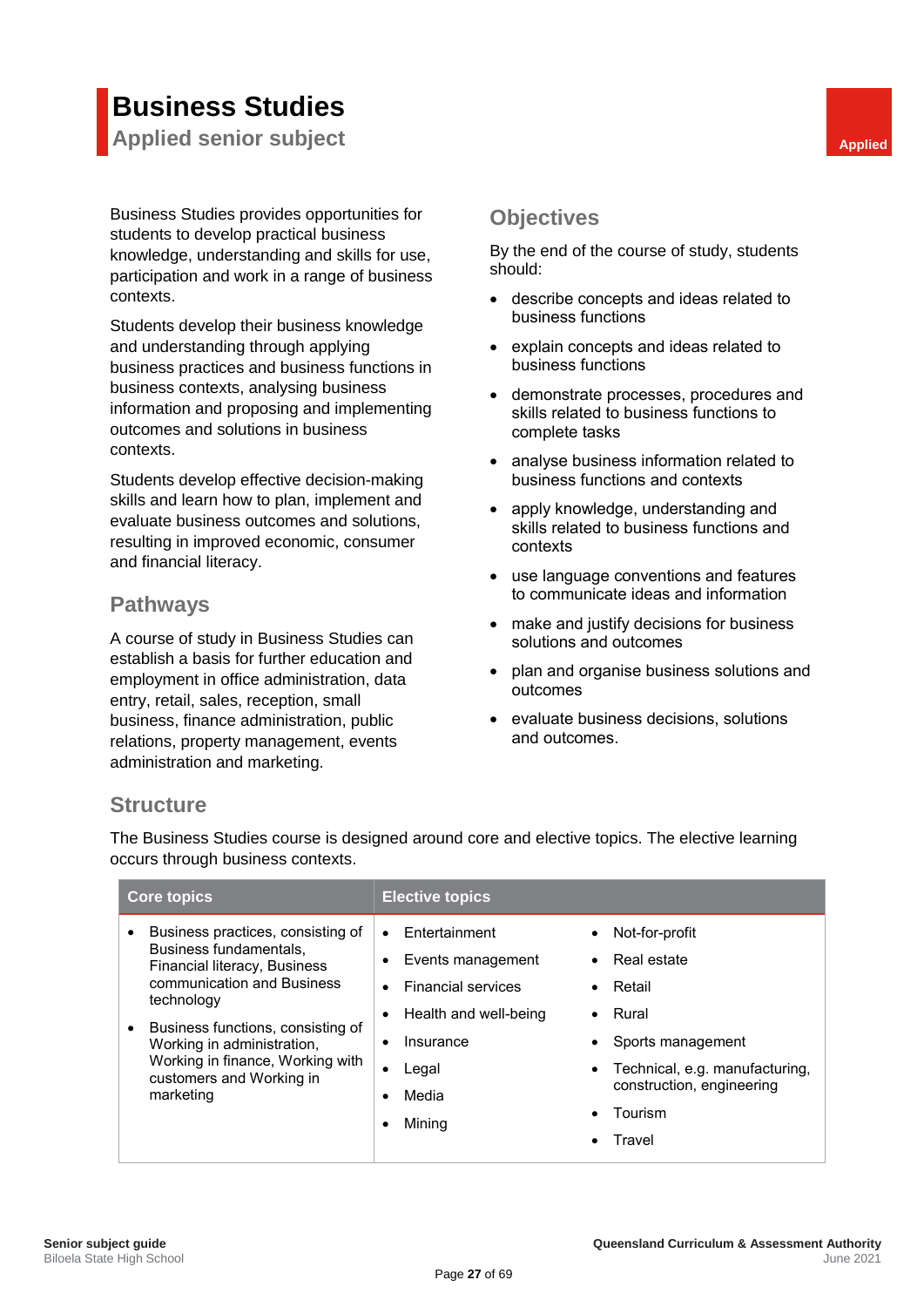#### <span id="page-34-0"></span>**Year 11: Formative assessments**

Assessment from Units 1 and 2 is graded on an A-E scale.

| 1 X Project                                                                                                 | 2 X Extended response                                                                                                                                        | 1 X Examination                                                                          |
|-------------------------------------------------------------------------------------------------------------|--------------------------------------------------------------------------------------------------------------------------------------------------------------|------------------------------------------------------------------------------------------|
| A response to a single task,<br>situation and/or scenario.                                                  | A technique that assesses the<br>interpretation,<br>analysis/examination and/or<br>evaluation of ideas and<br>information in provided stimulus<br>materials. | A response that answers a<br>number of provided questions,<br>scenarios and/or problems. |
| Projects will include 2 aspect:<br>$\bullet$ written: 500-900 words<br>and<br>$\bullet$ multimodal: 3–6 min | First extended response:<br>$\bullet$ written: 600-1000 words<br>Second extended response<br>$\bullet$ multimodal: 4-7 min                                   | $\cdot$ 60–90 min<br>• 50–250 words per item on the<br>test                              |

#### **Year 12: Summative assessments**

Assessment from Units 3 and 4 is used to determine the student's exit result, and consists of four instruments from at least three different assessment techniques, including:

- at least one project
- no more than two assessment instruments from any one technique.

| <b>Project</b>                                                                                                                                                                                                                                                | <b>Extended response</b>                                                                                                                                     | <b>Examination</b>                                                                       |
|---------------------------------------------------------------------------------------------------------------------------------------------------------------------------------------------------------------------------------------------------------------|--------------------------------------------------------------------------------------------------------------------------------------------------------------|------------------------------------------------------------------------------------------|
| A response to a single task,<br>situation and/or scenario.                                                                                                                                                                                                    | A technique that assesses the<br>interpretation,<br>analysis/examination and/or<br>evaluation of ideas and<br>information in provided stimulus<br>materials. | A response that answers a<br>number of provided questions,<br>scenarios and/or problems. |
| At least two different<br>components from the following:<br>• written: $500 - 900$ words<br>• spoken: $2\frac{1}{2}$ –3 $\frac{1}{2}$ min<br>$\bullet$ multimodal: 3–6 min<br>• performance: continuous<br>class time<br>• product: continuous class<br>time. | Presented in one of the following<br>modes:<br>• written: $600-1000$ words<br>$\bullet$ spoken: 3–4 min<br>· multimodal: 4-7 min                             | $\cdot$ 60–90 min<br>• 50–250 words per item on the<br>test                              |

### <span id="page-34-1"></span>**Pre-Requisites:**

Year 10 Economics and Business is desirable along with basic literacy skills to complete written components of assessment.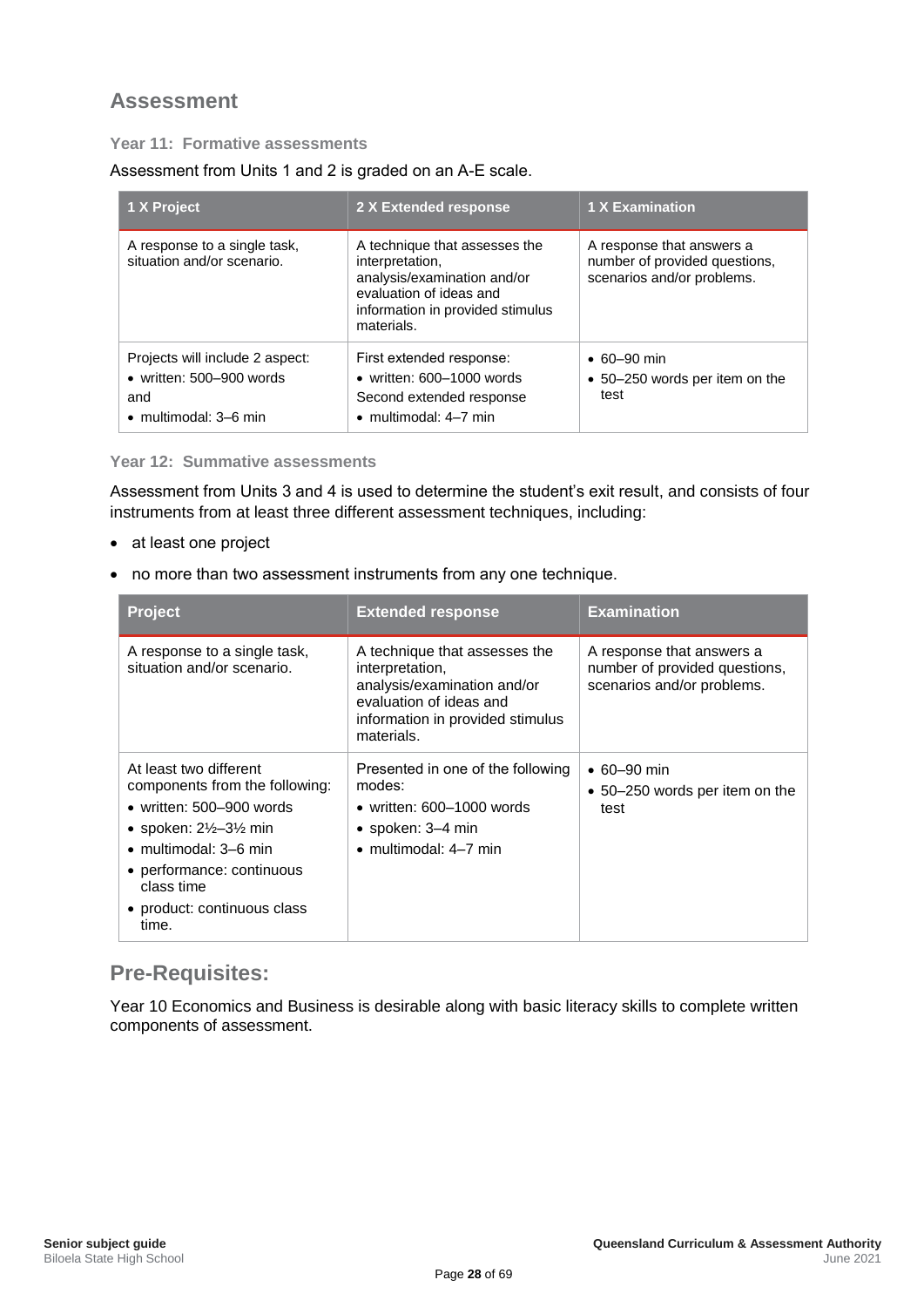## <span id="page-35-0"></span>**Tourism Applied senior subject Applied Applied Applied**

Tourism studies enable students to gain an appreciation of the role of the tourism industry and the structure, scope and operation of the related tourism sectors of travel, hospitality and visitor services.

Students examine the socio-cultural, environmental and economic aspects of tourism, as well as tourism opportunities, problems and issues across global, national and local contexts.

Students develop and apply tourism-related knowledge and understanding through learning experiences and assessment in which they plan projects, analyse issues and opportunities, and evaluate concepts and information.

#### <span id="page-35-2"></span>**Pathways**

A course of study in Tourism can establish a basis for further education and employment in businesses and industries such as tourist attractions, cruising, gaming, government and industry organisations, meeting and events coordination, caravan parks, marketing, museums and galleries, tour operations, wineries, cultural liaison, tourism and leisure industry development, and transport and travel.

### <span id="page-35-3"></span><span id="page-35-1"></span>**Objectives**

By the conclusion of the course of study, students should:

- recall terminology associated with tourism and the tourism industry
- describe and explain tourism concepts and information
- identify and explain tourism issues or opportunities
- analyse tourism issues and opportunities
- apply tourism concepts and information from a local, national and global perspective
- communicate meaning and information using language conventions and features relevant to tourism contexts
- generate plans based on consumer and industry needs
- evaluate concepts and information within tourism and the tourism industry
- draw conclusions and make recommendations.

#### <span id="page-35-4"></span>**Structure**

The Tourism course is designed around interrelated core topics and electives.

| <b>Core topics</b>                                                           | <b>Elective topics</b>                                                                      |                                                                      |
|------------------------------------------------------------------------------|---------------------------------------------------------------------------------------------|----------------------------------------------------------------------|
| • Tourism as an industry<br>• The travel experience<br>• Sustainable tourism | • Technology and tourism<br>• Forms of tourism<br>• Tourist destinations and<br>attractions | • Tourism marketing<br>• Types of tourism<br>• Tourism client groups |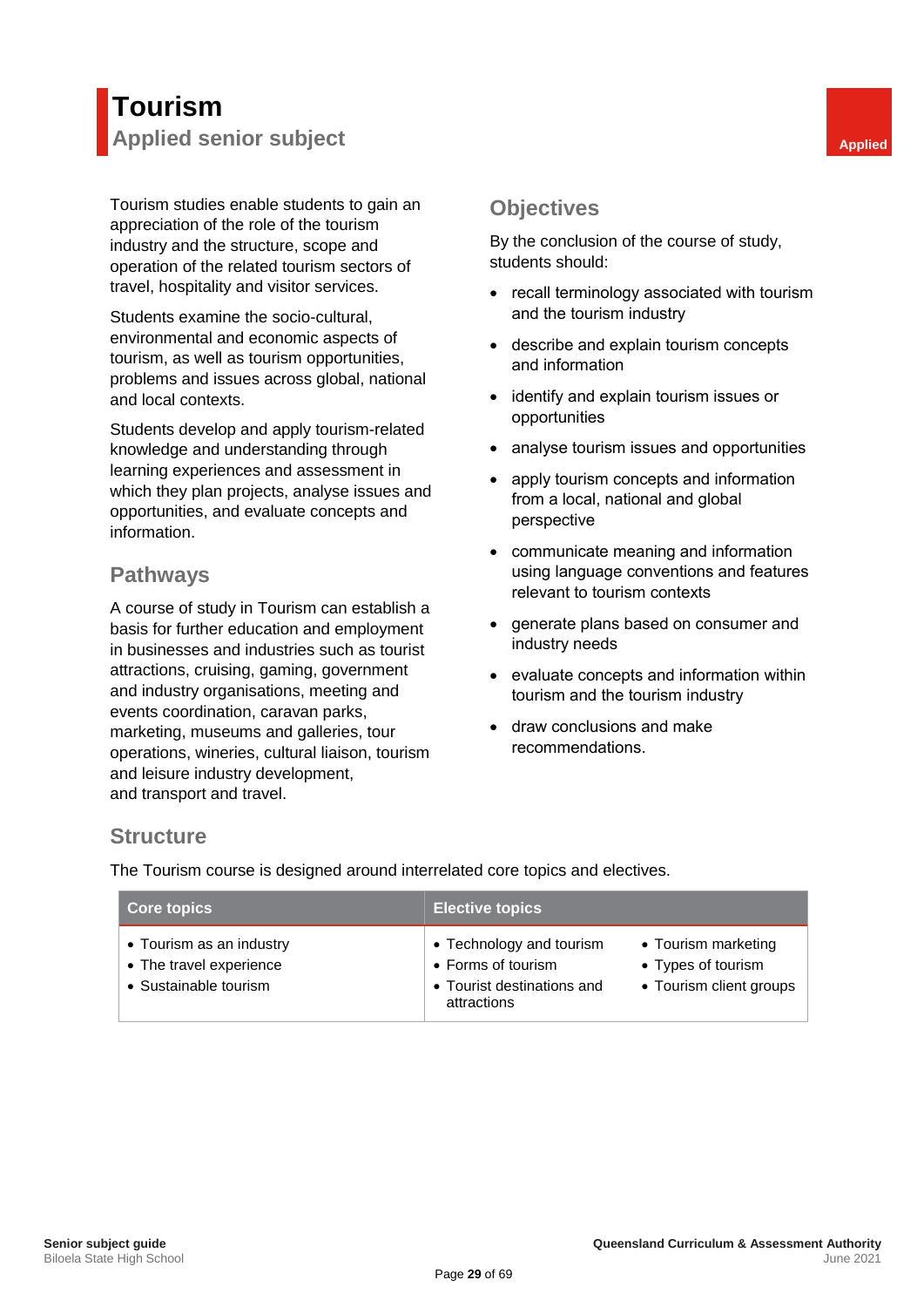#### <span id="page-36-0"></span>**Year 11: Formative assessments**

Assessment consists of four instruments graded on an A-E scale:

| 2 X Project                                                                                                                                                | 1 X Extended response (term<br>2)                                                                                                             | 1 X Examination (term 1)                                                                    |
|------------------------------------------------------------------------------------------------------------------------------------------------------------|-----------------------------------------------------------------------------------------------------------------------------------------------|---------------------------------------------------------------------------------------------|
| A response to a single task,<br>situation and/or scenario.                                                                                                 | A technique that assesses the<br>interpretation, analysis/examination<br>and/or evaluation of ideas and<br>information in stimulus materials. | A response that answers a<br>number of provided<br>questions, scenarios and/or<br>problems. |
| Term $2$ :<br>• written: $500 - 900$ words<br>Term 3 and 4<br>• multimodal<br>non-presentation: 8 A4 pages max<br>(or equivalent)<br>presentation: 3-6 min | Presented:<br>• written: $600-1000$ words                                                                                                     | 60-90 min<br>50–250 words per item                                                          |

#### **Year 12: Summative assessments**

Assessment from Units 3 and 4 is used to determine the student's exit result, and consists of four instruments from at least three different assessment techniques, including:

- one project
- one examination
- no more than two assessments from each technique.

| <b>Project</b>                                                                                                                                                                                                                                                                                                                    | Investigation                                                                                                                                                                                        | <b>Extended response</b>                                                                                                                                                                                     | <b>Examination</b>                                                                             |
|-----------------------------------------------------------------------------------------------------------------------------------------------------------------------------------------------------------------------------------------------------------------------------------------------------------------------------------|------------------------------------------------------------------------------------------------------------------------------------------------------------------------------------------------------|--------------------------------------------------------------------------------------------------------------------------------------------------------------------------------------------------------------|------------------------------------------------------------------------------------------------|
| A response to a single<br>task, situation and/or<br>scenario.                                                                                                                                                                                                                                                                     | A response that<br>includes locating and<br>using information<br>beyond students' own<br>knowledge and the<br>data they have been<br>given.                                                          | A technique that<br>assesses the<br>interpretation,<br>analysis/examination<br>and/or evaluation of<br>ideas and information in<br>stimulus materials.                                                       | A response that<br>answers a number of<br>provided questions,<br>scenarios and/or<br>problems. |
| At least two different<br>components from the<br>following:<br>• written: 500-900<br>words<br>• spoken: $2\frac{1}{2}$ -3 $\frac{1}{2}$ min<br>• multimodal<br>non-presentation: 8 A4<br>pages max (or<br>equivalent)<br>presentation: 3-6 min<br>• performance:<br>continuous class time<br>• product: continuous<br>class time. | Presented in one of the<br>following modes:<br>• written: 600-1000<br>words<br>• spoken: 3–4 min<br>• multimodal<br>non-presentation: 10<br>A4 pages max (or<br>equivalent)<br>presentation: 4-7 min | Presented in one of the<br>following modes:<br>• written: 600-1000<br>words<br>$\bullet$ spoken: 3-4 min<br>• multimodal<br>non-presentation: 10 A4<br>pages max (or<br>equivalent)<br>presentation: 4-7 min | 60-90 min<br>$\bullet$<br>50-250 words per<br>$\bullet$<br>item                                |

<span id="page-36-1"></span>**Pre-Requisites:** Year 10 Tourism Preparation is desirable along with basic literacy skills to complete written components of assessment.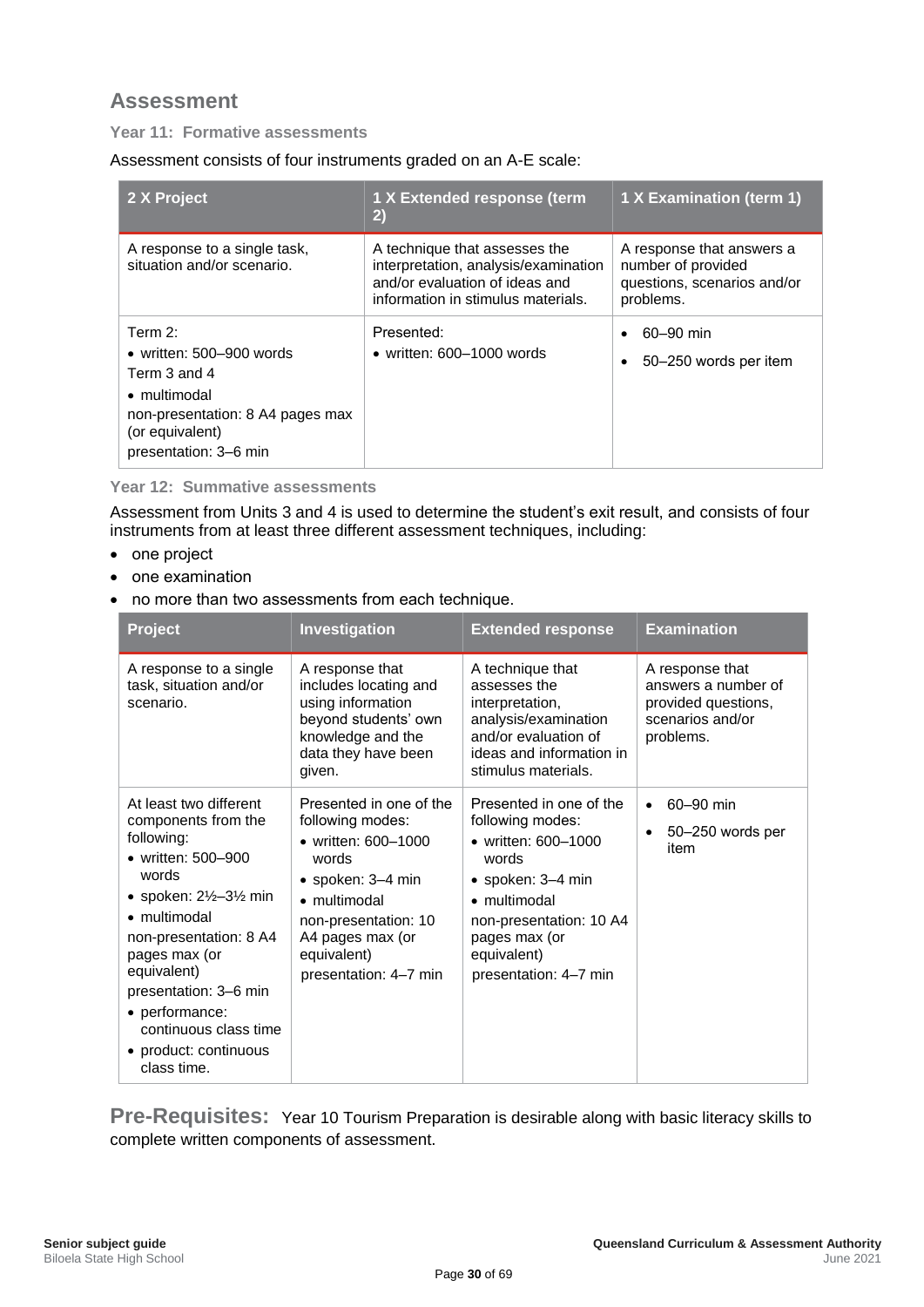## <span id="page-37-0"></span>**Food & Nutrition General senior subject General**

Food & Nutrition is the study of food in the context of food science, nutrition and food technologies, considering overarching concepts of waste management, sustainability and food protection.

Students explore the chemical and functional properties of nutrients to create food solutions that maintain the beneficial nutritive values. This knowledge is fundamental for continued development of a safe and sustainable food system that can produce high quality, nutritious solutions with an extended shelf life. Their studies of the food system include the sectors of production, processing, distribution, consumption, research and development.

Students actively engage in a food and nutrition problem-solving process to create food solutions that contribute positively to preferred personal, social, ethical, economic, environmental, legal, sustainable and technological futures.

#### <span id="page-37-2"></span>**Pathways**

A course of study in Food & Nutrition can establish a basis for further education and employment in the fields of science, technology, engineering and health.

### <span id="page-37-3"></span><span id="page-37-1"></span>**Objectives**

By the conclusion of the course of study, students will:

- recognise and describe food and nutrition facts and principles
- explain food and nutrition ideas and problems
- analyse problems, information and data
- determine solution requirements and criteria
- synthesise information and data to develop ideas for solutions
- generate solutions to provide data to determine the feasibility of the solution
- evaluate and refine ideas and solutions to make justified recommendations for enhancement
- make decisions about and use modeappropriate features, language and conventions for particular purposes and contexts.

#### <span id="page-37-4"></span>**Structure**

| Unit 1                                                                                                                                                                            | Unit 2                                                                                                                                                                          | Unit 3                                                                                                                            | Unit 4                                                                                                                                                                               |
|-----------------------------------------------------------------------------------------------------------------------------------------------------------------------------------|---------------------------------------------------------------------------------------------------------------------------------------------------------------------------------|-----------------------------------------------------------------------------------------------------------------------------------|--------------------------------------------------------------------------------------------------------------------------------------------------------------------------------------|
| Food science of<br>vitamins, minerals<br>and protein<br>• Introduction to the<br>food system<br>$\bullet$ Vitamins and<br>minerals<br>• Protein<br>• Developing food<br>solutions | <b>Food drivers and</b><br>emerging trends<br>• Consumer food<br>drivers<br>• Sensory profiling<br>• Labelling and food<br>safety<br>• Food formulation for<br>consumer markets | Food science of<br>carbohydrate and fat<br>• The food system<br>• Carbohydrate<br>$\bullet$ Fat<br>• Developing food<br>solutions | <b>Food solution</b><br>development for<br>nutrition consumer<br>markets<br>• Formulation and<br>reformulation for<br>nutrition consumer<br>markets<br>• Food development<br>process |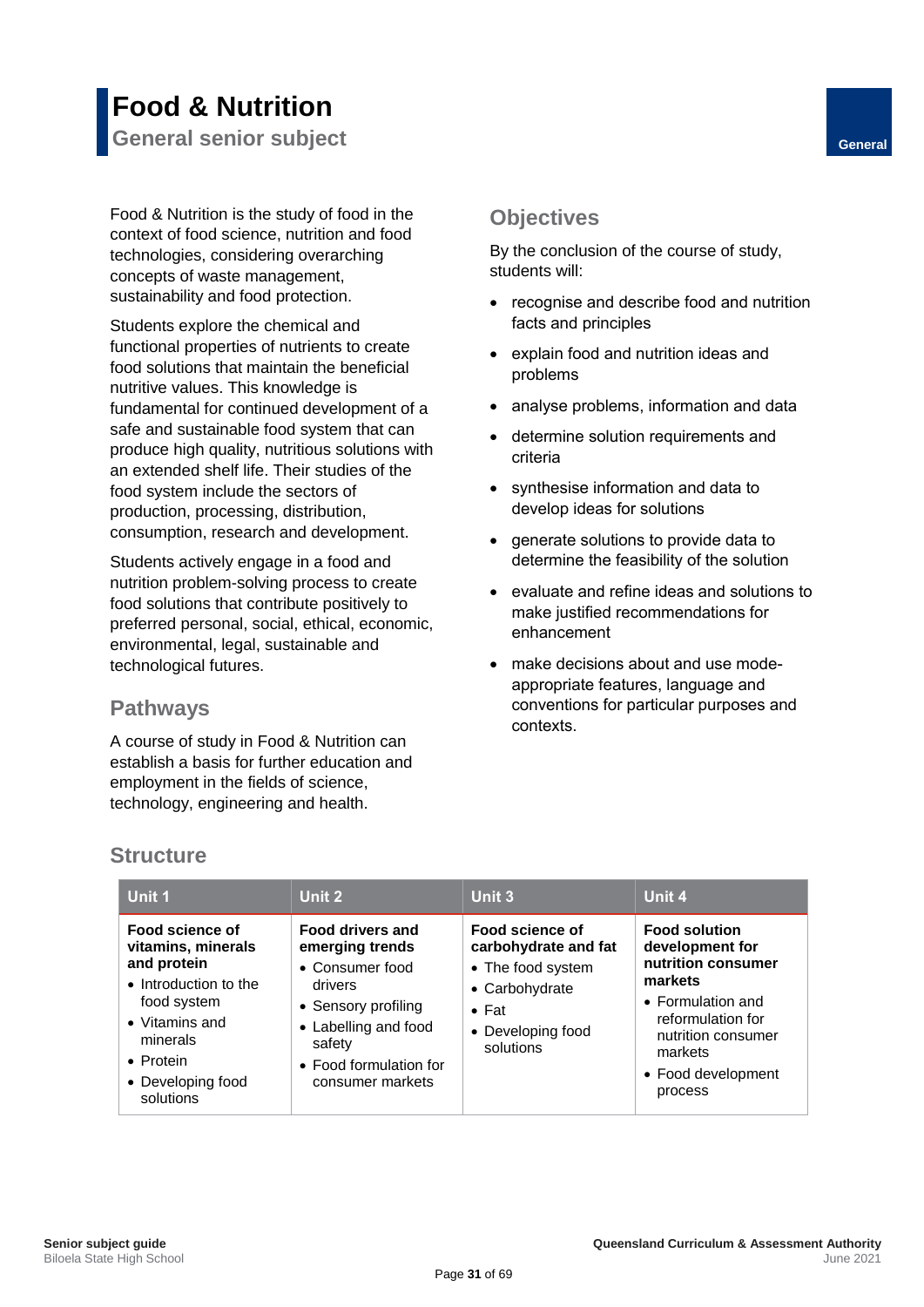<span id="page-38-0"></span>

| <b>Year 11: Formative assessments</b> |  |
|---------------------------------------|--|
|---------------------------------------|--|

| Unit 1                                                                                            | Unit 2                                                                                                                                                       |
|---------------------------------------------------------------------------------------------------|--------------------------------------------------------------------------------------------------------------------------------------------------------------|
| Formative internal assessment 1:<br>Examination<br>Time: 2 h<br>Perusal: 10 min<br>800-1000 words | Formative internal assessment 3:<br>Project — folio<br>Duration: 15 h<br>10-15 A3 pages                                                                      |
| Formative internal assessment 2:<br>Project — folio<br>Duration: 15 h<br>10-12 A3 pages           | Formative assessment 4:<br>Examination<br>Length: 800-1000 words, including<br>Short response 50-250 words per item.<br>Extended response 400 words or more. |

#### **Year 12: Summative assessments**

The results from each of the assessments are added together to provide a subject score out of 100. Students will also receive an overall subject result (A–E).

| Unit 3                                                                                                  |     | Unit 4                                                                                                                                                                                |     |
|---------------------------------------------------------------------------------------------------------|-----|---------------------------------------------------------------------------------------------------------------------------------------------------------------------------------------|-----|
| Summative internal assessment 1 (IA1):<br>Examination<br>Time: 2 h<br>Perusal: 10 min<br>800-1000 words | 20% | Summative internal assessment 3 (IA3):<br>Problem solving processes<br>Project - folio<br>Duration: 15 h<br>10-15 A3 pages                                                            | 30% |
| Summative internal assessment 2 (IA2):<br>Project - folio<br>Duration: 15 h<br>10-12 A3 pages           | 25% | Summative external assessment (EA):<br>Examination<br>Time: 2 h<br>Length: 800-1000 words, including<br>Short response 50-250 words per item.<br>Extended response 400 words or more. | 25% |

### <span id="page-38-1"></span>**Pre-Requisites:**

Year 10 Food and Nutrition preparation at least a C achievement

#### <span id="page-38-2"></span>**Costs**

This subject has a user pays levy attached to it.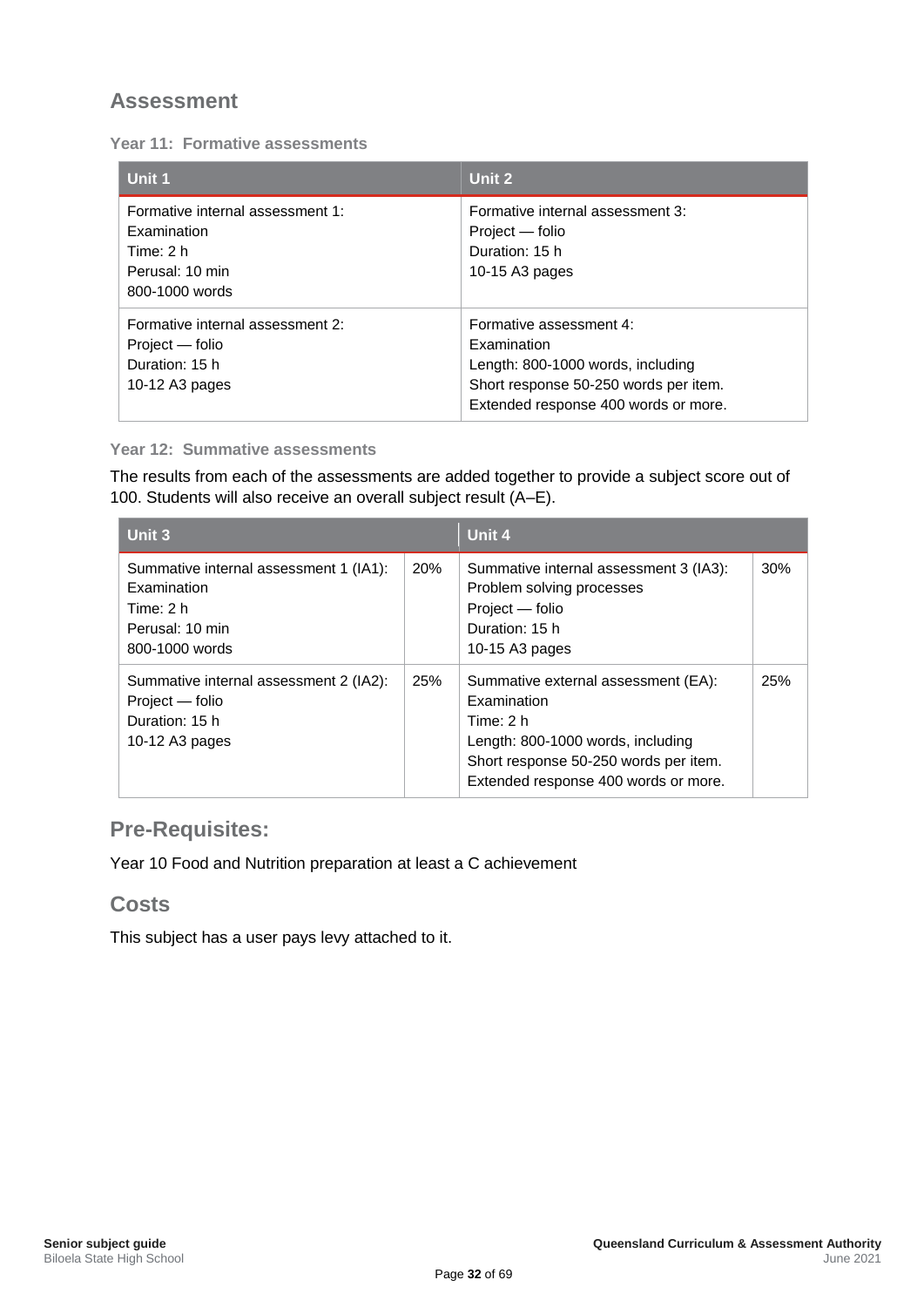## **Building & Construction Skills**

<span id="page-39-0"></span>**Applied senior subject Applied Applied Applied** 

Building and Construction Skills focuses on the underpinning industry practices and construction processes required to create, maintain and repair the built environment.

Students learn to meet customer expectations of quality at a specific price and time. In addition, they understand industry practices; interpret specifications, including information and drawings; safely demonstrate fundamental construction skills and apply skills and procedures with hand/power tools and equipment; communicate using oral, written and graphical modes; organise, calculate and plan construction processes; and evaluate the structures they create using predefined specifications.

Students develop transferable skills by engaging in construction tasks that relate to business and industry, and that promote adaptable, competent, self-motivated and safe individuals who can work with colleagues to solve problems and complete practical work.

#### <span id="page-39-2"></span>**Pathways**

A course of study in Building & Construction Skills can establish a basis for further education and employment in civil, residential or commercial building and construction fields. These include roles such as bricklayer, plasterer, concreter, painter and decorator, carpenter, joiner, roof tiler,

<span id="page-39-1"></span>plumber, steel fixer, landscaper and electrician.

#### <span id="page-39-3"></span>**Objectives**

By the conclusion of the course of study, students should:

- describe industry practices in construction tasks
- demonstrate fundamental construction skills
- interpret drawings and technical information
- analyse construction tasks to organise materials and resources
- select and apply construction skills and procedures in construction tasks
- use visual representations and language conventions and features to communicate for particular purposes
- plan and adapt construction processes
- create structures from specifications
- evaluate industry practices, construction processes and structures, and make recommendations.

#### <span id="page-39-4"></span>**Structure**

The Building & Construction Skills course is designed around core and elective topics.

| <b>Core topics</b>                               | <b>Elective topics</b>                                                                                                                           |
|--------------------------------------------------|--------------------------------------------------------------------------------------------------------------------------------------------------|
| • Industry practices<br>• Construction processes | Carpentry plus at least two other electives:<br>• Bricklaying<br>• Concreting<br>• Landscaping<br>• Plastering and painting<br>$\bullet$ Tiling. |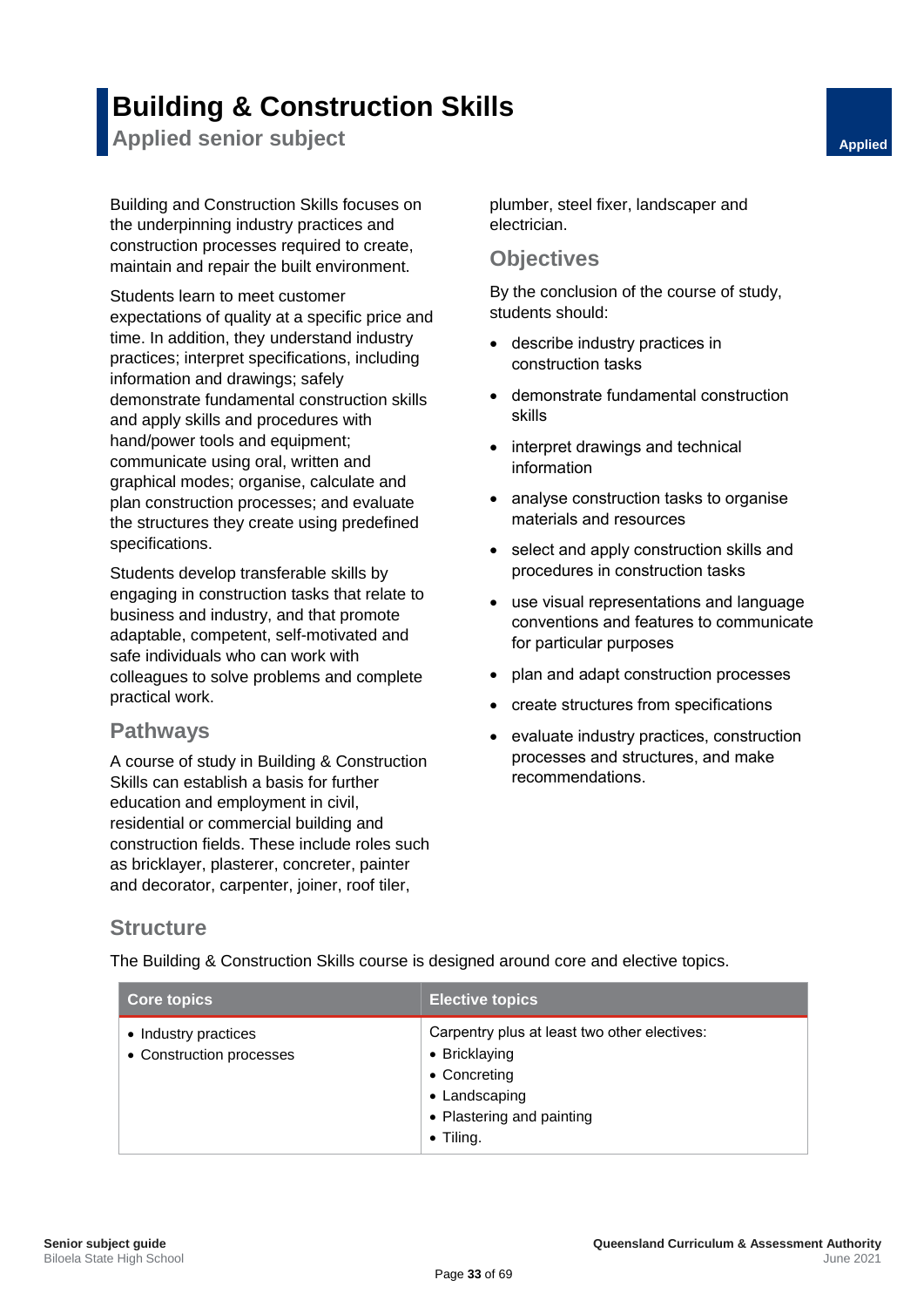<span id="page-40-0"></span>For Building and Construction Skills, assessment from Units 3 and 4 is used to determine the student's exit result, and consists of four instruments, including:

- at least two projects
- at least one practical demonstration (separate to the assessable component of a project).

| <b>Project</b>                                                                                                                                                                                                                                                                                                              | <b>Practical demonstration</b>                                                                                                 |
|-----------------------------------------------------------------------------------------------------------------------------------------------------------------------------------------------------------------------------------------------------------------------------------------------------------------------------|--------------------------------------------------------------------------------------------------------------------------------|
| A response to a single task, situation and/or<br>scenario.                                                                                                                                                                                                                                                                  | A task that assesses the practical application of a<br>specific set of teacher-identified production skills<br>and procedures. |
| A project consists of a product component and at<br>least one of the following components:<br>• written: $500 - 900$ words<br>• spoken: $2\frac{1}{2}$ –3 $\frac{1}{2}$ min<br>$\bullet$ multimodal<br>• non-presentation: 8 A4 pages max (or<br>equivalent)<br>• presentation: 3–6 min<br>• product: continous class time. | Students demonstrate production skills and<br>procedures in class under teacher supervision.                                   |

#### **Year 11: Formative assessments**

| l Unit 1                      | Unit 2                           |
|-------------------------------|----------------------------------|
| Project – multimodal          | Project – multimodal             |
| Product component             | Product component                |
| Non-presentation (6 A4 pages) | Written component (400-700words) |
| Practical demonstration       | Practical demonstration          |

#### **Year 12: Summative assessments**

| Unit 3                                                                     | Unit 4                                                                         |
|----------------------------------------------------------------------------|--------------------------------------------------------------------------------|
| Project – multimodal<br>Product component<br>Non-presentation (8 A4 pages) | Project – multimodal<br>Product component<br>Written component (500-900 words) |
| Practical demonstration                                                    | Practical demonstration                                                        |

<span id="page-40-1"></span>**Pre-Requisites:** Year 10 Materials and Technologies Specialisation at least a C achievement.

<span id="page-40-2"></span>There is an expectation that students behave in a safe manner in the workshop given the high level of risk involved.

<span id="page-40-3"></span>**Costs** This subject has a user pays levy attached to it.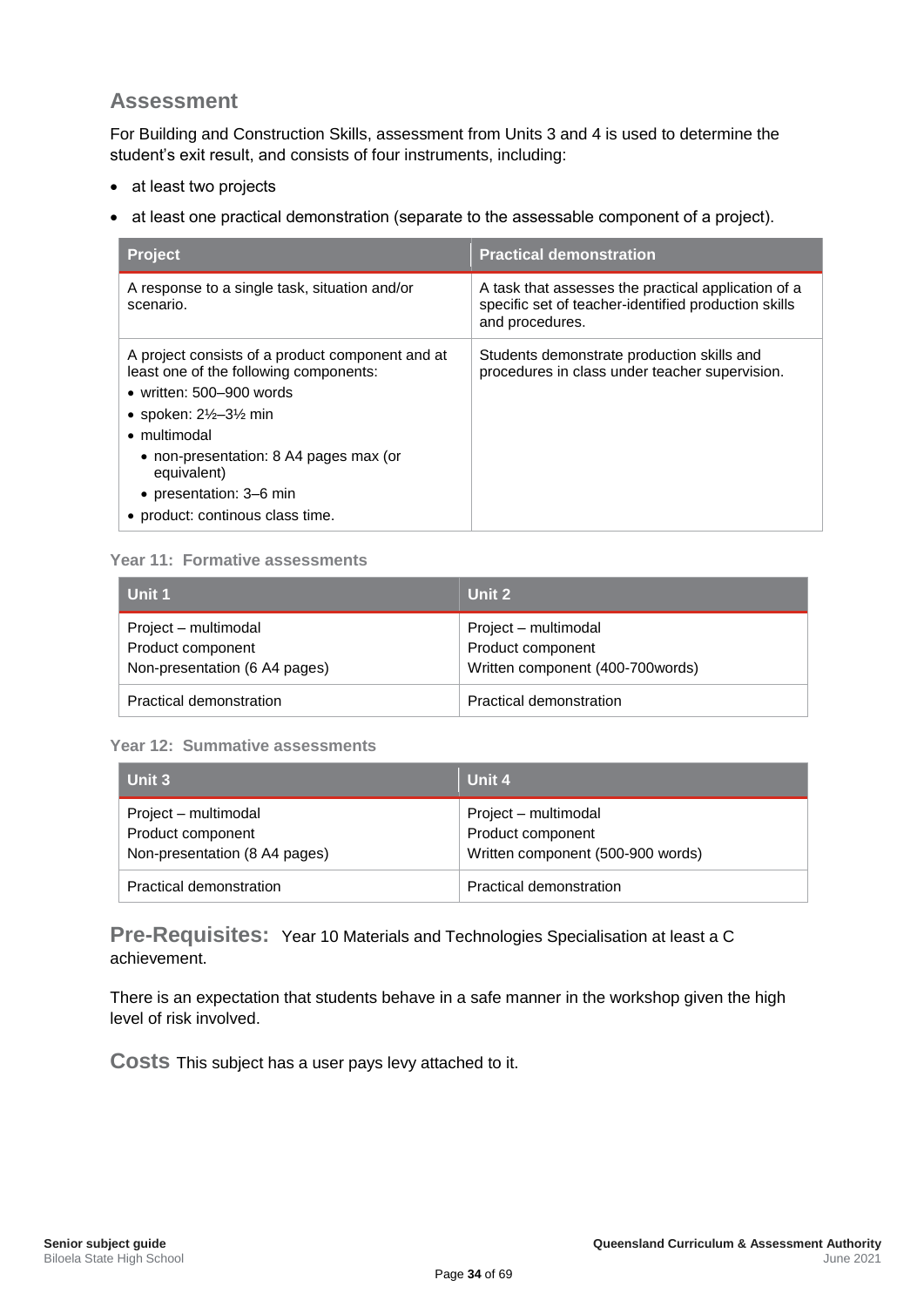# **Engineering Skills**

<span id="page-41-0"></span>**Applied senior subject Applied Applied Applied Applied** 

Engineering Skills focuses on the underpinning industry practices and production processes required to create, maintain and repair predominantly metal products in the engineering manufacturing industry.

Students understand industry practices, interpret specifications, including technical information and drawings, demonstrate and apply safe and practical production processes with hand/power tools and machinery, communicate using oral, written and graphical modes, organise, calculate and plan production processes and evaluate the products they create using predefined specifications.

Students develop transferable skills by engaging in manufacturing tasks that relate to business and industry, and that promote adaptable, competent, self-motivated and safe individuals who can work with colleagues to solve problems and complete practical work.

#### <span id="page-41-2"></span>**Pathways**

A course of study in Engineering Skills can establish a basis for further education and employment in engineering trades. With additional training and experience, potential employment opportunities may be found, for example, as a sheet metal worker, metal fabricator, welder, maintenance fitter, metal machinist, locksmith, air-conditioning

<span id="page-41-1"></span>mechanic, refrigeration mechanic or automotive mechanic.

#### <span id="page-41-3"></span>**Objectives**

By the conclusion of the course of study, students should:

- describe industry practices in manufacturing tasks
- demonstrate fundamental production skills
- interpret drawings and technical information
- analyse manufacturing tasks to organise materials and resources
- select and apply production skills and procedures in manufacturing tasks
- use visual representations and language conventions and features to communicate for particular purposes
- plan and adapt production processes
- create products from specifications
- evaluate industry practices, production processes and products, and make recommendations.

#### <span id="page-41-4"></span>**Structure**

The Engineering Skills course is designed around core and elective topics.

| <b>Core topics</b>                             | <b>Elective topics</b>                                                        |
|------------------------------------------------|-------------------------------------------------------------------------------|
| • Industry practices<br>• Production processes | • Fitting and machining<br>• Sheet metal working<br>• Welding and fabrication |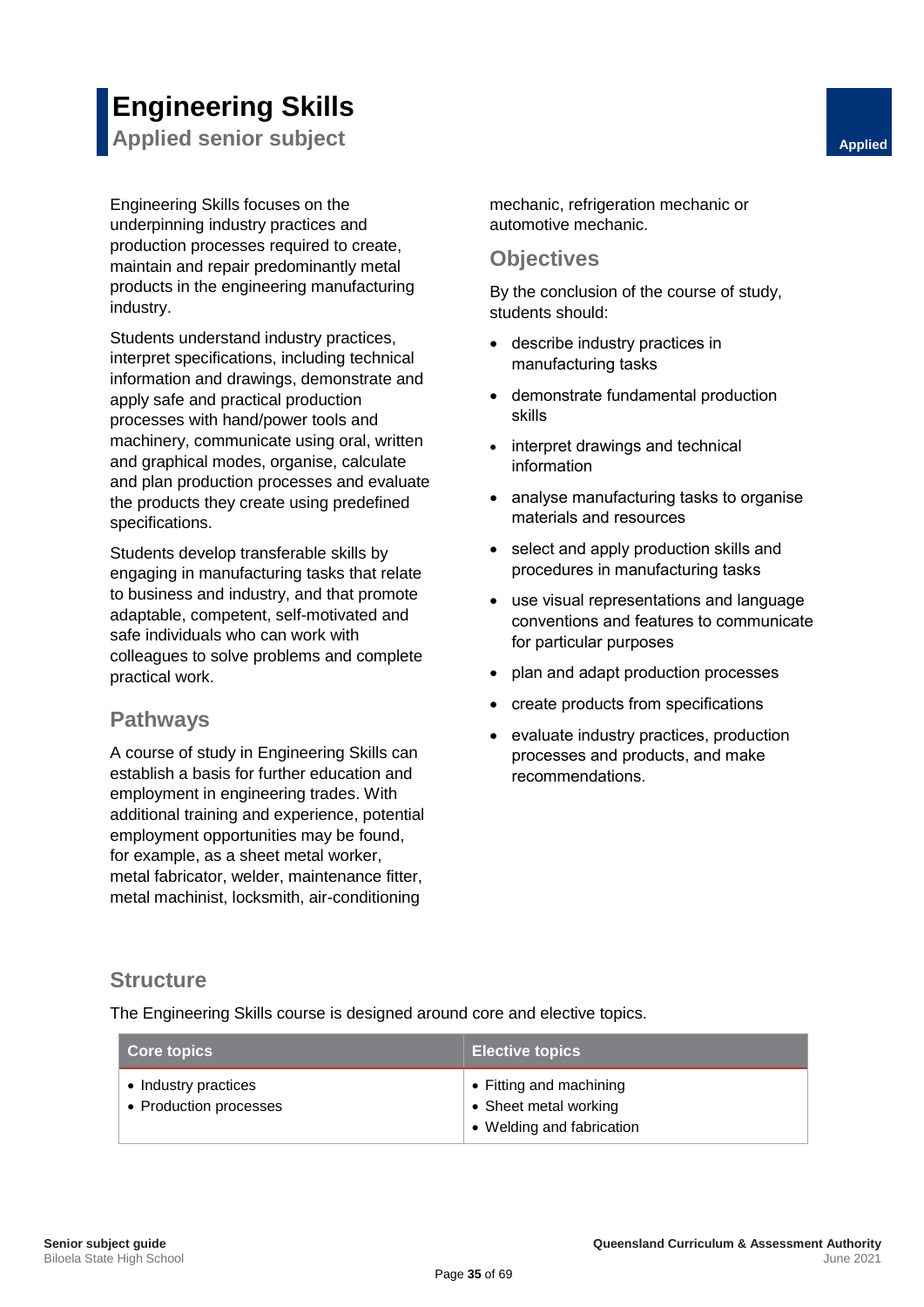<span id="page-42-0"></span>For Engineering Skills, assessment from Units 3 and 4 is used to determine the student's exit result, and consists of four instruments, including:

- at least two projects
- at least one practical demonstration (separate to the assessable component of a project).

| <b>Project</b>                                                                                                                                                                                                                                                                                                   | <b>Practical demonstration</b>                                                                                                 |
|------------------------------------------------------------------------------------------------------------------------------------------------------------------------------------------------------------------------------------------------------------------------------------------------------------------|--------------------------------------------------------------------------------------------------------------------------------|
| A response to a single task, situation and/or scenario.                                                                                                                                                                                                                                                          | A task that assesses the practical application of<br>a specific set of teacher-identified production<br>skills and procedures. |
| A project consists of a product component and at least<br>one of the following components:<br>• written: $500 - 900$ words<br>• spoken: $2\frac{1}{2}$ –3 $\frac{1}{2}$ min<br>• multimodal<br>• non-presentation: 8 A4 pages max (or equivalent)<br>• presentation: 3–6 min<br>• product: continous class time. | Students demonstrate production skills and<br>procedures in class under teacher supervision.                                   |

#### **Year 11: Formative assessments**

| Unit 1                                                                                      | Unit 2                                                                      |
|---------------------------------------------------------------------------------------------|-----------------------------------------------------------------------------|
| Project – multimodal<br>Product component<br>Multimodal- presentation $(2 - 4 \text{ min})$ | Project – multimodal<br>Product component<br>Multimodal-spoken (1½ -3½ min) |
| Practical demonstration                                                                     | Practical demonstration                                                     |

#### **Year 12: Summative assessments**

| l Unit 3                                                                       | Unit 4                                                                           |
|--------------------------------------------------------------------------------|----------------------------------------------------------------------------------|
| Project – multimodal<br>Product component<br>Multimodal- presentation (3-6min) | Project – multimodal<br>Product component<br>Multimodal-spoken (21/2 - 31/2 min) |
| Practical demonstration                                                        | <b>Practical demonstration</b>                                                   |

#### <span id="page-42-1"></span>**Pre-Requisites:**

Year 10 Engineering Principles and Systems at least a C achievement.

<span id="page-42-2"></span>There is an expectation that students behave in a safe manner in the workshop given the high level of risk involved.

#### <span id="page-42-3"></span>**Costs:**

<span id="page-42-4"></span>This subject has a user pays levy attached to it.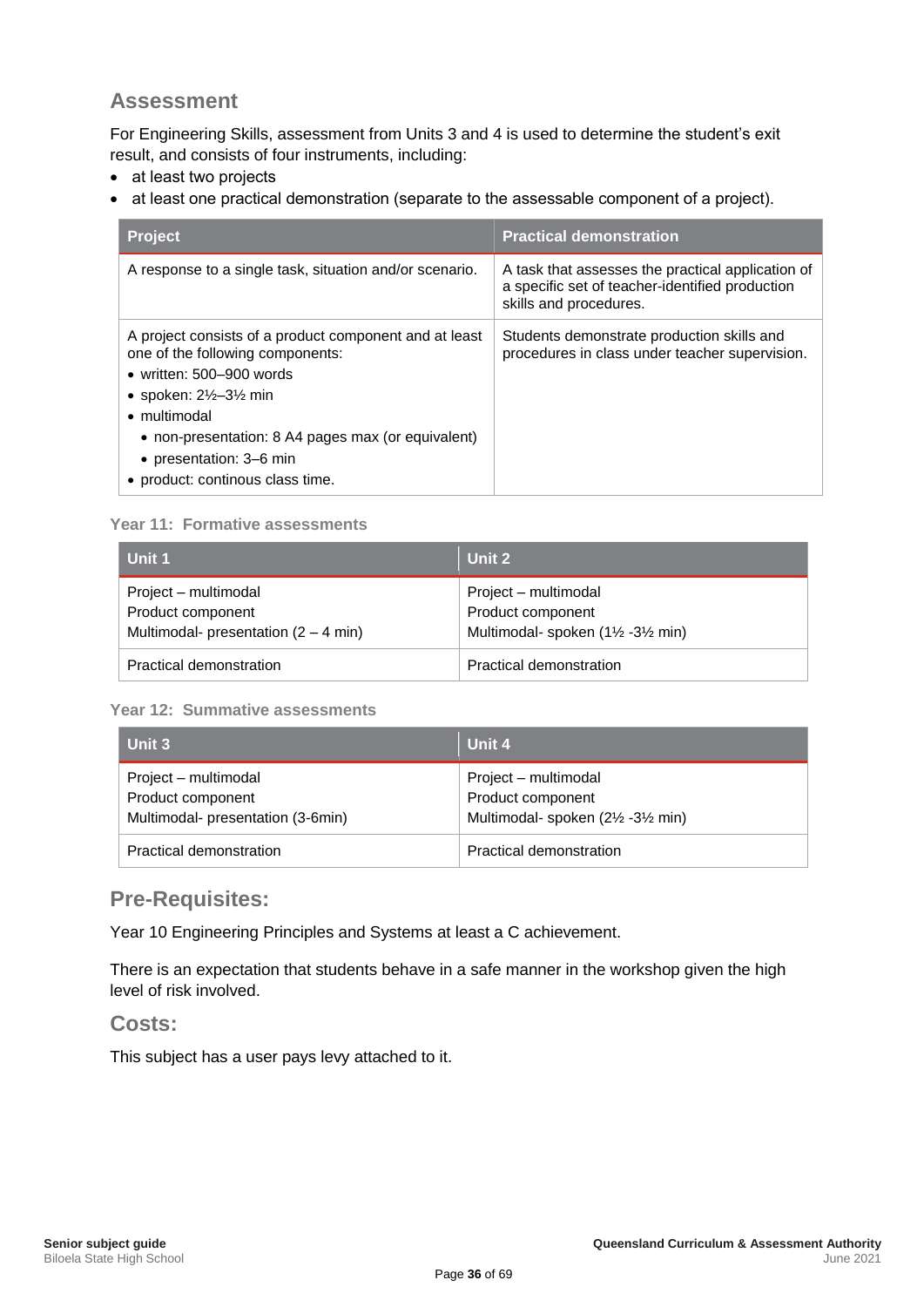## **Hospitality Practices**

<span id="page-43-0"></span>**Applied senior subject Applied Applied Applied** 

Hospitality Practices develops knowledge, understanding and skills about the hospitality industry and emphasises the food and beverage sector, which includes food and beverage production and service.

Students develop an understanding of hospitality and the structure, scope and operation of related activities in the food and beverage sector and examine and evaluate industry practices from the food and beverage sector.

Students develop skills in food and beverage production and service. They work as individuals and as part of teams to plan and implement events in a hospitality context. Events provide opportunities for students to participate in and produce food and beverage products and perform service for customers in real-world hospitality contexts.

#### <span id="page-43-2"></span>**Pathways**

A course of study in Hospitality Practices can establish a basis for further education and employment in the hospitality sectors of food and beverage, catering, accommodation and entertainment. Students could pursue further studies in hospitality, hotel, event and tourism or business management, which allows for specialisation.

### <span id="page-43-3"></span><span id="page-43-1"></span>**Objectives**

By the conslusion of the course of study, students should:

- explain concepts and ideas from the food and beverage sector
- describe procedures in hospitality contexts from the food and beverage sector
- examine concepts and ideas and procedures related to industry practices from the food and beverage sector
- apply concepts and ideas and procedures when making decisions to produce products and perform services for customers
- use language conventions and features to communicate ideas and information for specific purposes.
- plan, implement and justify decisions for events in hospitality contexts
- critique plans for, and implementation of, events in hospitality contexts
- evaluate industry practices from the food and beverage sector.

#### <span id="page-43-4"></span>**Structure**

The Hospitality Practices course is designed around core topics embedded in a minimum of two elective topics.

| <b>Core topics</b>                    | <b>Elective topics</b>            |
|---------------------------------------|-----------------------------------|
| • Navigating the hospitality industry | • Kitchen operations              |
| • Working effectively with others     | • Beverage operations and service |
| • Hospitality in practice             | • Food and beverage service       |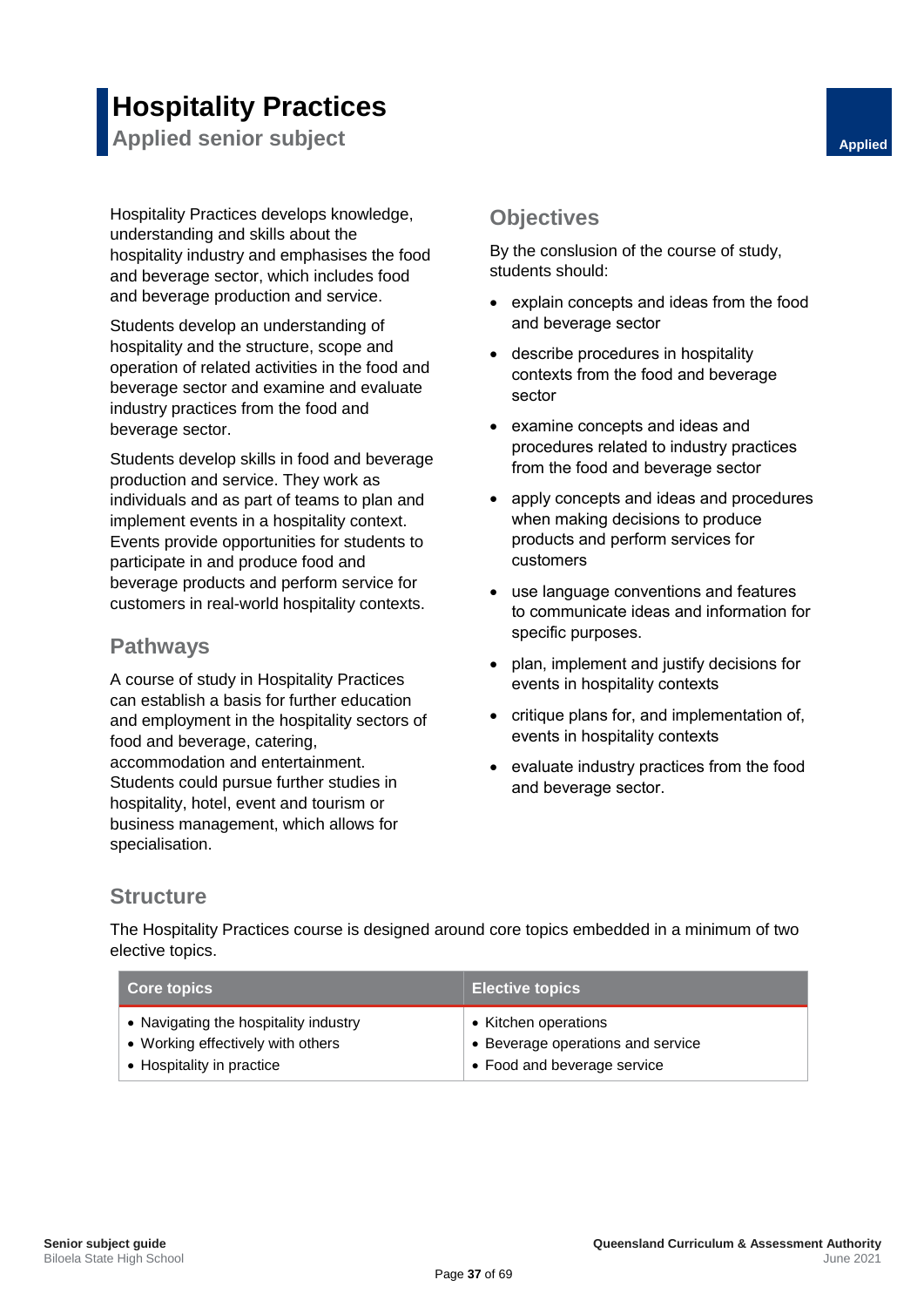<span id="page-44-0"></span>For Hospitality Practices, assessment from Units 3 and 4 is used to determine the student's exit result, and consists of four instruments, including:

- at least two projects
- at least one investigation.

| <b>Project</b>                                                                                                                                                                                                                                                                      | Investigation                                                                                                                             | <b>Examination</b>                                                                       |
|-------------------------------------------------------------------------------------------------------------------------------------------------------------------------------------------------------------------------------------------------------------------------------------|-------------------------------------------------------------------------------------------------------------------------------------------|------------------------------------------------------------------------------------------|
| A response to a single task,<br>situation and/or scenario.                                                                                                                                                                                                                          | A response that includes locating<br>and using information beyond<br>students' own knowledge and<br>the data they have been given.        | A response that answers a<br>number of provided questions,<br>scenarios and/or problems. |
| A project consists of a product<br>and performance component and<br>one other component from the<br>following:<br>• written: 500-900 words<br>• spoken: $2\frac{1}{2}$ -3 $\frac{1}{2}$ min<br>$\bullet$ multimodal: 3–6 min<br>• product and performance:<br>continuous class time | Presented in one of the following<br>modes:<br>• written: $600-1000$ words<br>$\bullet$ spoken: 3–4 min<br>$\bullet$ multimodal: 4-7 min. | $\cdot$ 60-90 min<br>• 50–250 words per item                                             |

#### **Year 11: Formative assessments**

| Unit 1                     | Unit 2                               |
|----------------------------|--------------------------------------|
| Project multimodal - Event | Project – Event                      |
| Production and performance | Production and performance           |
| Script $1.5 - 3.5$ min     | Folio written response 400-700 words |
| Examination                | Extended response- Multimodal        |
| 60-90 minutes              | Script 3-5 minute speech             |

#### **Year 12: Summative assessments**

| Unit 3                               | Unit 4                                      |
|--------------------------------------|---------------------------------------------|
| Project - Event                      | Project – Event                             |
| Production and performance           | Production and performance                  |
| Folio written response 500-900 words | Script 3-6 minute speech                    |
| Extended response- Multimodal        | Examination                                 |
| Script 4-7 minute speech             | Length: 60 - 90 min (50-250 words per item) |

#### <span id="page-44-1"></span>**Pre-Requisites:**

Year 10 Food Specialisations at least a C achievement.

<span id="page-44-2"></span>There is an expectation that students behave in a safe manner in the kitchens given the high level of risk involved.

#### <span id="page-44-3"></span>**Costs**

This subject has a user pays levy attached to it.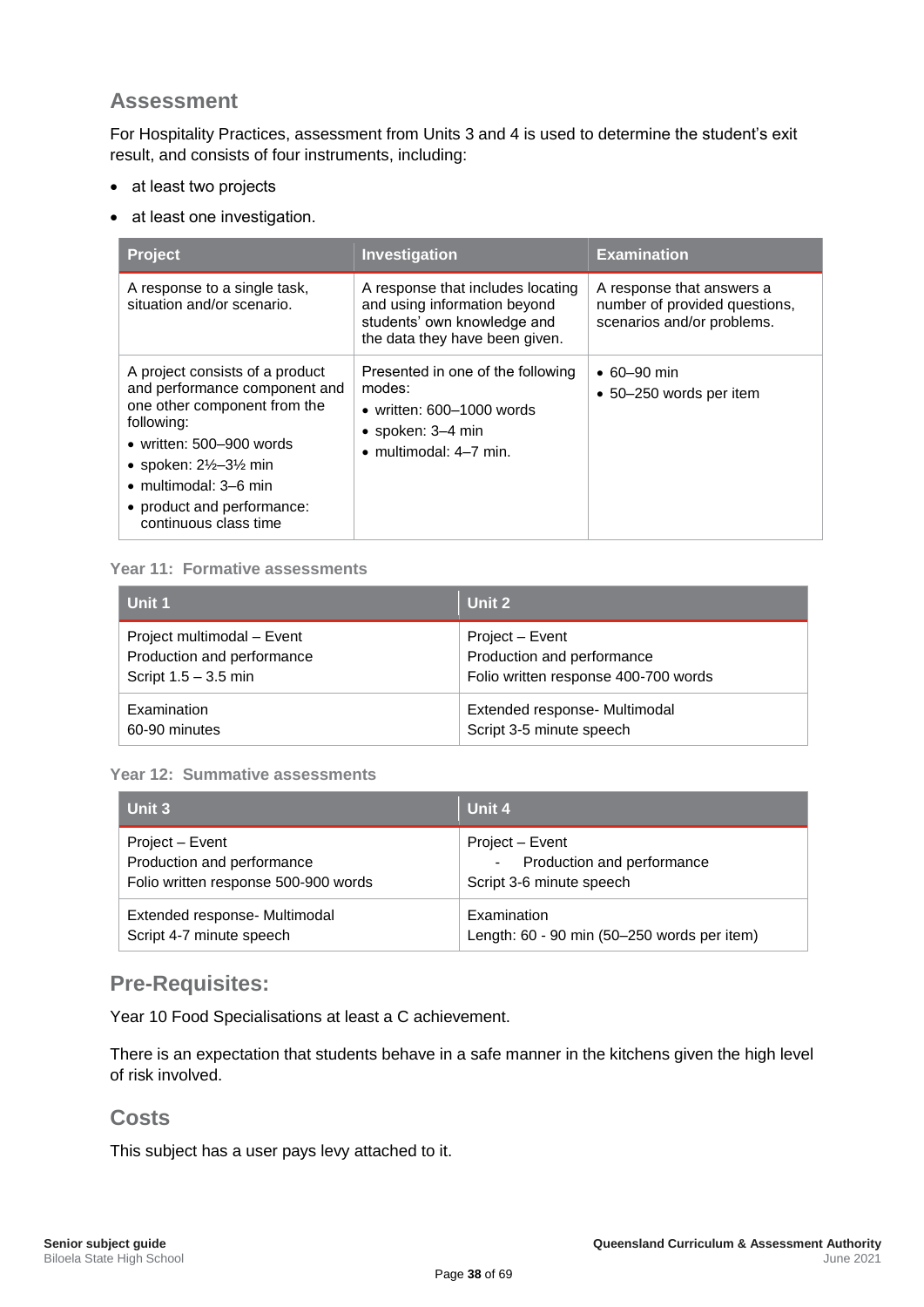## **FSK20119 Certificate II in Skills for Work & Vocational Pathways**

## <span id="page-45-2"></span><span id="page-45-1"></span><span id="page-45-0"></span>**Qualification Description**

This qualification is designed to further develop foundation skills to prepare for workforce entry or vocational training pathways at Biloela State High School.

#### **Duration**

All students will study this subject in year 11 over the duration of the year.

#### **Mode/s of delivery**

All students will study this course face-to-face in a classroom with school-based Trainer and Assessors.

### **Assessment methods**

- Students are assessed through a variety of assessment methods which include:
	- Observations
	- Activity sheets
	- Oral
	- Assignments
	- Case studies
	- Short answer questions
- Evidence contributing towards competency will be collected throughout the course.

#### **Entry requirements**

All students will have the opportunity to study this course. QCIA students may be exempt from undertaking the course.

### **Fee information**

There are no fees for the service of this course.

#### **Pathways.**

It is suitable for individuals who require:

- **•** a pathway to employment or vocational training<br>• reading writing numeracy oral communication
- reading, writing, numeracy, oral communication and learning skills at Australian Core Skills Framework (ACSF) Level 3
- entry level digital literacy, administrative skills and employability skills
- a vocational training and employment plan.



Biloela State High School RTO Code: 30232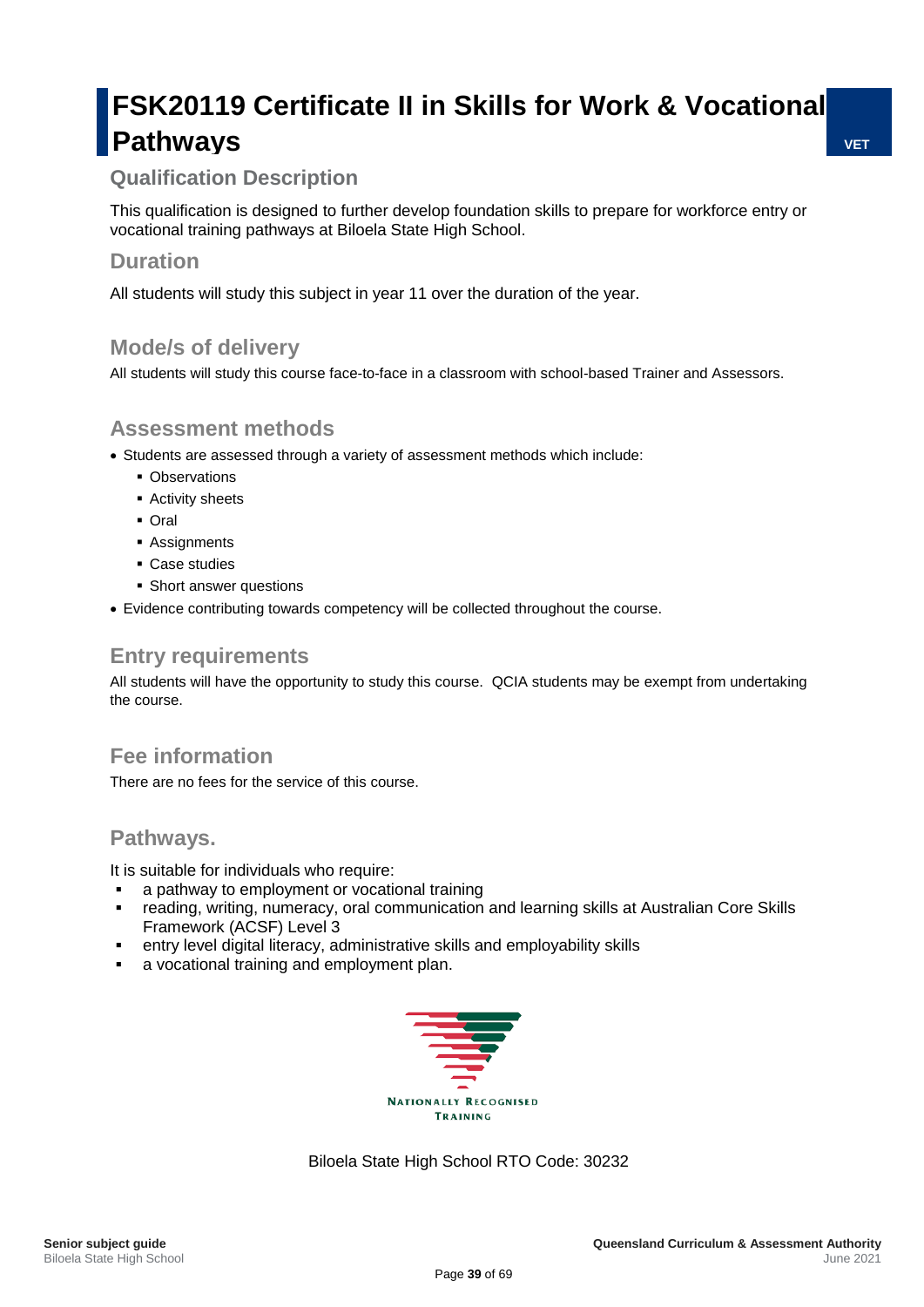## **SIS30315 Certificate III in Fitness**

<span id="page-46-1"></span><span id="page-46-0"></span>**VET senior subject VET**

#### <span id="page-46-2"></span>**Qualification Description**

SIS30315 Certificate III in Fitness is delivered as a senior subject by qualified school staff via a third-party arrangement with external Registered Training Organisation (RTO) Binnacle Training. Students successfully achieving all qualification requirements will be provided with the qualification and record of results. Students who achieve at least one unit (but not the full qualification) will receive a Statement of Attainment.

Upon successful completion students will achieve a maximum 8 QCE credits.

#### <span id="page-46-3"></span>**Pathways**

The Certificate III in Fitness will predominantly be used by students seeking to enter the sport, fitness and recreation industry as a fitness instructor, community coach, sports coach, athlete, or activity assistant.

**Students eligible for an Australian Tertiary Admission Rank (ATAR) may be able to use their completed Certificate III to contribute towards their ATAR. For further information please visit** <https://www.qcaa.qld.edu.au/senior/australian-tertiary-admission-rank-atar>

Students may also choose to continue their study by completing the Certificate IV in Fitness at another RTO.

#### <span id="page-46-4"></span>**Objectives**

- Anatomy and Physiology Digestive System and Energy Systems
- Nutrition Providing Healthy Eating Information
- Specific Populations Training Older Clients, Client Conditions
- Training Other Specific Population Clients
- Community Fitness Programs

<span id="page-46-5"></span>*Finalisation of qualification: SIS30315 Certificate III in Fitness*

#### <span id="page-46-6"></span>**Structure**

Students will participate in the delivery of a range of fitness programs and services to clients within their school community. Graduates will be competent in a range of essential skills – such as undertaking client health assessments, planning and delivering fitness programs, and conducting group fitness sessions in indoor and outdoor fitness sessions, including with older adult clients. This program also includes the following:

- First Aid qualification and CPR certificate
- A range of career pathway options including direct pathway into Certificate IV in Fitness (Personal Trainer) at another RTO.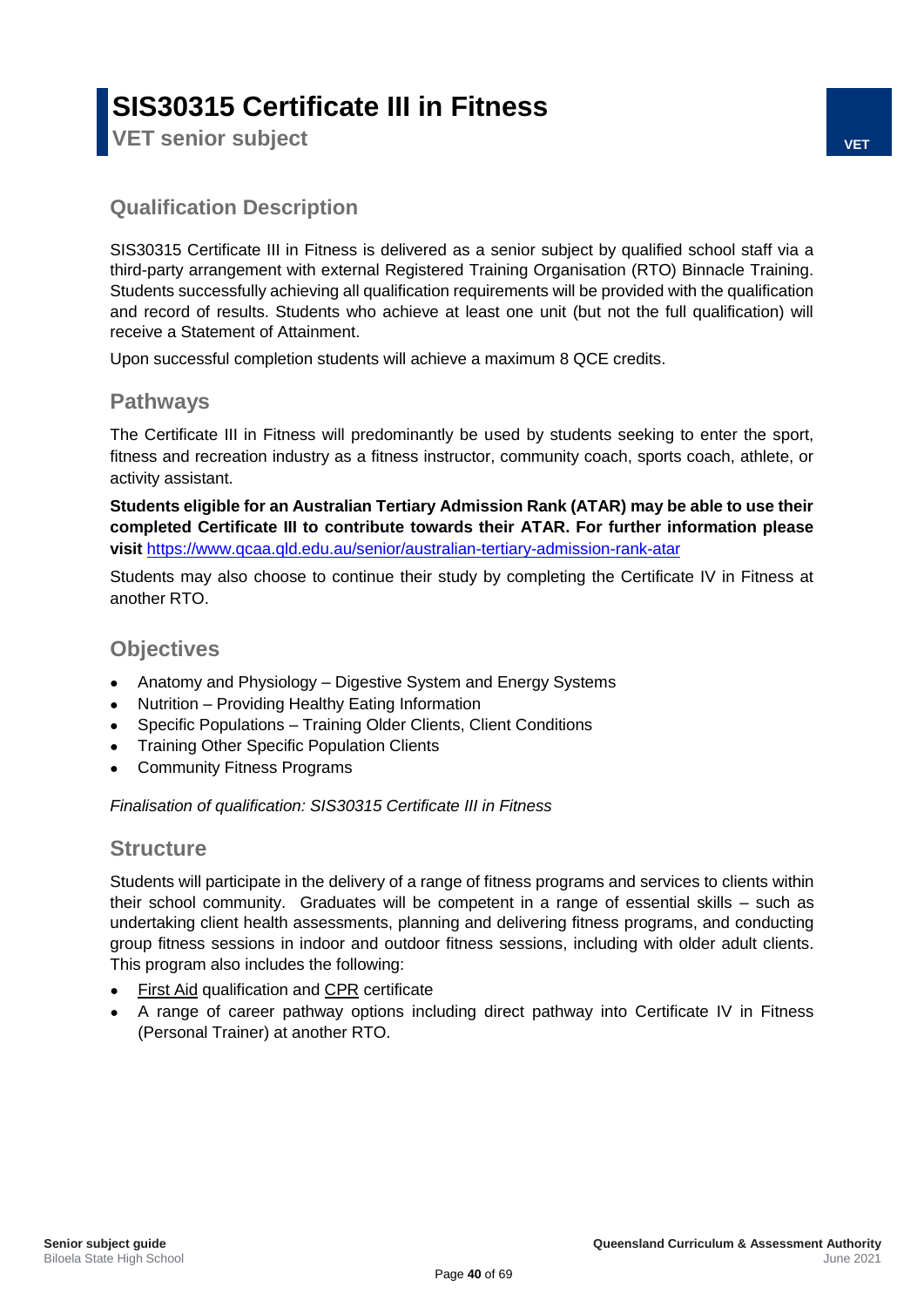<span id="page-47-0"></span>Program delivery will combine both class-based tasks and practical components in a real gym environment at the school. This involves the delivery of a range of fitness programs to clients within the school community (students, teachers, and staff). A range of teaching/learning strategies will be used to deliver the competencies. These include:

- **Practical tasks**
- Hands-on activities involving participants/clients
- **Group work**
- Practical experience within the school sporting programs and fitness facility

Evidence contributing towards competency will be collected throughout the course.

#### <span id="page-47-1"></span>**Program Disclosure Statement:**

This Subject Outline is to be read in conjunction with Binnacle Training's Program Disclosure Statement (PDS). The PDS sets out the services and training products Binnacle Training provides and those services carried out by the 'Partner School' (i.e. the delivery of training and assessment services).

To access Binnacle's PDS, visit: [www.binnacletraining.com.au/rto](http://www.binnacletraining.com.au/rto) and select 'RTO Files'.

#### <span id="page-47-2"></span>**Pre-Requisites:**

Year 10 Fitness Preparation at least a C achievement

An interest in the fitness industry, dedicated to studies and willing to put in extra time outside of school time to train clients.

At enrolment, each student will be required to create (or simply supply if previously created) a [Unique Student Identifier \(USI\).](https://www.usi.gov.au/) A USI creates an online record of all training and qualifications attained in Australia.

A Language, Literacy & Numeracy (LLN) Screening process is undertaken at the time of initial enrolment (or earlier) to ensure students have the capacity to effectively engage with the content. Please refer to Binnacle Training's [Student Information](https://www.binnacletraining.com.au/connect/support-centre/binnacle-rto-files/) document for a snapshot of reading, writing and numeracy skills that would be expected in order to satisfy competency requirements.

#### <span id="page-47-3"></span>**Costs:**

This course fee is \$365 + First Aid \$55 per student and must be paid by June 2022.

*\*Note: The training provider Binnacle will invoice the school for this fee. Outstanding invoices for this course will results in student withdrawal from the course.* 



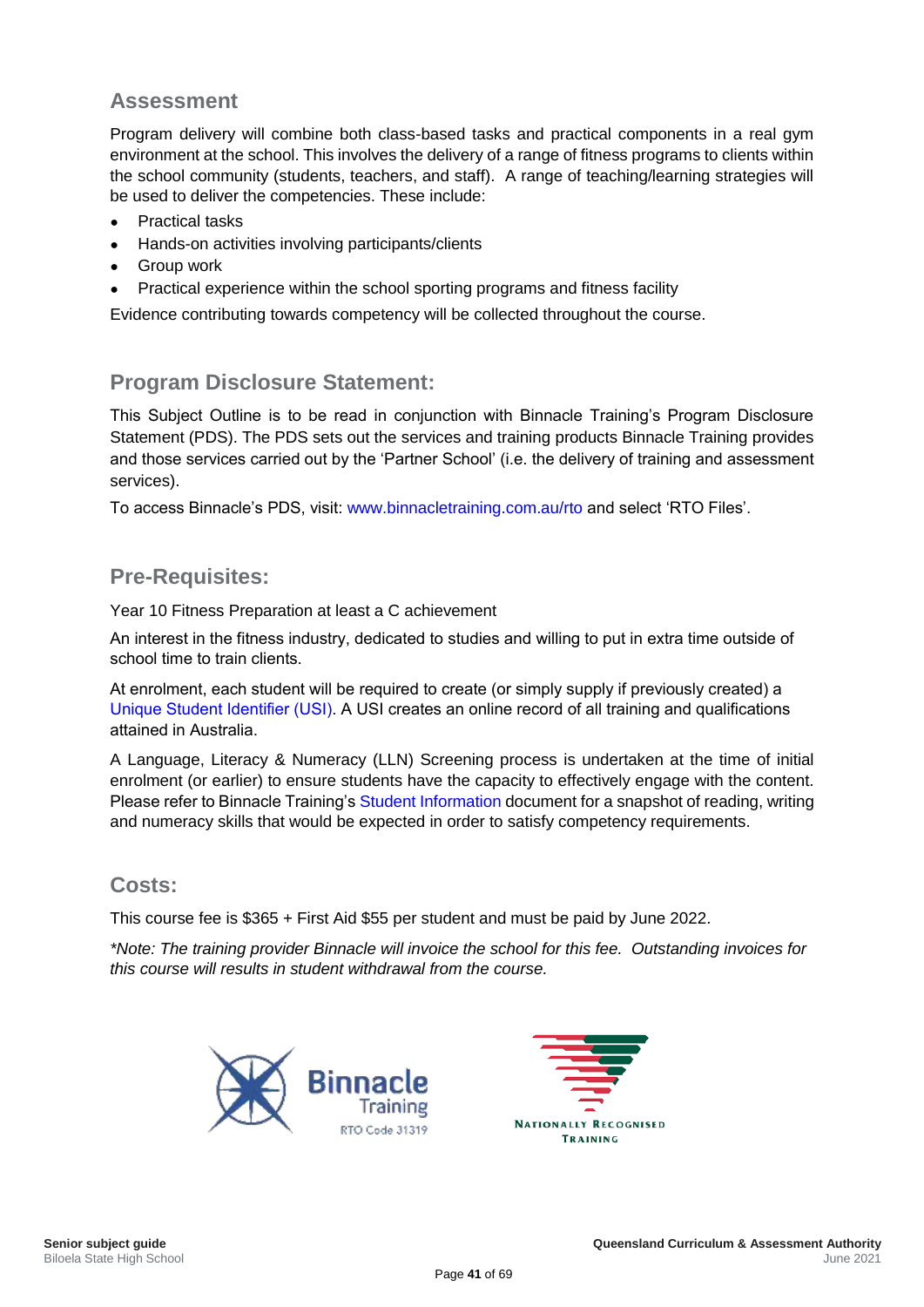## **Physical Education**

<span id="page-48-0"></span>**General senior subject General** 

Physical Education provides students with knowledge, understanding and skills to explore and enhance their own and others' health and physical activity in diverse and changing contexts.

Physical Education provides a philosophical and educative framework to promote deep learning in three dimensions: about, through and in physical activity contexts. Students optimise their engagement and performance in physical activity as they develop an understanding and appreciation of the interconnectedness of these dimensions.

Students learn how body and movement concepts and the scientific bases of biophysical, sociocultural and psychological concepts and principles are relevant to their engagement and performance in physical activity. They engage in a range of activities to develop movement sequences and movement strategies.

Students learn experientially through three stages of an inquiry approach to make connections between the scientific bases and the physical activity contexts. They recognise and explain concepts and principles about and through movement, and demonstrate and apply body and movement concepts to movement sequences and movement strategies.

Through their purposeful engagement in physical activities, students gather data to analyse, synthesise and devise strategies to optimise engagement and performance. They engage in reflective decision-making as they evaluate and justify strategies to achieve a particular outcome.

### <span id="page-48-2"></span><span id="page-48-1"></span>**Pathways**

A course of study in Physical Education can establish a basis for further education and employment in the fields of exercise science, biomechanics, the allied health professions, psychology, teaching, sport journalism, sport marketing and management, sport promotion, sport development and coaching.

## <span id="page-48-3"></span>**Objectives**

By the conclusion of the course of study, students will:

- recognise and explain concepts and principles about movement
- demonstrate specialised movement sequences and movement strategies
- apply concepts to specialised movement sequences and movement strategies
- analyse and synthesise data to devise strategies about movement
- evaluate strategies about and in movement
- justify strategies about and in movement
- make decisions about and use language, conventions and mode-appropriate features for particular purposes and contexts.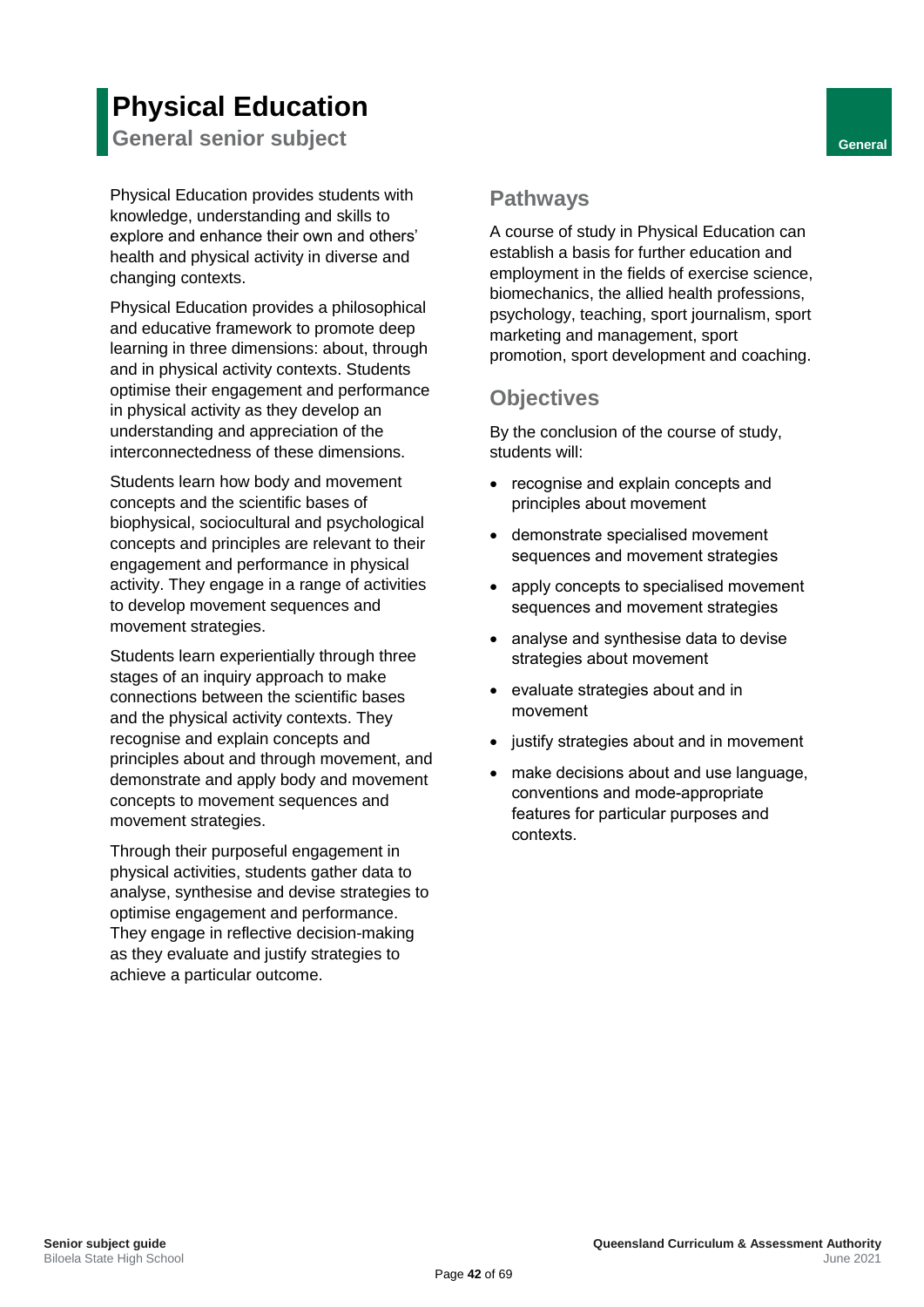### <span id="page-49-0"></span>**Structure**

| Unit 1                                                                                                                                                                                        | Unit 2                                                                                                                  | Unit 3                                                                                                                                  | Unit 4                                                                                                                                       |
|-----------------------------------------------------------------------------------------------------------------------------------------------------------------------------------------------|-------------------------------------------------------------------------------------------------------------------------|-----------------------------------------------------------------------------------------------------------------------------------------|----------------------------------------------------------------------------------------------------------------------------------------------|
| Motor learning,<br>functional anatomy,<br>biomechanics and                                                                                                                                    | Sport psychology,<br>equity and physical<br>activity                                                                    | <b>Tactical awareness,</b><br>ethics and integrity<br>and physical activity                                                             | Energy, fitness and<br>training and physical<br>activity                                                                                     |
| physical activity<br>• Motor learning<br>integrated with a<br>selected physical<br>activity<br>• Functional anatomy<br>and biomechanics<br>integrated with a<br>selected physical<br>activity | • Sport psychology<br>integrated with a<br>selected physical<br>activity<br>$\bullet$ Equity — barriers<br>and enablers | • Tactical awareness<br>integrated with one<br>selected 'Invasion' or<br>'Net and court'<br>physical activity<br>• Ethics and integrity | • Energy, fitness and<br>training integrated<br>with one selected<br>'Invasion', 'Net and<br>court' or<br>'Performance'<br>physical activity |

#### <span id="page-49-1"></span>**Assessment**

**Year 11: Formative assessments**

| Unit 1                                                                                                                                                                                                                                                                                                                                                                                                                                                                                                                                                | Unit 2                                                                                                                                                                                                                                                                                                                                                                                                                                                                                                                                                  |
|-------------------------------------------------------------------------------------------------------------------------------------------------------------------------------------------------------------------------------------------------------------------------------------------------------------------------------------------------------------------------------------------------------------------------------------------------------------------------------------------------------------------------------------------------------|---------------------------------------------------------------------------------------------------------------------------------------------------------------------------------------------------------------------------------------------------------------------------------------------------------------------------------------------------------------------------------------------------------------------------------------------------------------------------------------------------------------------------------------------------------|
| Formative internal assessment 1:<br>• Project — folio<br>Time: approximately 5 hours of class time<br>Folio: 9-11 minutes<br>Supporting evidence: 2-3 minutes<br>Examples of multimodal presentations include<br>a pre-recorded presentation submitted<br>electronically<br>a presentation conducted in front of an<br>audience (class or teacher)<br>a digital portfolio of video, images and<br>diagrams with annotations or commentary<br>a multimedia movie or slideshow that may<br>combine images, video, sound, text and a<br>narrative voice. | Formative internal assessment 3:<br>• Project $-$ folio<br>Time: approximately 5 hours of class time<br>Folio: 9-11 minutes<br>Supporting evidence: 2-3 minutes<br>Examples of multimodal presentations include<br>a pre-recorded presentation submitted<br>electronically<br>a presentation conducted in front of an<br>audience (class or teacher)<br>a digital portfolio of video, images and<br>diagrams with annotations or commentary<br>a multimedia movie or slideshow that may<br>combine images, video, sound, text and a<br>narrative voice. |
| Formative internal assessment 2:<br>• Examination - combination response<br>multiple-choice questions<br>short-response questions<br>extended response to stimulus<br>Time: $2 h + 15$ min perusal time.<br>Length: 800–1000 words in total, including short<br>paragraph response items of 150-250 words per<br>item and extended response to stimulus of 400<br>words or more.                                                                                                                                                                      | Formative internal assessment 4:<br>• Investigation - report<br>Time: approximately 5 hours of class time<br>1500-2000 words                                                                                                                                                                                                                                                                                                                                                                                                                            |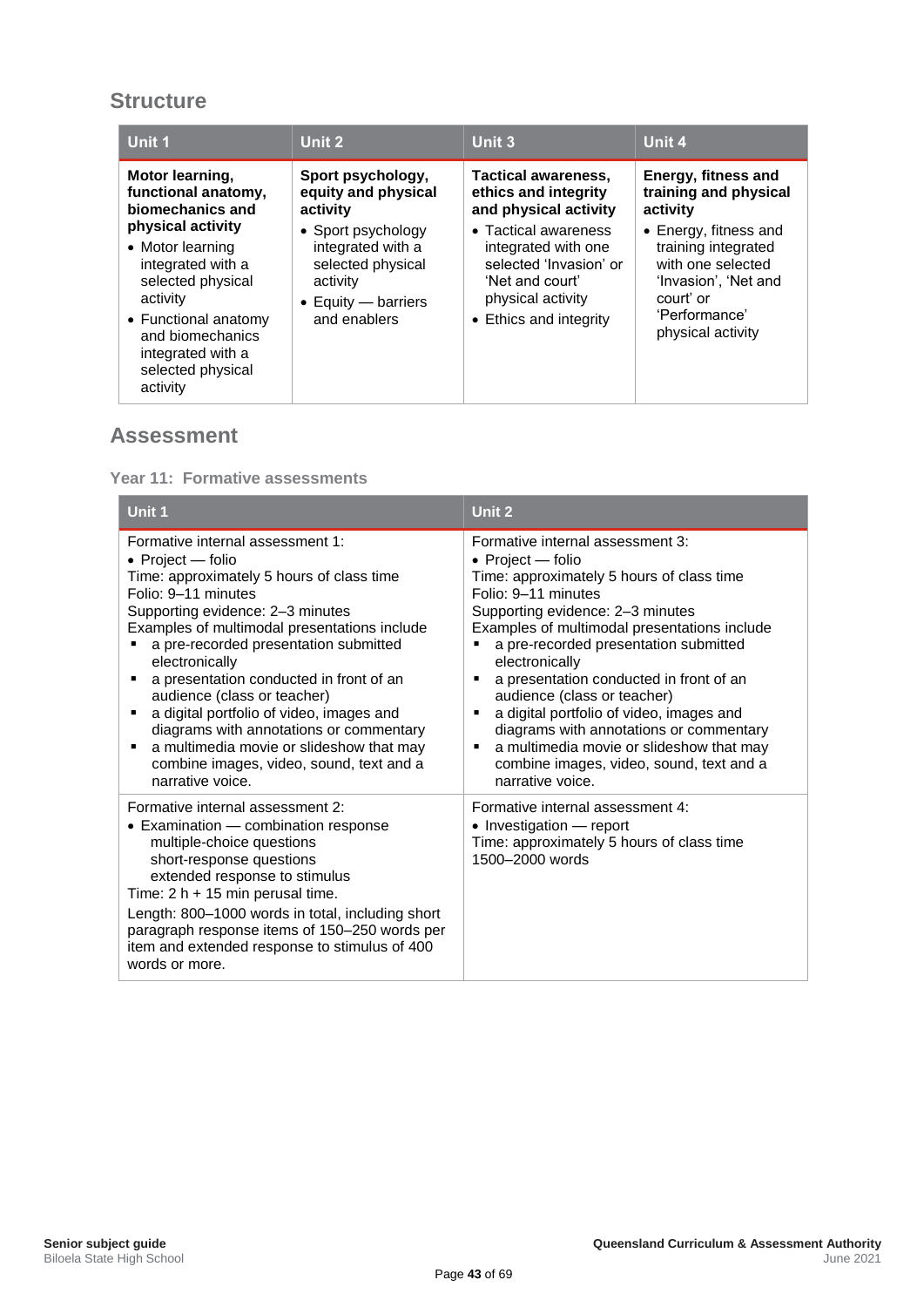#### **Year 12: Summative assessments**

The results from each of the assessments are added together to provide a subject score out of 100. Students will also receive an overall subject result (A–E).

| Unit 3                                                                                                                                                                                                                                                                                                                                                                                                                                                                                                                                                            |     | Unit 4                                                                                                                                                                                                                                                                                                                                                                                                                                                                                                                                                                           |     |
|-------------------------------------------------------------------------------------------------------------------------------------------------------------------------------------------------------------------------------------------------------------------------------------------------------------------------------------------------------------------------------------------------------------------------------------------------------------------------------------------------------------------------------------------------------------------|-----|----------------------------------------------------------------------------------------------------------------------------------------------------------------------------------------------------------------------------------------------------------------------------------------------------------------------------------------------------------------------------------------------------------------------------------------------------------------------------------------------------------------------------------------------------------------------------------|-----|
| Summative internal assessment 1 (IA1):<br>• Project - folio<br>Time: approximately 5 hours of class time<br>Folio: 9-11 minutes<br>Supporting evidence: 2-3 minutes<br>Examples of multimodal presentations<br>include<br>a pre-recorded presentation<br>submitted electronically<br>a presentation conducted in front of<br>an audience (class or teacher)<br>a digital portfolio of video, images and<br>diagrams with annotations or<br>commentary<br>a multimedia movie or slideshow that<br>may combine images, video, sound,<br>text and a narrative voice. | 25% | Summative internal assessment 3 (IA3):<br>• Project - folio<br>Time: approximately 5 hours of class time<br>Folio: 9-11 minutes<br>Supporting evidence: 2-3 minutes<br>Examples of multimodal presentations<br>include<br>a pre-recorded presentation submitted<br>electronically<br>a presentation conducted in front of<br>п<br>an audience (class or teacher)<br>a digital portfolio of video, images and<br>п<br>diagrams with annotations or<br>commentary<br>a multimedia movie or slideshow that<br>п<br>may combine images, video, sound,<br>text and a narrative voice. | 30% |
| Summative internal assessment 2 (IA2):<br>• Investigation – report<br>Time: approximately 5 hours of class time<br>1500-2000 words                                                                                                                                                                                                                                                                                                                                                                                                                                | 20% | Summative external assessment (EA):<br>• Examination - combination response<br>multiple-choice questions<br>short-response questions<br>extended response to stimulus<br>Time: $2 h + 15$ min perusal time.<br>Length: 800-1000 words in total,<br>including short paragraph response items<br>of 150-250 words per item and extended<br>response to stimulus of 400 words or<br>more.                                                                                                                                                                                           | 25% |

## <span id="page-50-0"></span>**Pre-Requisites:**

Year 10 HPE at least a B achievement

#### <span id="page-50-1"></span>**Costs**

This subject has a user pays levy attached to it.

Students with pool membership are exempt from part of this fee upon presentation of season pass to the office.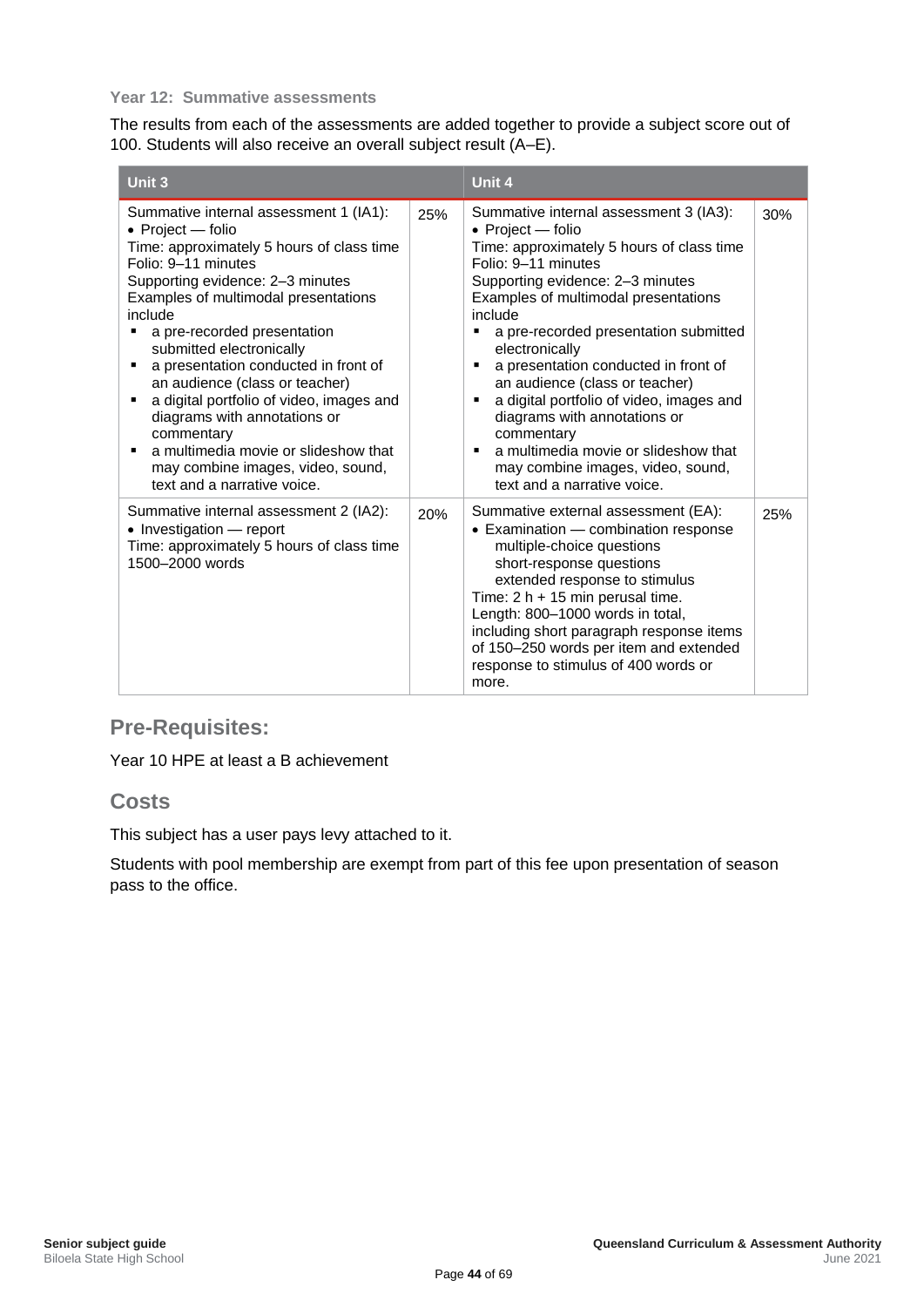## **Sport and Recreation**

<span id="page-51-0"></span>**Applied senior subject Applied Applied Applied Applied Applied Applied Applied Applied Applied** 

The subject of Sport and Recreation focuses on the role of sport and recreation in the lives of individuals and communities. It is a subject that provides students with opportunities to learn in, through and about sport and active recreation activities.

Sport is defined as activities requiring physical exertion, personal challenge and skills as the primary focus, along with elements of competition. Within these activities, rules and patterns of behaviour governing the activity exist formally through organisations. Recreation activities are defined as those active pastimes engaged in for the purpose of relaxation, health and wellbeing and/or enjoyment and are recognised as having socially worthwhile qualities. Active recreation requires physical exertion and human activity. Physical activities that meet these classifications can include active play and minor games, challenge and adventure activities, games and sports, lifelong physical activities, and rhythmic and expressive movement activities

#### <span id="page-51-2"></span>**Pathways**

<span id="page-51-3"></span>A course of study in Sport and Recreation can establish a basis for further education and employment in the fields of fitness, outdoor recreation and education, sports administration, community health and recreation and sport performance.

#### <span id="page-51-4"></span>**Objectives**

By the conclusion of the course of study, students will:

• demonstrate physical responses and interpersonal strategies in individual and group situations in sport and recreation activities

- <span id="page-51-1"></span>describe concepts and ideas about sport and recreation using terminology and examples
- explain procedures and strategies in, about and through sport and recreation activities for individuals
- apply concepts and adapt procedures, strategies and physical responses in individual and group sport and recreation activities
- manage individual and group sport and recreation activities
- apply strategies in sport and recreation activities to enhance health, wellbeing, and participation for individuals and communities
- use language conventions and textual features to achieve particular purposes
- evaluate individual and group physical responses and interpersonal strategies to improve outcomes in sport and recreation activities
- evaluate the effects of sport and recreation on individuals and communities
- evaluate strategies that seek to enhance health, wellbeing, and participation in sport and recreation activities and provide recommendations
- create communications that convey meaning for particular audiences and purposes.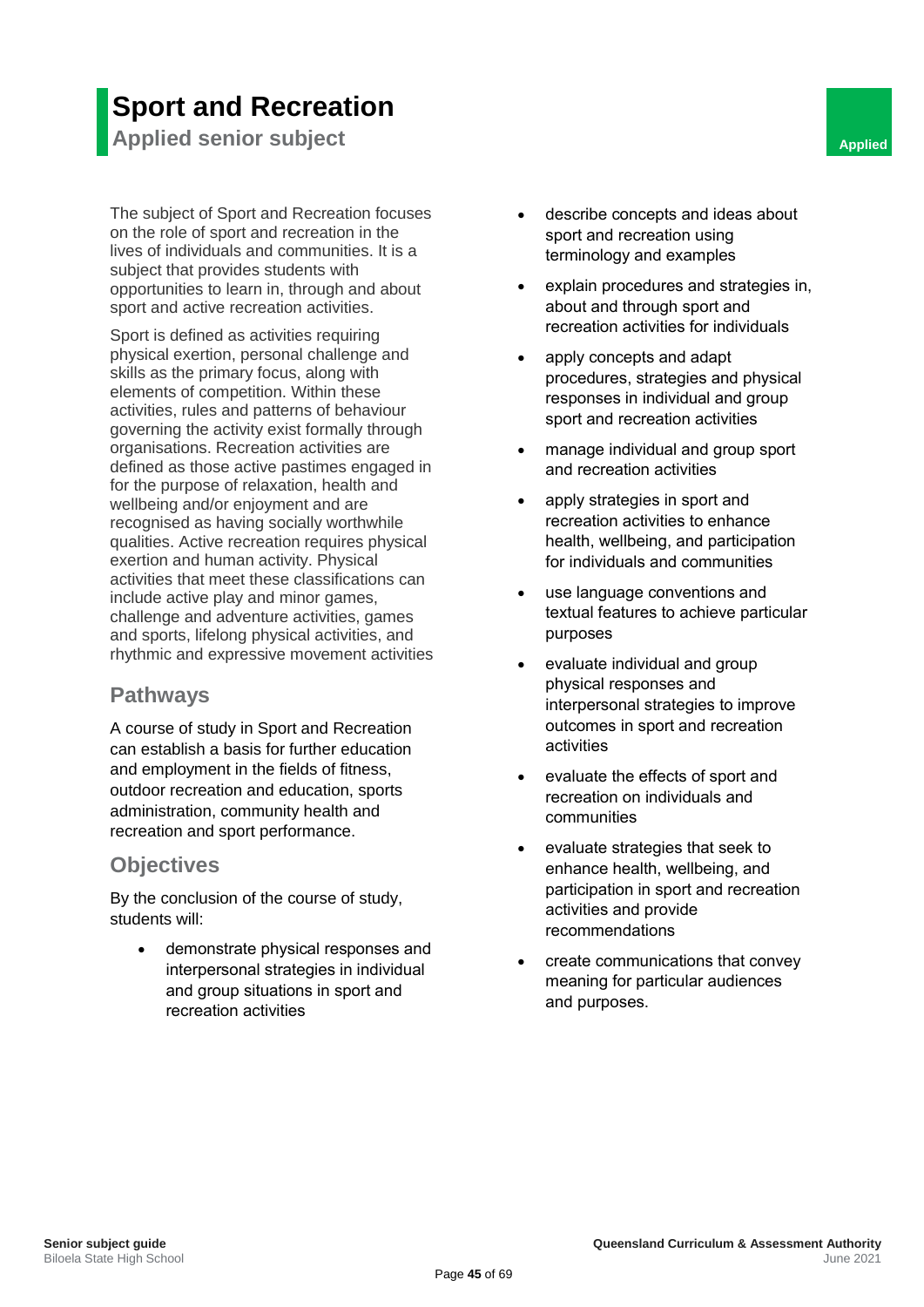#### <span id="page-52-0"></span>**Structure**

#### **Core topics**

Core topic 1: Sport and recreation in the community

Core topic 2: Sport, recreation and healthy living

Core topic 3: Health and safety in sport and recreation activities

Core topic 4: Personal and interpersonal skills in sport and recreation activities.

#### <span id="page-52-1"></span>**Assessment**

For Sport & Recreation, assessment from Units 3 and 4 is used to determine the student's exit result, and consists of four instruments, including:

- One project (related to performance)
- One extended response, examination or investigation

**Year 11: Formative assessments**

#### **Year 11: Formative assessments**

| Unit 1                                                                                                            | Unit 2                                                                                                                                                              |
|-------------------------------------------------------------------------------------------------------------------|---------------------------------------------------------------------------------------------------------------------------------------------------------------------|
| Investigation into sports nutrition for an athlete<br>about to participate in a multi-day carnival of<br>netball. | Project: Plan and implement a coaching session<br>for the class. Evaluate the effectiveness of the<br>coaching session and make recommendations for<br>improvements |
| Performance and demonstration of Touch<br>Football refereeing skills.                                             | Performance: Demonstrate application of strength<br>and conditioning skills in a range of fitness<br>contexts.                                                      |

#### **Year 12: Summative assessments**

| Unit 3                                                                                                                                                          | Unit 4                                                                                                                                                                |
|-----------------------------------------------------------------------------------------------------------------------------------------------------------------|-----------------------------------------------------------------------------------------------------------------------------------------------------------------------|
| Perform lifesaving and water safety skills in a<br>range of contexts                                                                                            | Investigate and justify sports medicine and first aid<br>treatment options for participants in a weekend<br>competition.                                              |
| Project: Organise a sporting tournament for the<br>school. Implement the tournament and evaluate<br>its effectiveness. Recommend improvements for<br>the future | Investigate and evaluate agencies available for<br>sport, recreation and fitness within the community,<br>as well as available vocational and employment<br>pathways. |

#### <span id="page-52-2"></span>**Pre-Requisites:**

Year 10 HPE at least a C achievement

#### <span id="page-52-3"></span>**Costs**

This subject has a user pays levy attached to it.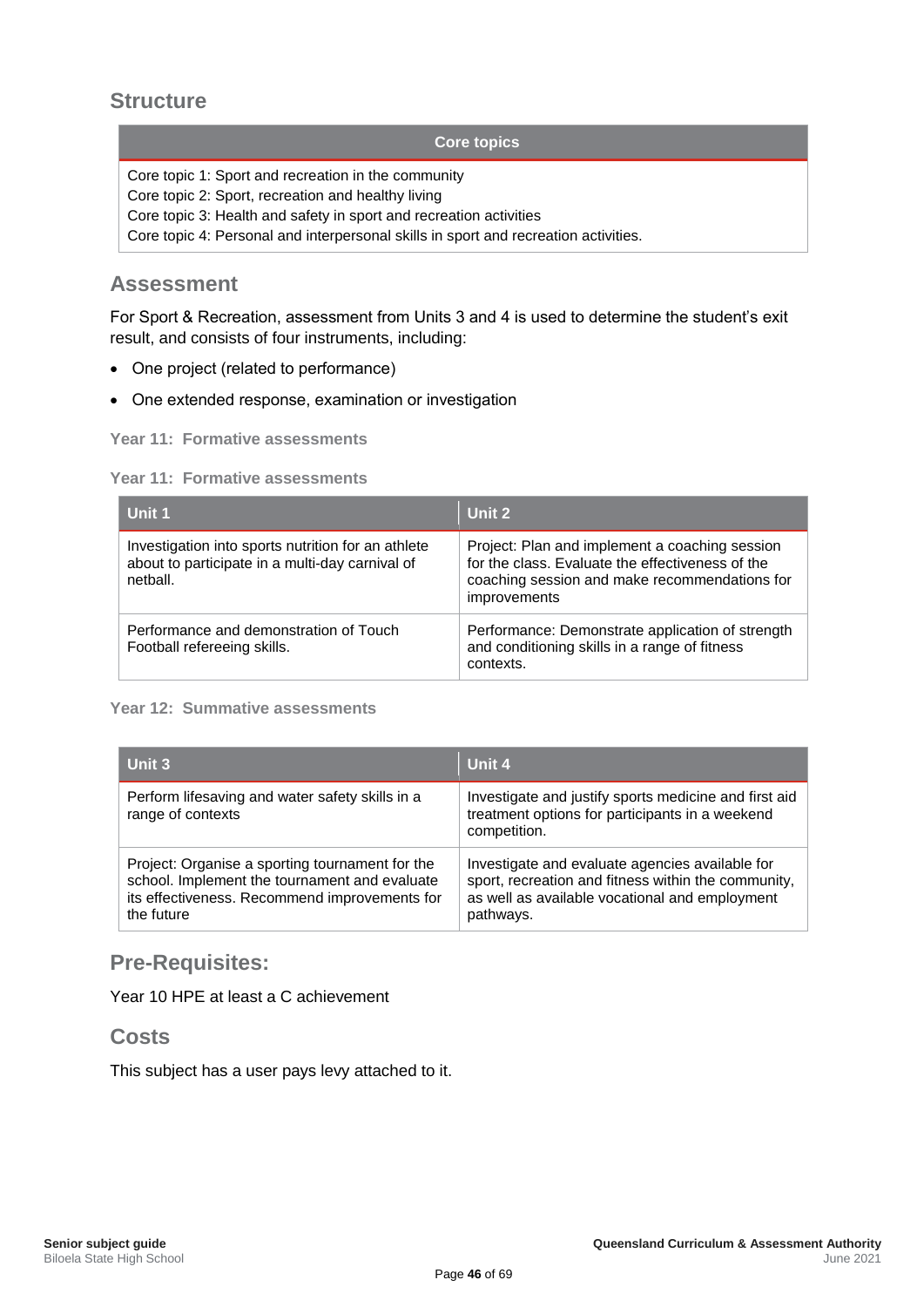## **Agricultural Practices**

<span id="page-53-0"></span>**Applied senior subject Applied Applied Applied Applied** 

Agricultural Practices provides opportunities for students to explore, experience and learn knowledge and practical skills valued in agricultural workplaces and other settings.

Students build knowledge and skills about two areas: animal studies and/or plant studies. Safety and management practices are embedded across both areas of study..

Students build knowldege and skills in working safely, effectively and efficiently in practical agricultural situations. They develop skills to work effectively as an individual and as part of a team, to build relationships with peers, colleagues and wider networks, to collaborate and communicate appropriately with others, and to plan, organise and complete tasks on time.

#### <span id="page-53-2"></span>**Pathways**

A course of study in Agricultural Practices can establish a basis for further education, training and employment in agriculture, aquaculture, food technology, environmental management and agribusiness. The subject also provides a basis for participating in and

<span id="page-53-1"></span>contributing to community associations, events and activities, such as agricultural shows.

#### <span id="page-53-3"></span>**Objectives**

By the conclusion of the course of study, students should:

- demonstrate procedures to complete tasks in agricultural activities
- describe and explain concepts, ideas and processes relevant to agricultural activities
- analyse agricultural information
- apply knowledge, understanding and skills relevant to agricultural activities
- use appropriate language conventions and features for communication of agricultural information
- plan processes for agricultural activities
- make decisions and recommendations with evidence for agricultural activities
- evaluate processes and decisions regarding safety and effectiveness.

#### <span id="page-53-4"></span>**Structure**

The Agricultural Practices course is designed around core topics embedded in at least two elective topics.

| <b>Core topics</b>                                                                                                                                                                                                          | <b>Elective topics</b>                             |                                                    |
|-----------------------------------------------------------------------------------------------------------------------------------------------------------------------------------------------------------------------------|----------------------------------------------------|----------------------------------------------------|
| • Rules, regulations and recommendations<br>• Equipment maintenance and operation<br>• Management practices<br>• An area of study:<br>• Animal industries<br>• Plant industries<br>• Animal industries and Plant industries | • Operating machinery                              |                                                    |
|                                                                                                                                                                                                                             | Animal studies                                     | <b>Plant studies</b>                               |
|                                                                                                                                                                                                                             | • Infrastructure<br>• Production<br>• Agribusiness | • Infrastructure<br>• Production<br>• Agribusiness |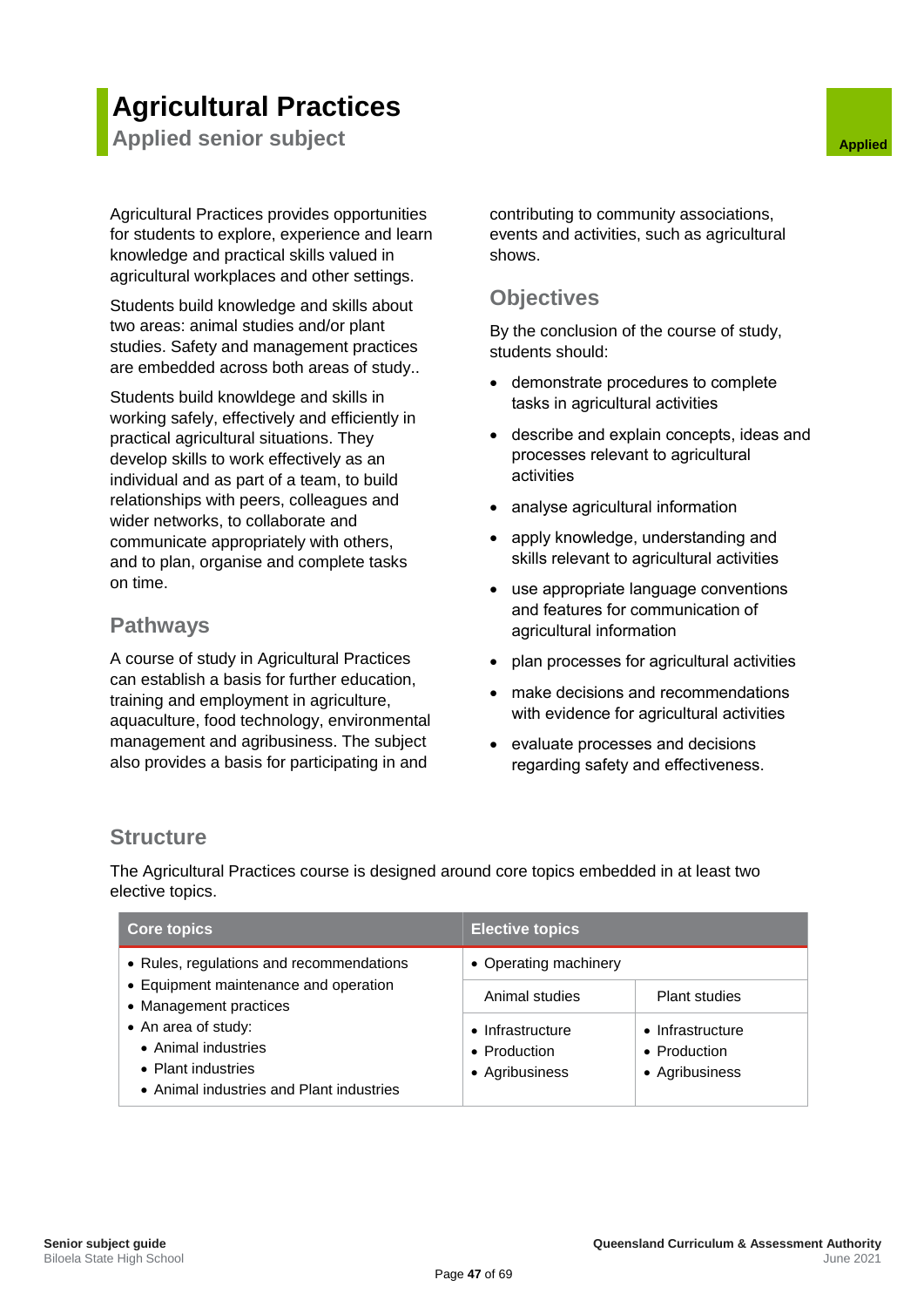<span id="page-54-0"></span>For Agricultural Practices, assessment from Units 3 and 4 is used to determine the student's exit result, and consists of four instruments, including no more than two assessment instruments from any one technique.

| <b>Project</b>                                                                                                                                                                                                                                      | <b>Collection of</b><br>work                                                                                                                                                                                                               | Investigation                                                                                                                                                          | <b>Extended</b><br>response                                                                                                                                           | <b>Examination</b>                                                                                   |
|-----------------------------------------------------------------------------------------------------------------------------------------------------------------------------------------------------------------------------------------------------|--------------------------------------------------------------------------------------------------------------------------------------------------------------------------------------------------------------------------------------------|------------------------------------------------------------------------------------------------------------------------------------------------------------------------|-----------------------------------------------------------------------------------------------------------------------------------------------------------------------|------------------------------------------------------------------------------------------------------|
| A response to a<br>single task,<br>situation and/or<br>scenario.                                                                                                                                                                                    | A response to a<br>series of tasks<br>relating to a single<br>topic in a module<br>of work.                                                                                                                                                | A response that<br>includes locating<br>and using<br>information<br>beyond students'<br>own knowledge<br>and the data they<br>have been given.                         | A technique that<br>assesses the<br>interpretation,<br>analysis/examination<br>and/or evaluation of<br>ideas and<br>information in<br>provided stimulus<br>materials. | A response that<br>answers a<br>number of<br>provided<br>questions,<br>scenarios and/or<br>problems. |
| At least two<br>different<br>components from<br>the following:<br>$\bullet$ written: 500-<br>900 words<br>• spoken: $2\frac{1}{2} - 3\frac{1}{2}$<br>minutes<br>$\bullet$ multimodal: 3–6<br>minutes<br>• performance:<br>continuous<br>class time. | At least three<br>components from<br>the following:<br>$\bullet$ written: 200-<br>$300$ words<br>• spoken: $1\frac{1}{2} - 2\frac{1}{2}$<br>minutes<br>$\bullet$ multimodal: 2-3<br>minutes<br>• performance:<br>continuous<br>class time. | Presented in one<br>of the following<br>modes:<br>$\bullet$ written: 600-<br>$1000$ words<br>$\bullet$ spoken: 3-4<br>minutes<br>$\bullet$ multimodal: 4-7<br>minutes. | Presented in one of<br>the following<br>modes:<br>• written: 600-1000<br>words<br>$\bullet$ spoken: 3-4<br>minutes<br>$\bullet$ multimodal: 4-7<br>minutes.           | $\bullet$ 60-90 minutes<br>$\bullet$ 50-250 words<br>per item                                        |

### <span id="page-54-1"></span>**Pre-requisite**

Year 10 Food and Fibre Production at least a C achievement

<span id="page-54-2"></span>There is an expectation that students behave in a safe manner when working on the Agricultural Block and when handling animals given the high level of risk involved and for the health and wellbeing of the animals.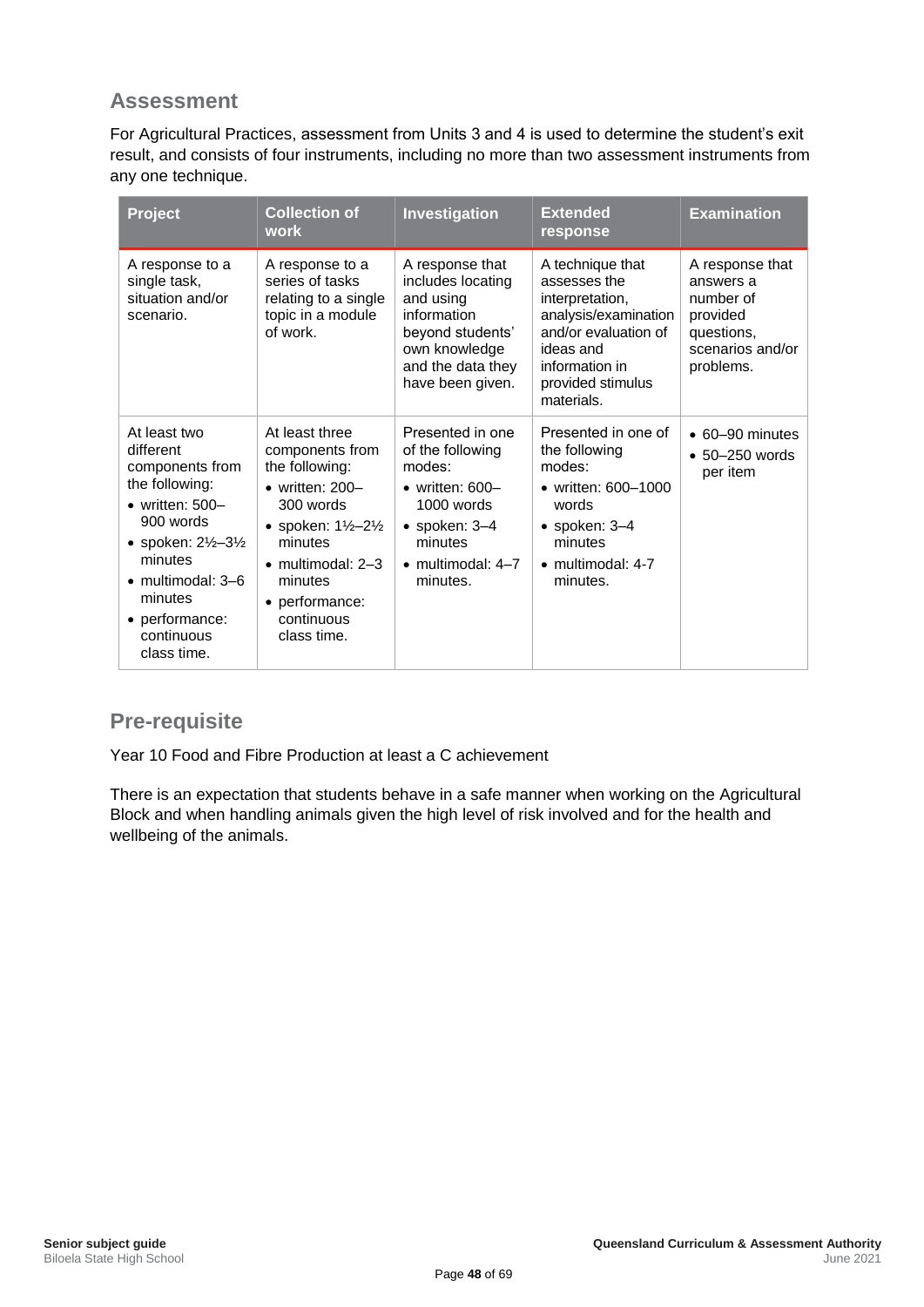## <span id="page-55-0"></span>**Biology General senior subject General**

Biology provides opportunities for students to engage with living systems.

Students develop their understanding of cells and multicellular organisms. They engage with the concept of maintaining the internal environment. They study biodiversity and the interconnectedness of life. This knowledge is linked with the concepts of heredity and the continuity of life.

Students learn and apply aspects of the knowledge and skills of the discipline (thinking, experimentation, problem-solving and research skills), understand how it works and how it may impact society. They develop their sense of wonder and curiosity about life; respect for all living things and the environment; understanding of biological systems, concepts, theories and models; appreciation of how biological knowledge has developed over time and continues to develop; a sense of how biological knowledge influences society.

Students plan and carry out fieldwork, laboratory and other research investigations; interpret evidence; use sound, evidencebased arguments creatively and analytically when evaluating claims and applying biological knowledge; and communicate biological understanding, findings, arguments and conclusions using appropriate representations, modes and genres.

#### <span id="page-55-2"></span><span id="page-55-1"></span>**Pathways**

A course of study in Biology can establish a basis for further education and employment in the fields of medicine, forensics, veterinary, food and marine sciences, agriculture, biotechnology, environmental rehabilitation, biosecurity, quarantine, conservation and sustainability.

#### <span id="page-55-3"></span>**Objectives**

By the conclusion of the course of study, students will:

- describe and explain scientific concepts, theories, models and systems and their limitations
- apply understanding of scientific concepts, theories, models and systems within their limitations
- analyse evidence
- interpret evidence
- investigate phenomena
- evaluate processes, claims and conclusions
- communicate understandings, findings, arguments and conclusions.

### <span id="page-55-4"></span>**Structure**

| Unit 1                                                                                                            | Unit 2                                                                                   | Unit 3                                                                                                               | <b>Unit 4</b>                                                                                                               |
|-------------------------------------------------------------------------------------------------------------------|------------------------------------------------------------------------------------------|----------------------------------------------------------------------------------------------------------------------|-----------------------------------------------------------------------------------------------------------------------------|
| <b>Cells and</b><br>multicellular<br>organisms<br>• Cells as the basis of<br>life<br>• Multicellular<br>organisms | <b>Maintaining the</b><br>internal environment<br>• Homeostasis<br>• Infectious diseases | <b>Biodiversity and the</b><br>interconnectedness of<br>life<br>• Describing<br>biodiversity<br>• Ecosystem dynamics | <b>Heredity and</b><br>continuity of life<br>• DNA, genes and the<br>continuity of life<br>• Continuity of life on<br>Earth |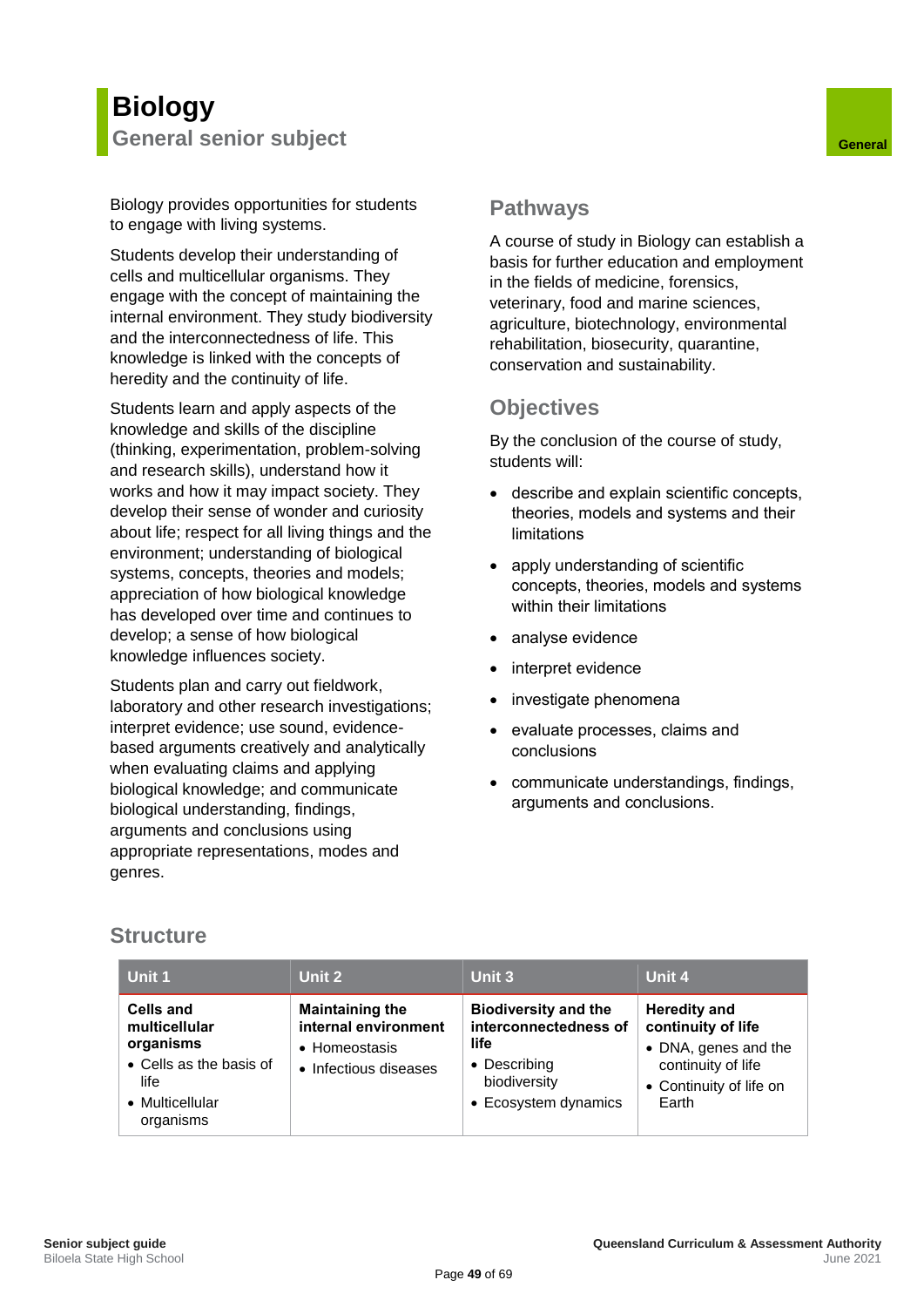<span id="page-56-0"></span>**Year 11: Formative assessments**

| Unit 1                                                                                                                                                                                                | Unit 2                             |  |  |
|-------------------------------------------------------------------------------------------------------------------------------------------------------------------------------------------------------|------------------------------------|--|--|
| Formative internal assessment 1:                                                                                                                                                                      | Formative internal assessment 3:   |  |  |
| • Data test                                                                                                                                                                                           | • Research investigation           |  |  |
| 60 min +10 min perusal                                                                                                                                                                                | 10 hours class time                |  |  |
| Written exam                                                                                                                                                                                          | Written response — empirical essay |  |  |
| Short responses (i.e. sentence or short paragraphs)                                                                                                                                                   | Individual work                    |  |  |
| Formative internal assessment 2:<br>• Student experiment<br>10 hours class time<br>Written response —scientific report<br>Group work with individual report (1500-2000 words)                         | 1500-2000 words                    |  |  |
| Formative internal assessment 4                                                                                                                                                                       |                                    |  |  |
| • Examination – two papers (each 90 min + 10 min perusal)                                                                                                                                             |                                    |  |  |
| Short response paper: multiple choice, single word responses, single sentence responses and<br>calculating using algorithms                                                                           |                                    |  |  |
| Combination response paper: different types of short and long response items such as responding to<br>unseen data and/or stimulus, written paragraph responses (50–250 words) extended response (300– |                                    |  |  |

#### **Year 12: Summative assessments**

350 words or equivalent) from a choice of questions.

The results from each of the assessments are added together to provide a subject score out of 100. Students will also receive an overall subject result (A–E).

| Unit 3                                                                                                                                                                                   |            | Unit 4                                                                                                                                                                |  |
|------------------------------------------------------------------------------------------------------------------------------------------------------------------------------------------|------------|-----------------------------------------------------------------------------------------------------------------------------------------------------------------------|--|
| Summative internal assessment 1 (IA1):<br>$\bullet$ Data test<br>60 min +10 min perusal<br>Written exam<br>Short responses ( <i>i.e.</i> sentence or short<br>paragraphs)                | 10%        | Summative internal assessment 3 (IA3):<br>• Research investigation<br>10 hours class time<br>Written response - empirical essay<br>Individual work<br>1500–2000 words |  |
| Summative internal assessment 2 (IA2):<br>• Student experiment<br>10 hours class time<br>Written response - scientific report<br>Group work with individual report (1500-<br>2000 words) | <b>20%</b> |                                                                                                                                                                       |  |

Summative external assessment (EA): 50%

• Examination – two papers (each 90 min + 10 min perusal)

Short response paper: multiple choice, single word responses, single sentence responses and calculating using algorithms

Combination response paper: different types of short and long response items such as responding to unseen data and/or stimulus, written paragraph responses (50–250 words) extended response (300– 350 words or equivalent) from a choice of questions.

<span id="page-56-1"></span>**Pre-Requisite:** Year 10 Science (Biology) at least a B achievement

<span id="page-56-2"></span>**Costs:** This subject has a compulsory field trip and associated costs.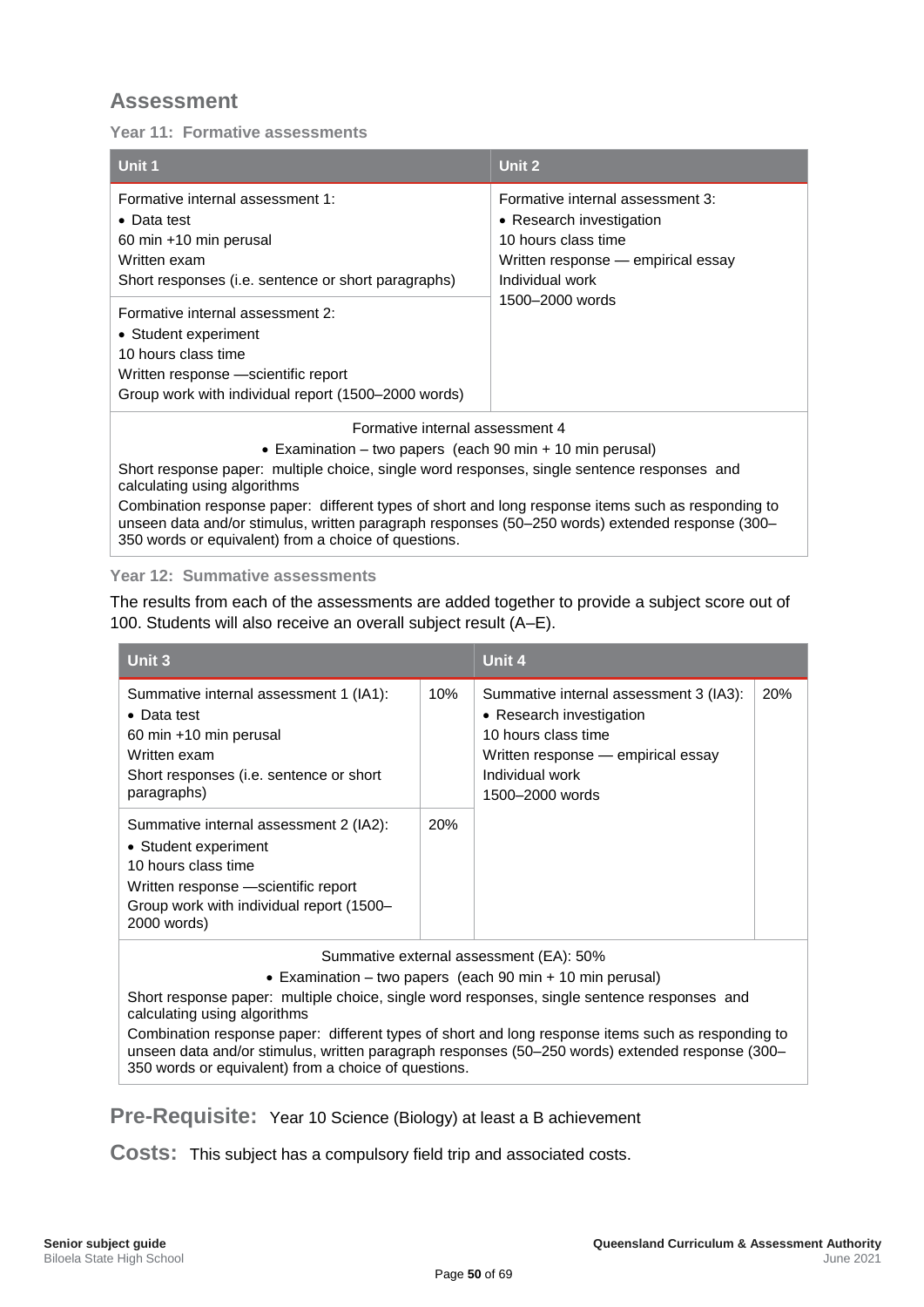## <span id="page-57-0"></span>**Chemistry General senior subject General**

Chemistry is the study of materials and their properties and structure.

Students study atomic theory, chemical bonding, and the structure and properties of elements and compounds. They explore intermolecular forces, gases, aqueous solutions, acidity and rates of reaction. They study equilibrium processes and redox reactions. They explore organic chemistry, synthesis and design to examine the characteristic chemical properties and chemical reactions displayed by different classes of organic compounds.

Students develop their appreciation of chemistry and its usefulness; understanding of chemical theories, models and chemical systems; expertise in conducting scientific investigations. They critically evaluate and debate scientific arguments and claims in order to solve problems and generate informed, responsible and ethical conclusions, and communicate chemical understanding and findings through the use of appropriate representations, language and nomenclature.

Students learn and apply aspects of the knowledge and skills of the discipline (thinking, experimentation, problem-solving and research skills), understand how it works and how it may impact society.

#### <span id="page-57-2"></span><span id="page-57-1"></span>**Pathways**

A course of study in Chemistry can establish a basis for further education and employment in the fields of forensic science, environmental science, engineering, medicine, pharmacy and sports science.

#### <span id="page-57-3"></span>**Objectives**

By the conclusion of the course of study, students will:

- describe and explain scientific concepts, theories, models and systems and their limitations
- apply understanding of scientific concepts, theories, models and systems within their limitations
- analyse evidence
- interpret evidence
- investigate phenomena
- evaluate processes, claims and conclusions
- communicate understandings, findings, arguments and conclusions.

#### <span id="page-57-4"></span>**Structure**

| Unit 1                                                                                                                                                                                                                                     | Unit 2                                                                                                                                                              | Unit 3                                                                                                         | Unit 4                                                                                                                                   |
|--------------------------------------------------------------------------------------------------------------------------------------------------------------------------------------------------------------------------------------------|---------------------------------------------------------------------------------------------------------------------------------------------------------------------|----------------------------------------------------------------------------------------------------------------|------------------------------------------------------------------------------------------------------------------------------------------|
| <b>Chemical</b><br>fundamentals $-$<br>structure, properties<br>and reactions<br>• Properties and<br>structure of atoms<br>• Properties and<br>structure of materials<br>• Chemical reactions<br>-reactants, products<br>and energy change | <b>Molecular</b><br>interactions and<br>reactions<br>• Intermolecular forces<br>and gases<br>• Aqueous solutions<br>and acidity<br>• Rates of chemical<br>reactions | Equilibrium, acids<br>and redox reactions<br>• Chemical equilibrium<br>systems<br>• Oxidation and<br>reduction | <b>Structure, synthesis</b><br>and design<br>• Properties and<br>structure of organic<br>materials<br>• Chemical synthesis<br>and design |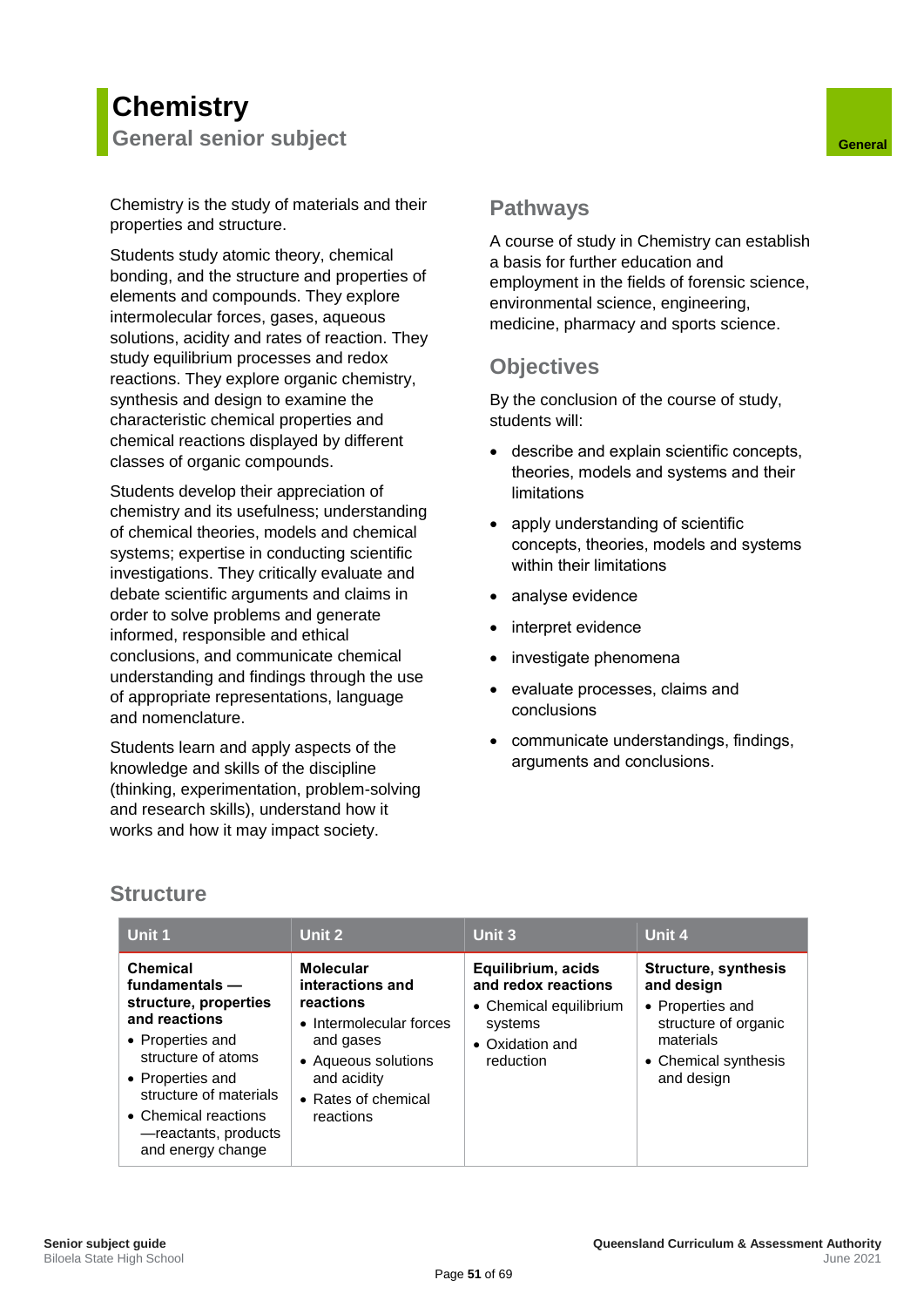<span id="page-58-0"></span>**Year 11: Formative assessments**

| Unit 1                                                                                                                                                                                                    | Unit 2                                                                                                                                                                                                        |
|-----------------------------------------------------------------------------------------------------------------------------------------------------------------------------------------------------------|---------------------------------------------------------------------------------------------------------------------------------------------------------------------------------------------------------------|
| Formative internal assessment 1:<br>$\bullet$ Data test<br>60 min +10 min perusal<br>Written exam<br>Short responses (i.e. sentence or short paragraphs)<br>Chemistry formula & data booklet permitted    | Formative internal assessment 2:<br>• Student experiment<br>10 hours class time<br>Written response - scientific report or<br>multimodal presentation (9 -11 min)<br>Group work with individual report (1500- |
| Formative internal assessment 3:<br>• Research investigation<br>10 hours class time<br>Written response - scientific report or multimodal<br>presentation (9 -11 min)<br>Individual work: 1500-2000 words | 2000 words)                                                                                                                                                                                                   |
| Formative internal assessment 4                                                                                                                                                                           |                                                                                                                                                                                                               |

• Examination – two papers (each 90 min + 10 min perusal)

Short response paper: multiple choice, single word responses, single sentence responses and calculating using algorithms

Combination response paper: different types of short and long response items such as responding to unseen data and/or stimulus, written paragraph responses (50–250 words) extended response (300– 350 words or equivalent) from a choice of questions.

#### **Year 12: Summative assessments**

The results from each of the assessments are added together to provide a subject score out of 100. Students will also receive an overall subject result (A–E).

| Unit 3                                                                                                                                                                                                                         |            | Unit 4                                                                                                                                                                           |     |
|--------------------------------------------------------------------------------------------------------------------------------------------------------------------------------------------------------------------------------|------------|----------------------------------------------------------------------------------------------------------------------------------------------------------------------------------|-----|
| Summative internal assessment 1 (IA1):<br>$\bullet$ Data test<br>60 min +10 min perusal<br>Written exam<br>Short responses (i.e. sentence or short paragraphs)<br>Chemistry formula & data booklet permitted                   | 10%        | Summative internal<br>assessment 3 (IA3):<br>• Research investigation<br>10 hours class time<br>Written response -scientific<br>report or multimodal<br>presentation (9 -11 min) | 20% |
| Summative internal assessment 2 (IA2):<br>• Student experiment<br>10 hours class time<br>Written response - scientific report or multimodal<br>presentation (9 -11 min)<br>Group work with individual report (1500-2000 words) | <b>20%</b> | Individual work<br>1500-2000 words                                                                                                                                               |     |

Summative external assessment (EA): 50%

• Examination – two papers (each 90 min + 10 min perusal)

Short response paper: multiple choice, single word responses, single sentence responses and calculating using algorithms

Combination response paper: different types of short and long response items such as responding to unseen data and/or stimulus, written paragraph responses (50–250 words) extended response (300– 350 words or equivalent) from a choice of questions.

<span id="page-58-1"></span>**Pre-Requisites:** Year 10 Science (Chemistry) at least a B achievement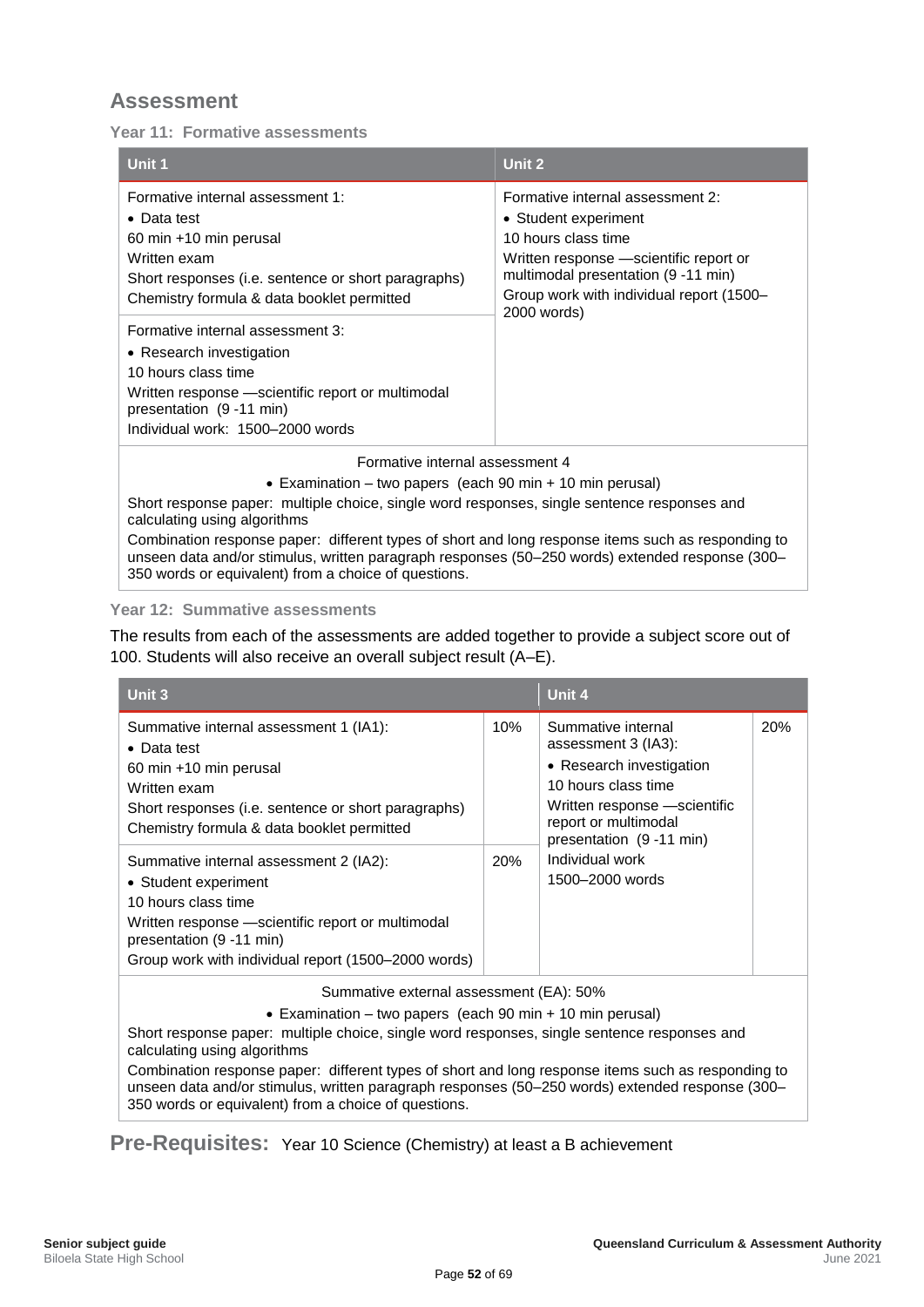## <span id="page-59-0"></span>**Physics General senior subject General**

Physics provides opportunities for students to engage with classical and modern understandings of the universe.

Students learn about the fundamental concepts of thermodynamics, electricity and nuclear processes; and about the concepts and theories that predict and describe the linear motion of objects. Further, they explore how scientists explain some phenomena using an understanding of waves. They engage with the concept of gravitational and electromagnetic fields, and the relevant forces associated with them. They study modern physics theories and models that, despite being counterintuitive, are fundamental to our understanding of many common observable phenomena.

Students develop appreciation of the contribution physics makes to society: understanding that diverse natural phenomena may be explained, analysed and predicted using concepts, models and theories that provide a reliable basis for action; and that natter and energy interact in physical systems across a range of scales. They understand how models and theories are refined, and new ones developed in physics; investigate phenomena and solve problems; collect and analyse data; and interpret evidence. Students use accurate and precise measurement, valid and reliable evidence, and scepticism and intellectual rigour to evaluate claims; and communicate physics understanding, findings, arguments and conclusions using appropriate representations, modes and genres.

<span id="page-59-1"></span>Students learn and apply aspects of the knowledge and skills of the discipline (thinking, experimentation, problem-solving and research skills), understand how it works and how it may impact society.

#### <span id="page-59-2"></span>**Pathways**

A course of study in Physics can establish a basis for further education and employment in the fields of science, engineering, medicine and technology.

#### <span id="page-59-3"></span>**Objectives**

By the conclusion of the course of study, students will:

- describe and explain scientific concepts, theories, models and systems and their limitations
- apply understanding of scientific concepts, theories, models and systems within their limitations
- analyse evidence
- interpret evidence
- investigate phenomena
- evaluate processes, claims and conclusions
- communicate understandings, findings, arguments and conclusions.

<span id="page-59-4"></span>

| Unit 1                                                                                        | Unit 2                                          | Unit 3                                     | Unit 4                                                           |
|-----------------------------------------------------------------------------------------------|-------------------------------------------------|--------------------------------------------|------------------------------------------------------------------|
| Thermal, nuclear and<br>electrical physics                                                    | Linear motion and<br>waves                      | <b>Gravity and</b><br>electromagnetism     | <b>Revolutions in</b><br>modern physics                          |
| • Heating processes<br>• Ionising radiation and<br>nuclear reactions<br>• Electrical circuits | • Linear motion and<br>force<br>$\bullet$ Waves | • Gravity and motion<br>• Electromagnetism | • Special relativity<br>• Quantum theory<br>• The Standard Model |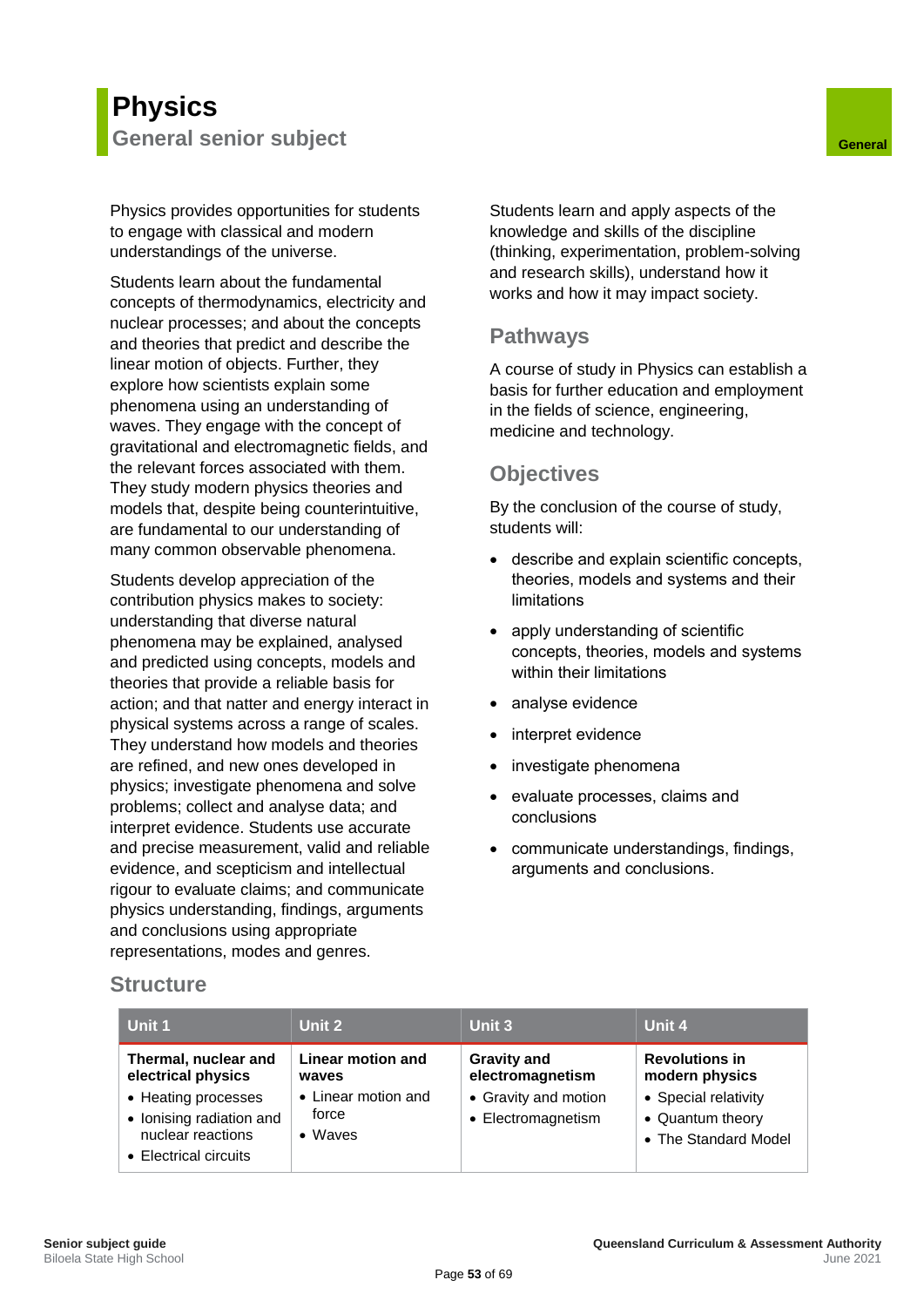<span id="page-60-0"></span>**Year 11: Formative assessments**

| Unit 1                                                                                                                                                                                                    | Unit 2                                                                                                                                                                                                                       |
|-----------------------------------------------------------------------------------------------------------------------------------------------------------------------------------------------------------|------------------------------------------------------------------------------------------------------------------------------------------------------------------------------------------------------------------------------|
| Formative internal assessment 1:<br>$\bullet$ Data test<br>60 min +10 min perusal<br>Written exam<br>Short responses (i.e. sentence or short paragraphs)<br>Physics formula and data booklet provided     | Formative internal assessment 2:<br>• Student experiment<br>10 hours class time<br>Written response - scientific report or<br>multimodal presentation (9 -11 min)<br>Group work with individual report (1500–<br>2000 words) |
| Formative internal assessment 3:<br>• Research investigation<br>10 hours class time<br>Written response - scientific report or multimodal<br>presentation (9 -11 min)<br>Individual work: 1500–2000 words |                                                                                                                                                                                                                              |
| Formative internal assessment 4                                                                                                                                                                           |                                                                                                                                                                                                                              |

• Examination – two papers (each 90 min + 10 min perusal)

Short response paper: consists of a number of short items such as multiple choice, single word responses, single sentence responses and calculating using algorithms Combination response paper: consists of a number of different types of short and long response items such as responding to unseen data and/or stimulus, written paragraph responses (50–250 words) extended response (300–350 words or equivalent) from a choice of questions.

#### **Year 12: Summative assessments**

The results from each of the assessments are added together to provide a subject score out of 100. Students will also receive an overall subject result (A–E).

| Unit 3                                                                                                                                                                                                                         |            | Unit 4                                                                                                                                                                           |     |
|--------------------------------------------------------------------------------------------------------------------------------------------------------------------------------------------------------------------------------|------------|----------------------------------------------------------------------------------------------------------------------------------------------------------------------------------|-----|
| Summative internal assessment 1 (IA1):<br>$\bullet$ Data test<br>60 min +10 min perusal<br>Written exam<br>Short responses (i.e. sentence or short paragraphs)<br>Physics formula and data booklet provided                    | 10%        | Summative internal<br>assessment 3 (IA3):<br>• Research investigation<br>10 hours class time<br>Written response -scientific<br>report or multimodal<br>presentation (9 -11 min) | 20% |
| Summative internal assessment 2 (IA2):<br>• Student experiment<br>10 hours class time<br>Written response - scientific report or multimodal<br>presentation (9 -11 min)<br>Group work with individual report (1500-2000 words) | <b>20%</b> | Individual work<br>1500-2000 words                                                                                                                                               |     |

Summative external assessment (EA): 50%

• Examination – two papers (each 90 min + 10 min perusal)

Short response paper: consists of a number of short items such as multiple choice, single word responses, single sentence responses and calculating using algorithms Combination response paper: consists of a number of different types of short and long response items such as responding to unseen data and/or stimulus, written paragraph responses (50–250 words) extended response (300–350 words or equivalent) from a choice of questions.

<span id="page-60-1"></span>**Pre-Requisites:** Year 10 Science (Physics) at least a B achievement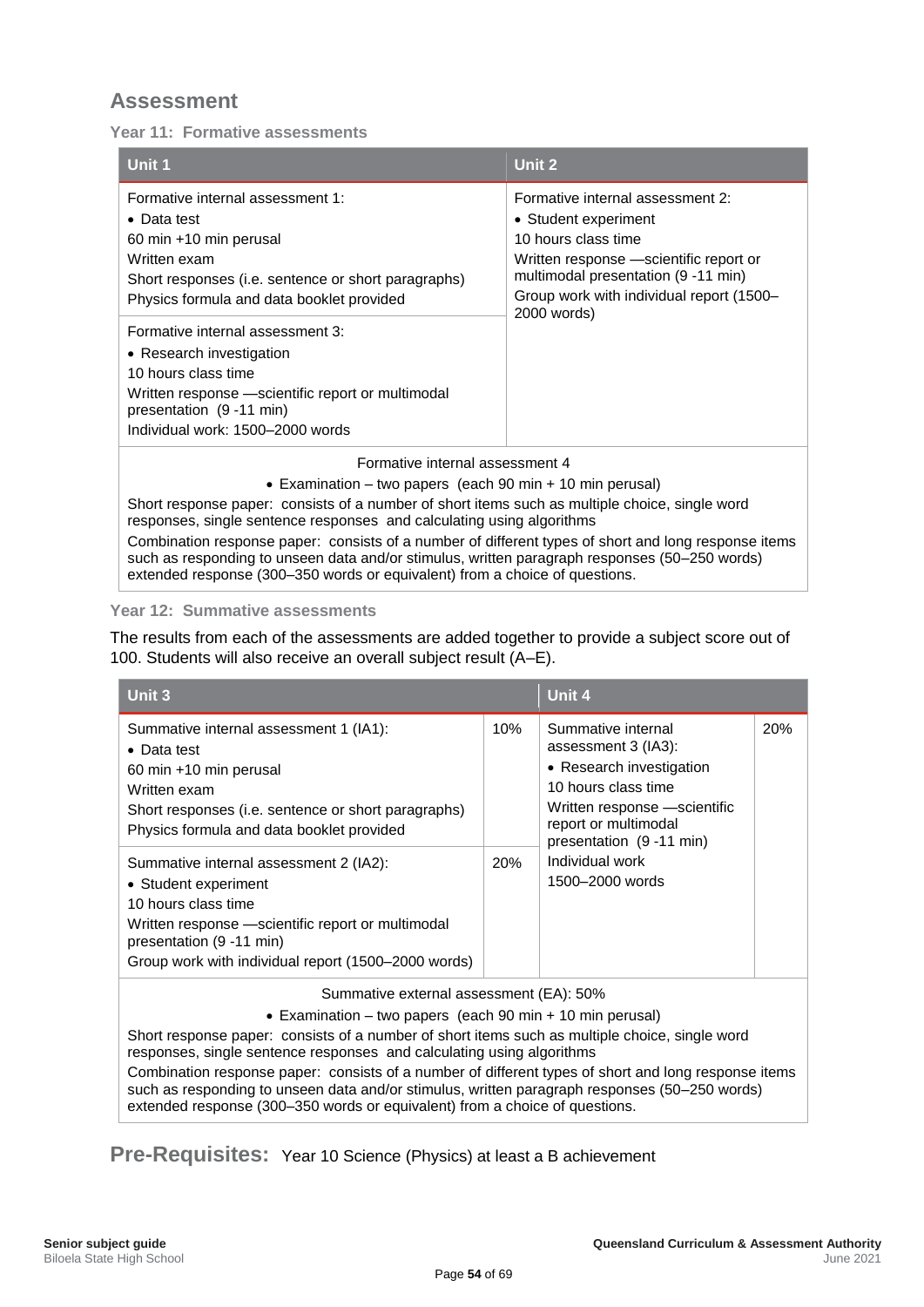## <span id="page-61-0"></span>**Psychology General senior subject General**

Psychology provides opportunities for students to engage with concepts that explain behaviours and underlying cognitions.

Students examine individual development in the form of the role of the brain, cognitive development, human consciousness and sleep. They investigate the concept of intelligence; the process of diagnosis and how to classify psychological disorder and determine an effective treatment; and the contribution of emotion and motivation on individual behaviour. They examine individual thinking and how it is determined by the brain, including perception, memory, and learning. They consider the influence of others by examining theories of social psychology, interpersonal processes, attitudes and cross-cultural psychology.

Students learn and apply aspects of the knowledge and skill of the discipline (thinking, experimentation, problem-solving and research skills), understand how it works and how it may impact society.

#### <span id="page-61-2"></span><span id="page-61-1"></span>**Pathways**

A course of study in Psychology can establish a basis for further education and employment in the fields of psychology, sales, human resourcing, training, social work, health, law, business, marketing and education.

## <span id="page-61-3"></span>**Objectives**

By the conclusion of the course of study, students will:

- describe and explain scientific concepts, theories, models and systems and their limitations
- apply understanding of scientific concepts, theories, models and systems within their limitations
- analyse evidence
- interpret evidence
- investigate phenomena
- evaluate processes, claims and conclusions
- communicates understandings, findings, arguments and conclusions.

| Unit 1                                                                                                                                                              | Unit 2                                                                                                                                                                 | Unit 3                                                                                                                            | Unit 4                                                                                                                             |
|---------------------------------------------------------------------------------------------------------------------------------------------------------------------|------------------------------------------------------------------------------------------------------------------------------------------------------------------------|-----------------------------------------------------------------------------------------------------------------------------------|------------------------------------------------------------------------------------------------------------------------------------|
| Individual<br>development<br>• Psychological<br>science A<br>• The role of the brain<br>• Cognitive<br>development<br>$\bullet$ Human<br>consciousness and<br>sleep | Individual behaviour<br>• Psychological<br>science B<br>• Intelligence<br>• Diagnosis<br>• Psychological<br>disorders and<br>treatments<br>• Emotion and<br>motivation | <b>Individual thinking</b><br>• Localisation of<br>function in the brain<br>• Visual perception<br>• Memory<br>$\bullet$ Learning | The influence of<br>others<br>• Social psychology<br>• Interpersonal<br>processes<br>• Attitudes<br>• Cross-cultural<br>psychology |

### <span id="page-61-4"></span>**Structure**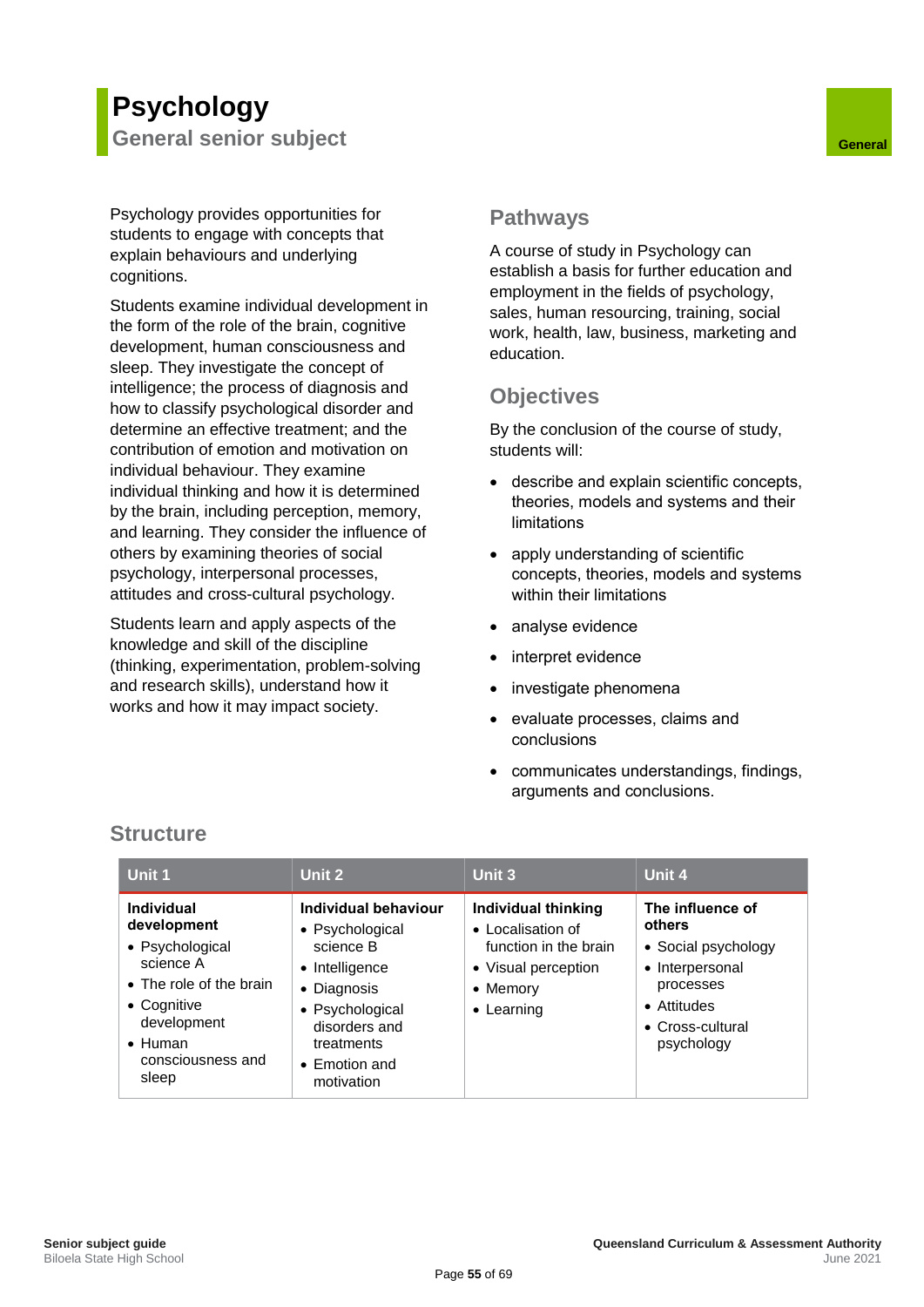<span id="page-62-0"></span>**Year 11: Formative assessments**

| Unit 1                                                                                      | Unit 2                                  |  |  |
|---------------------------------------------------------------------------------------------|-----------------------------------------|--|--|
| Formative internal assessment 1:                                                            | Formative internal assessment 3:        |  |  |
| $\bullet$ Data test                                                                         | • Research investigation                |  |  |
| 60 min +10 min perusal                                                                      | 10 hours class time                     |  |  |
| Written exam                                                                                | Written response — scientific report or |  |  |
| Short responses (i.e. sentence or short paragraphs)                                         | multimodal presentation (9-11 min)      |  |  |
| Formative internal assessment 2:                                                            | Individual work<br>1500-2000 words      |  |  |
| • Student experiment                                                                        |                                         |  |  |
| 10 hours class time                                                                         |                                         |  |  |
| Written response - scientific report or multimodal<br>presentation (9 -11 min)              |                                         |  |  |
| Group work with individual report (1500-2000 words)                                         |                                         |  |  |
| Formative internal assessment 4                                                             |                                         |  |  |
| • Examination – two papers (each 90 min + 10 min perusal)                                   |                                         |  |  |
| Short response paper: multiple choice, single word responses, single sentence responses and |                                         |  |  |

calculating using algorithms Combination response paper: different types of short and long response items such as responding to unseen data and/or stimulus, written paragraph responses (50–250 words) extended response (300– 350 words or equivalent) from a choice of questions.

#### **Year 12: Summative assessments**

The results from each of the assessments are added together to provide a subject score out of 100. Students will also receive an overall subject result (A–E).

| Unit 3                                                                                                                                                                                                                                                                                                                                                                                           |            | Unit 4                                                                                                                                                                                                                 |            |
|--------------------------------------------------------------------------------------------------------------------------------------------------------------------------------------------------------------------------------------------------------------------------------------------------------------------------------------------------------------------------------------------------|------------|------------------------------------------------------------------------------------------------------------------------------------------------------------------------------------------------------------------------|------------|
| Summative internal assessment 1 (IA1):<br>$\bullet$ Data test<br>60 min +10 min perusal<br>Written exam<br>Short responses (i.e. sentence or short paragraphs)<br>Summative internal assessment 2 (IA2):<br>• Student experiment<br>10 hours class time<br>Written response - scientific report or multimodal<br>presentation (9 -11 min)<br>Group work with individual report (1500–2000 words) | 10%<br>20% | Summative internal<br>assessment 3 (IA3):<br>• Research investigation<br>10 hours class time<br>Written response -scientific<br>report or multimodal<br>presentation (9 -11 min)<br>Individual work<br>1500-2000 words | <b>20%</b> |

Summative external assessment (EA): 50%

• Examination – two papers (each 90 min + 10 min perusal)

Short response paper: multiple choice, single word responses, single sentence responses and calculating using algorithms

Combination response paper: different types of short and long response items such as responding to unseen data and/or stimulus, written paragraph responses (50–250 words) extended response (300– 350 words or equivalent) from a choice of questions.

<span id="page-62-1"></span>**Pre-Requisites:** Year 10 Psychology Preparation at least a B achievement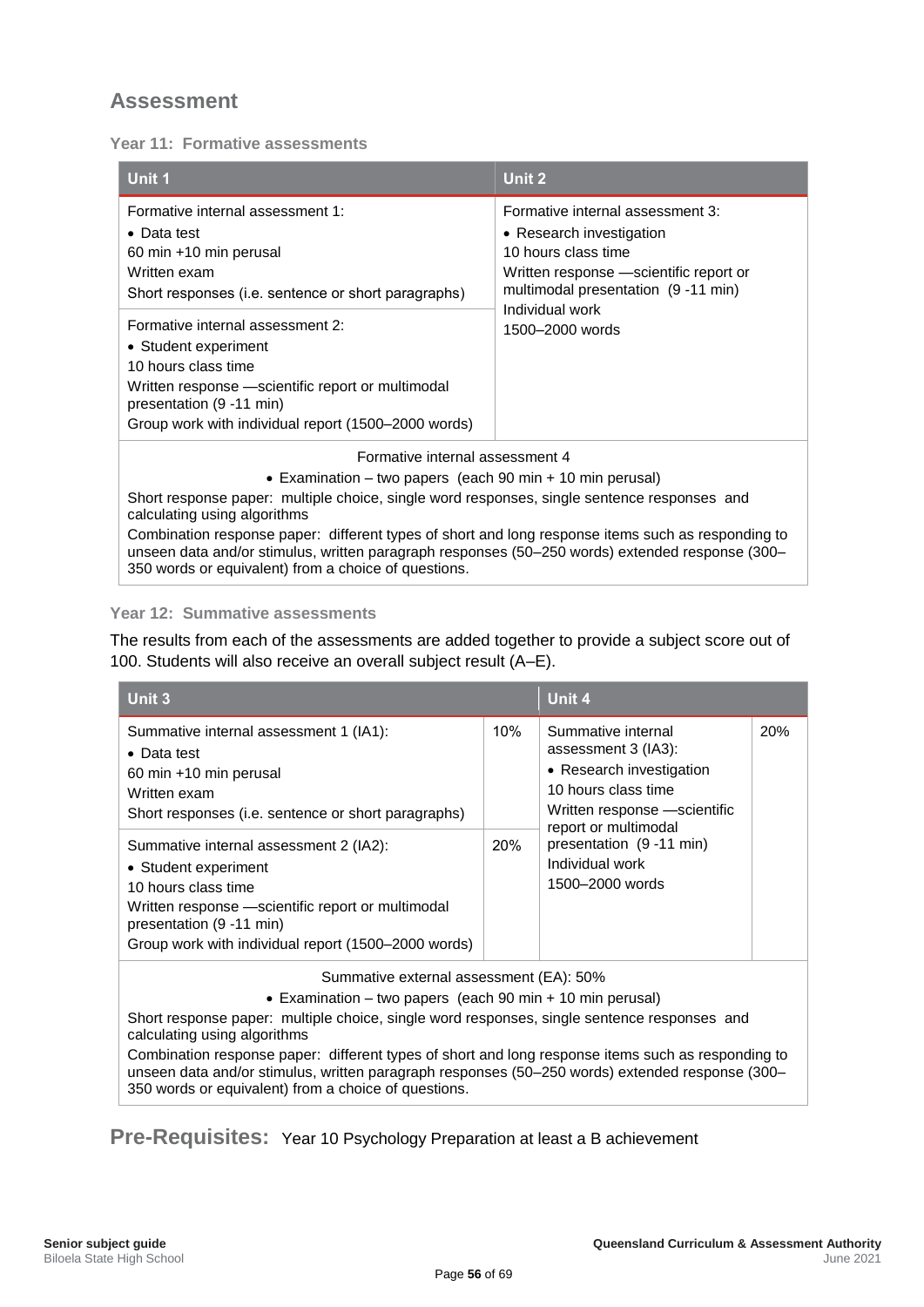## **Drama in Practice**

<span id="page-63-0"></span>**Applied senior subject Applied Applied Applied** 

Drama in Practice gives students

opportunities to plan, create, adapt, produce, perform, appreciate and evaluate a range of dramatic works or events in a variety of settings.

Students participate in learning activities that apply knowledge and develop creative and technical skills in communicating meaning to an audience.

Students learn essential workplace health and safety procedures relevant to the drama and theatre industry, as well as effective work practices and industry skills needed by a drama practitioner.

#### <span id="page-63-2"></span>**Pathways**

A course of study in Drama in Practice can establish a basis for further education and employment in the drama and theatre industry in areas such as performance, theatre management and promotions.

### <span id="page-63-3"></span><span id="page-63-1"></span>**Objectives**

By the conclusion of the course of study, students should:

- identify and explain dramatic principles and practices
- interpret and explain dramatic works and dramatic meanings
- demonstrate dramatic principles and practices
- apply dramatic principles and practices when engaging in drama activities and/or with dramatic works
- analyse the use of dramatic principles and practices to communicate meaning for a purpose
- use language conventions and features and terminology to communicate ideas and information about drama, according to purposes
- plan and modify dramatic works using dramatic principles and practices to achieve purposes
- create dramatic works that convey meaning to audiences
- evaluate the application of dramatic principles and practices to drama activities or dramatic works.

## <span id="page-63-4"></span>**Structure**

The Drama in Practice course is designed around core and elective topics.

| Core                                                        | Electives                                                                                                                                                               |                                                                                                                                 |
|-------------------------------------------------------------|-------------------------------------------------------------------------------------------------------------------------------------------------------------------------|---------------------------------------------------------------------------------------------------------------------------------|
| $\bullet$ Dramatic<br>principles<br>• Dramatic<br>practices | • Acting (stage and screen)<br>• Career pathways (including arts<br>entrepreneurship)<br>• Community theatre<br>• Contemporary theatre<br>• Directing<br>• Playbuilding | • Scriptwriting<br>• Technical design and production<br>• The theatre industry<br>• Theatre through the ages<br>• World theatre |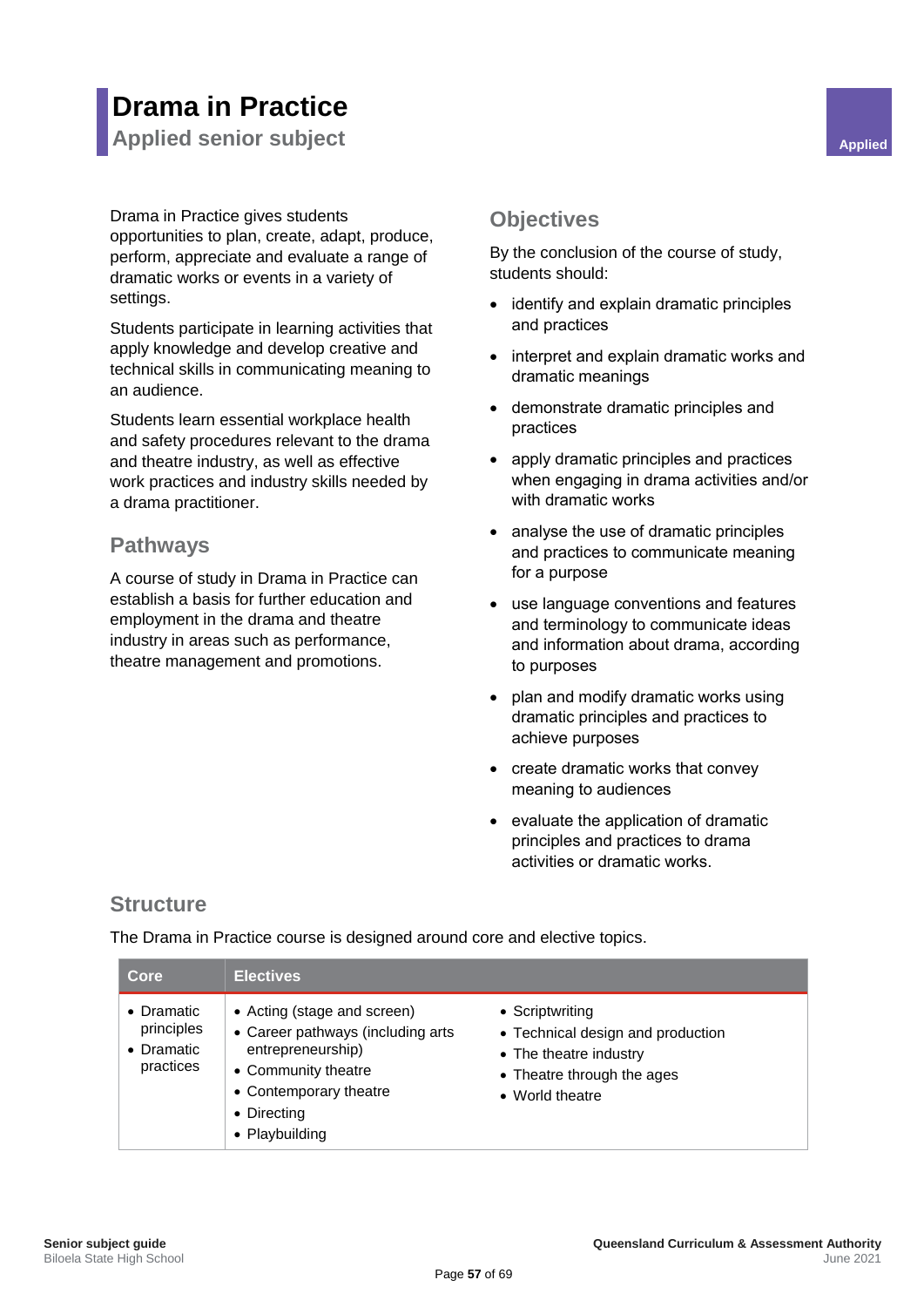<span id="page-64-0"></span>

| Unit 1      | Unit 2                   | Unit 3      | Unit 4                   |
|-------------|--------------------------|-------------|--------------------------|
| Performance | Project                  | Performance | Project                  |
| Project     | <b>Extended Response</b> | Project     | <b>Extended Response</b> |

For Drama in Practice, assessment from Units 3 and 4 is used to determine the student's exit result, and consists of four instruments, including:

- at least two projects, with at least one project arising from community connections
- at least one product, separate to an assessable component of a project.

| Project                                                                                                                                                                                                                                                                                                                                                                                                                                                                                                                                | <b>Performance</b>                                                                                                                                                                                                                                                                                                                                                | <b>Product</b>                                                          | <b>Extended</b><br>response                                                                                                                                                                                                                     | Investigation                                                                                                                                                                                                                                              |
|----------------------------------------------------------------------------------------------------------------------------------------------------------------------------------------------------------------------------------------------------------------------------------------------------------------------------------------------------------------------------------------------------------------------------------------------------------------------------------------------------------------------------------------|-------------------------------------------------------------------------------------------------------------------------------------------------------------------------------------------------------------------------------------------------------------------------------------------------------------------------------------------------------------------|-------------------------------------------------------------------------|-------------------------------------------------------------------------------------------------------------------------------------------------------------------------------------------------------------------------------------------------|------------------------------------------------------------------------------------------------------------------------------------------------------------------------------------------------------------------------------------------------------------|
| A response to a<br>single task,<br>situation and/or<br>scenario that<br>contains two or<br>more<br>components.                                                                                                                                                                                                                                                                                                                                                                                                                         | A technique that<br>assesses the<br>physical<br>demonstration of<br>identified skills.                                                                                                                                                                                                                                                                            | A technique that<br>assesses the<br>production of a<br>design solution. | A technique that<br>assesses the<br>interpretation,<br>analysis/examinatio<br>n and/or evaluation<br>of ideas and<br>information in<br>provided stimulus<br>materials.                                                                          | A response that<br>includes locating<br>and using<br>information<br>beyond students'<br>own knowledge<br>and the data they<br>have been given.                                                                                                             |
| At least two<br>different<br>components from<br>the following:<br>$\bullet$ written: 500-<br>900 words<br>• spoken: 21/2-31/2<br>minutes<br>• multimodal<br>$\bullet$ non-<br>presentation:<br>8 A4 pages<br>max (or<br>equivalent)<br>• presentation:<br>3-6 minutes<br>• performance<br>onstage (stage<br>acting)<br>$\bullet$ 2-4 minutes:<br>individual<br>• $1\frac{1}{2} - 3$<br>minutes:<br>group<br>• performance<br>onstage (screen<br>acting)<br>• 2-3 minutes:<br>individual<br>• $1\frac{1}{2} - 2\frac{1}{2}$<br>minutes: | $\bullet$ acting<br>performance<br>(stage)<br>• 3-5 minutes:<br>individual<br>$\bullet$ 2-4 minutes:<br>group<br>$\bullet$ acting<br>performance<br>(screen)<br>• $2\frac{1}{2} - 3\frac{1}{2}$<br>minutes:<br>individual<br>• 2-3 minutes:<br>group<br>· directing<br>performance<br>• 5-7 minutes:<br>individual<br>(excluding<br>actors<br>delivering<br>text) | • variable<br>conditions                                                | Presented in one of<br>the following<br>modes:<br>• written: 600-1000<br>words<br>$\bullet$ spoken: 3-4<br>minutes<br>• multimodal<br>$\bullet$ non-<br>presentation: 10<br>A4 pages max<br>(or equivalent)<br>• presentation: 4-<br>7 minutes. | Presented in one<br>of the following<br>modes:<br>$\bullet$ written: 600-<br>1000 words<br>$\bullet$ spoken: 3-4<br>minutes<br>• multimodal<br>$\bullet$ non-<br>presentation:<br>10 A4 pages<br>max (or<br>equivalent)<br>• presentation:<br>4-7 minutes. |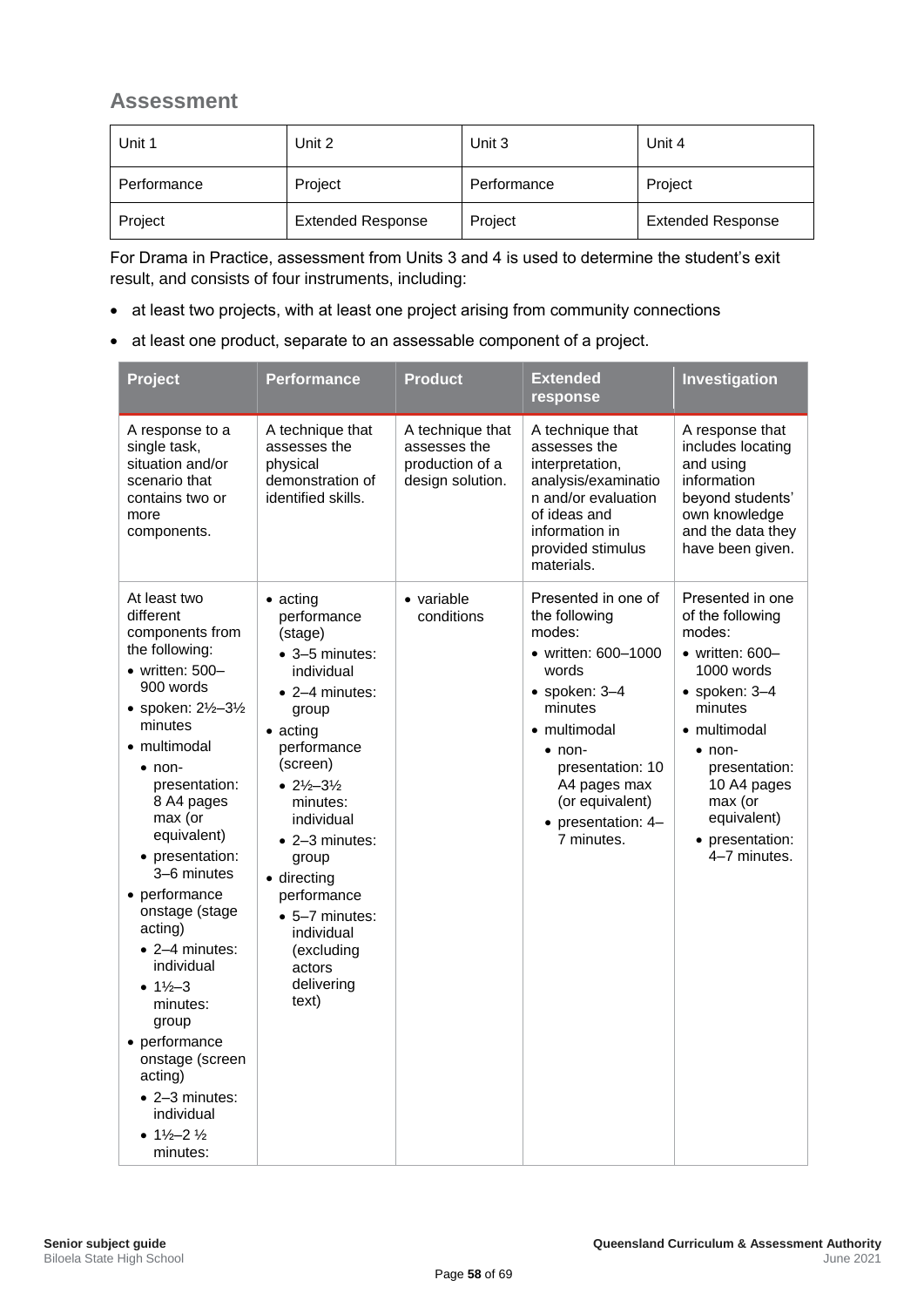| Project                                                                     | <b>Performance</b> | <b>Product</b> | <b>Extended</b><br>response | Investigation |
|-----------------------------------------------------------------------------|--------------------|----------------|-----------------------------|---------------|
| group<br>• performance<br>offstage<br>(directing,<br>designing)             |                    |                |                             |               |
| • 4-6 minutes:<br>individual<br>(excluding<br>actors<br>delivering<br>text) |                    |                |                             |               |
| • workshop<br>performance<br>(other): variable<br>conditions                |                    |                |                             |               |
| • product:<br>variable<br>conditions.                                       |                    |                |                             |               |

## <span id="page-65-0"></span>**Pre-Requisites:**

Year 10 Drama is desirable.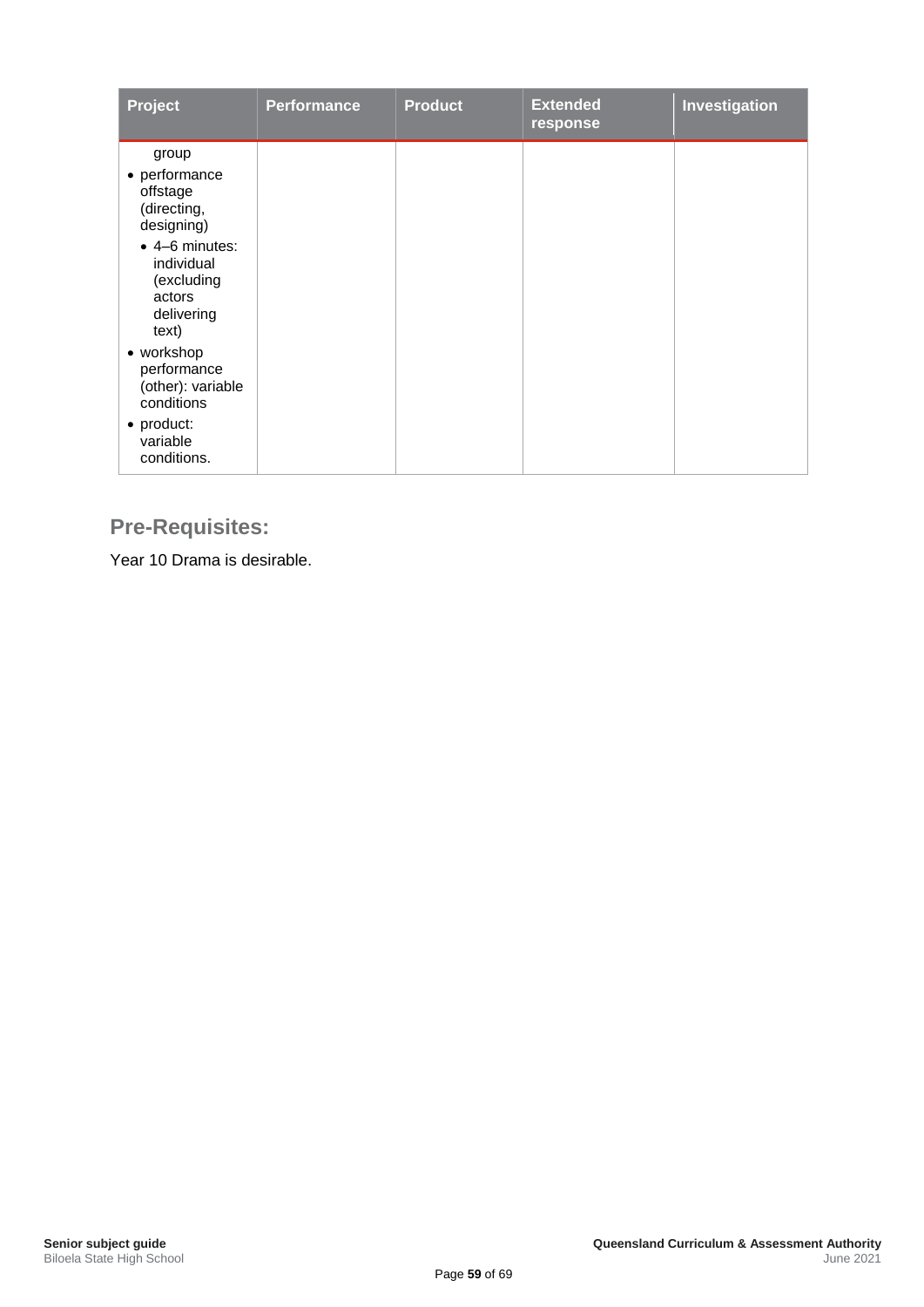## **Media Arts in Practice**

<span id="page-66-0"></span>**Applied senior subject Applied Applied Applied Applied Applied Applied Applied Applied Applied** 

Media Arts in Practice focuses on the role media arts plays in the community in reflecting and shaping society's values, attitudes and beliefs. It provides opportunities for students to create and share media artworks that convey meaning and express insight.

Students learn how to apply media technologies in real-world contexts to solve technical and/or creative problems. When engaging with school and/or local community activities, they gain an appreciation of how media communications connect ideas and purposes with audiences. They use their knowledge and understanding of design elements and principles to develop their own works and to evaluate and reflect on their own and others' art-making processes and aesthetic choices.

Students learn to be ethical and responsible users of and advocates for digital technologies, and aware of the social, environmental and legal impacts of their actions and practices.

#### <span id="page-66-2"></span>**Pathways**

A course of study in Media Arts in Practice can establish a basis for further education and employment in a dynamic, creative and global industry that is constantly adapting to new technologies.

#### <span id="page-66-3"></span><span id="page-66-1"></span>**Objectives**

By the conclusion of the course of study, students should:

- identify and explain media art-making processes
- interpret information about media arts concepts and ideas for particular purposes
- demonstrate practical skills, techniques and technologies required for media arts
- organise and apply media art-making processes, concepts and ideas
- analyse problems within media arts contexts
- use language conventions and features to communicate ideas and information about media arts, according to context and purpose
- plan and modify media artworks using media art-making processes to achieve purposes
- create media arts communications that convey meaning to audiences
- evaluate media art-making processes and media artwork concepts and ideas.

### <span id="page-66-4"></span>**Structure**

The Media Arts in Practice course is designed around core and elective topics.

| Core                                                                 | <b>Electives</b>                                                                                             |
|----------------------------------------------------------------------|--------------------------------------------------------------------------------------------------------------|
| • Media technologies<br>• Media communications<br>• Media in society | $\bullet$ Audio<br>• Curating<br>• Graphic design<br>• Interactive media<br>• Moving images<br>• Still image |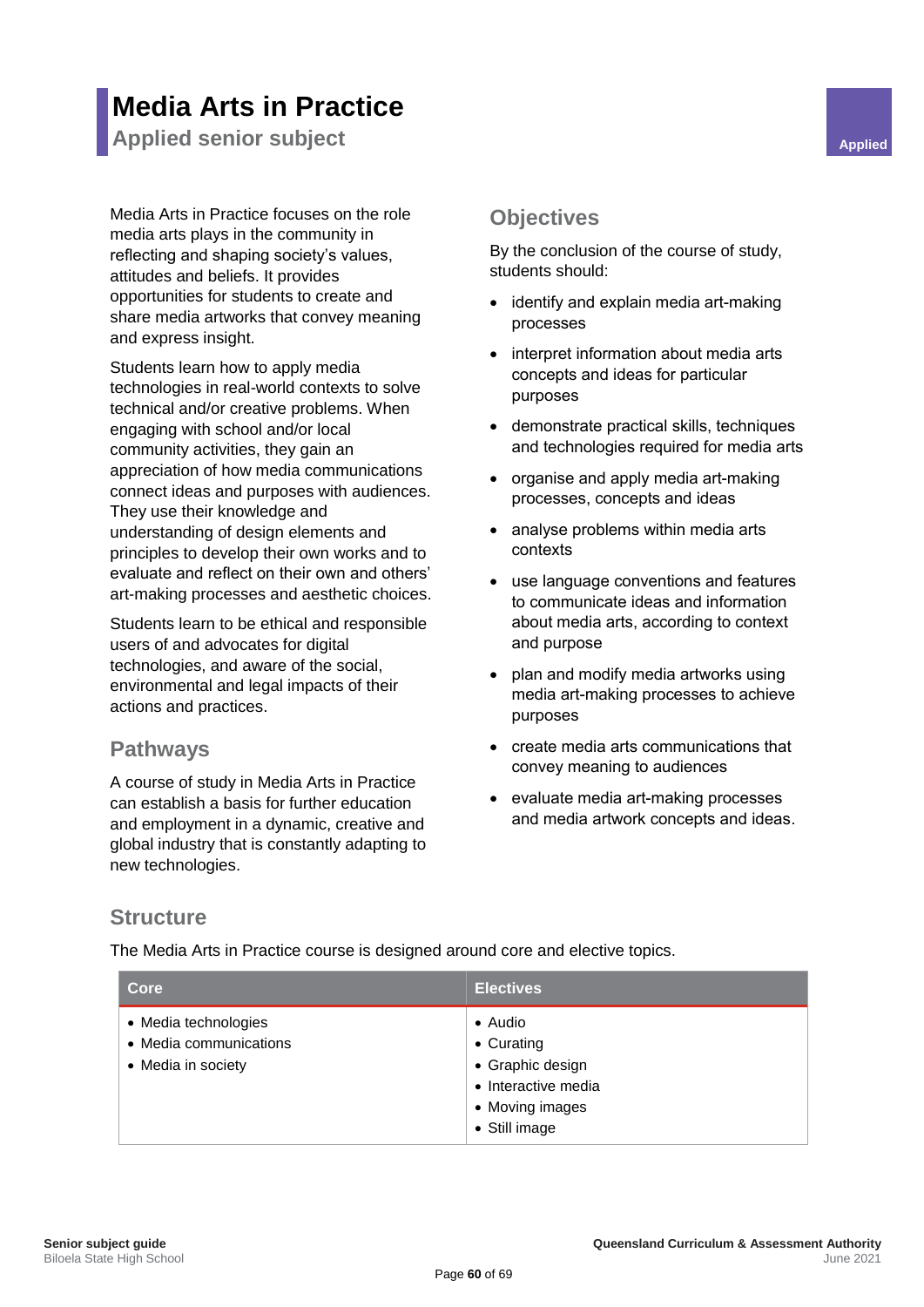<span id="page-67-0"></span>

| Unit 1  | Unit 2        | Unit 3        | Unit 4  |
|---------|---------------|---------------|---------|
| Project | Investigation | Investigation | Project |
| Product | Project       | Project       | Product |

For Media Arts in Practice, assessment from Units 3 and 4 is used to determine the student's exit result, and consists of four instruments, including:

- at least two projects, with at least one project arising from community connections
- at least one product, separate to an assessable component of a project.

| <b>Project</b>                                                                                                                                                                                                                                                                           | <b>Product</b>                                                                                  | Investigation                                                                                                                                                                                                 |
|------------------------------------------------------------------------------------------------------------------------------------------------------------------------------------------------------------------------------------------------------------------------------------------|-------------------------------------------------------------------------------------------------|---------------------------------------------------------------------------------------------------------------------------------------------------------------------------------------------------------------|
| A response to a single task,<br>situation and/or scenario.                                                                                                                                                                                                                               | A technique that assesses the<br>application of skills in the<br>production of media artwork/s. | A response that includes<br>locating and using information<br>beyond students' own<br>knowledge and the data they<br>have been given.                                                                         |
| At least two different<br>components from the following:<br>• written: $500 - 900$ words<br>• spoken: $2\frac{1}{2}$ –3 $\frac{1}{2}$ min<br>$\bullet$ multimodal<br>• non-presentation: 8 A4<br>pages max (or equivalent)<br>• presentation: 3–6 min<br>• product: variable conditions. | • variable conditions may<br>include:<br>$\circ$ advertisement<br>$\circ$ digital portfolio     | Presented in one of the following<br>modes:<br>• written: $600-1000$ words<br>$\bullet$ spoken: 3-4 min<br>• multimodal<br>• non-presentation: 10 A4<br>pages max (or equivalent)<br>• presentation: 4–7 min. |

### <span id="page-67-1"></span>**Pre-Requisites:**

Year 10 Media Arts is desirable.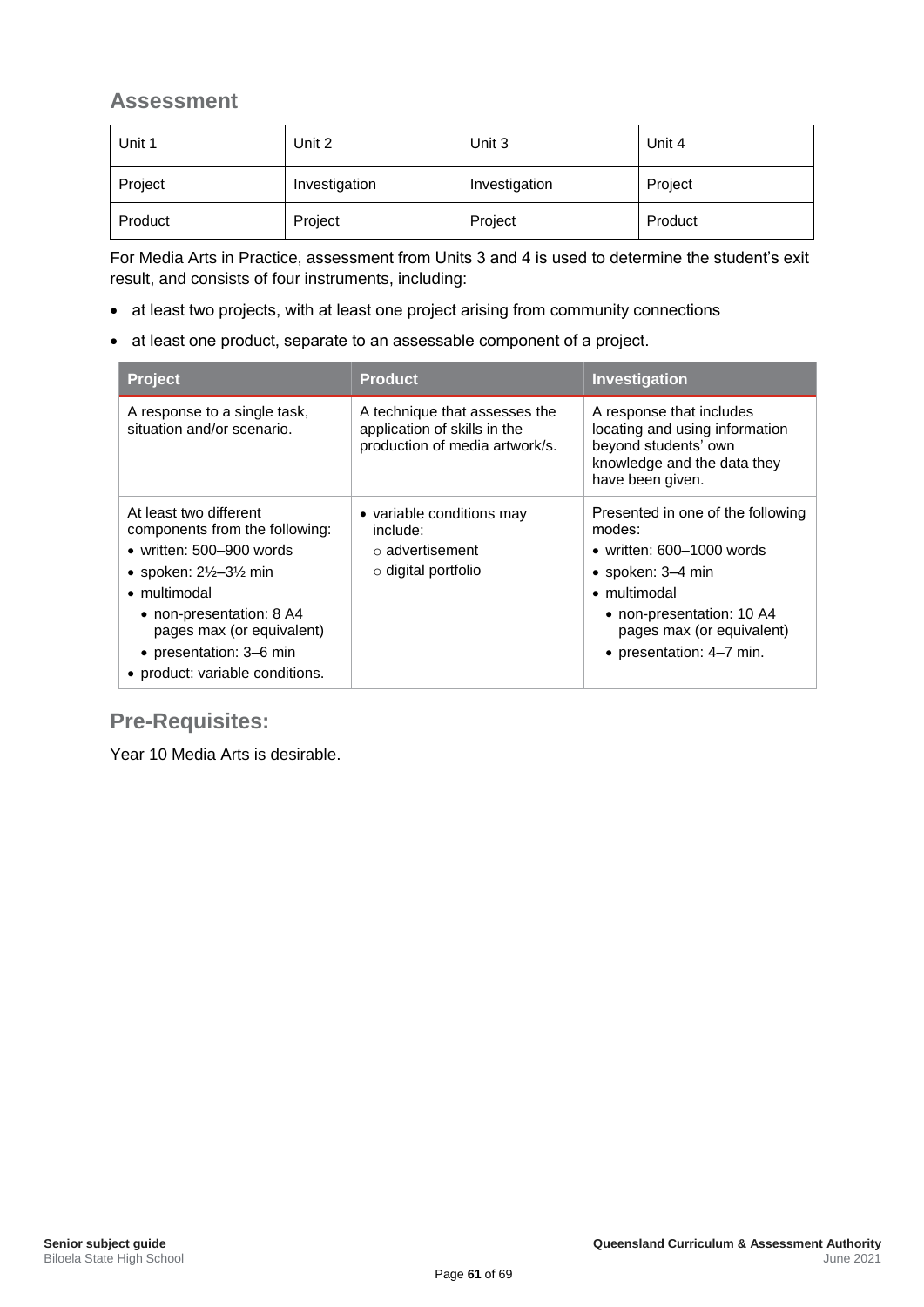## **Visual Arts in Practice**

<span id="page-68-0"></span>**Applied senior subject Applied Applied Applied** 

Visual Arts in Practice focuses on students engaging in art-making processes and making virtual or physical visual artworks. Visual artworks are created for a purpose and in response to individual, group or community needs.

Students explore and apply the materials, technologies and techniques used in artmaking. They use information about design elements and principles to influence their own aesthetic and guide how they view others' works. They also investigate information about artists, art movements and theories, and use the lens of a context to examine influences on art-making.

Students reflect on both their own and others' art-making processes. They integrate skills to create artworks and evaluate aesthetic choices. Students decide on the best way to convey meaning through communications and artworks. They learn and apply safe visual art practices.

#### <span id="page-68-2"></span>**Pathways**

A course of study in Visual Arts in Practice can establish a basis for further education and employment in a range of fields, including design, styling, decorating,

<span id="page-68-1"></span>illustrating, drafting, visual merchandising, make-up artistry, advertising, game design, photography, animation or ceramics.

#### <span id="page-68-3"></span>**Objectives**

By the conclusion of the course of study, students should:

- recall terminology and explain art-making processes
- interpret information about concepts and ideas for a purpose
- demonstrate art-making processes required for visual artworks
- apply art-making processes, concepts and ideas
- analyse visual art-making processes for particular purposes
- use language conventions and features to achieve particular purposes
- generate plans and ideas and make decisions
- create communications that convey meaning to audiences
- evaluate art-making processes, concepts and ideas.

#### <span id="page-68-4"></span>**Structure**

The Visual Arts in Practice course is designed around core and elective topics.

| Core                                                                                                    | <b>Electives</b>                                                                |
|---------------------------------------------------------------------------------------------------------|---------------------------------------------------------------------------------|
| • Visual mediums, technologies, techniques<br>• Visual literacies and contexts<br>• Artwork realisation | $\bullet$ 2D<br>$\bullet$ 3D<br>• Digital and 4D<br>• Design<br>$\bullet$ Craft |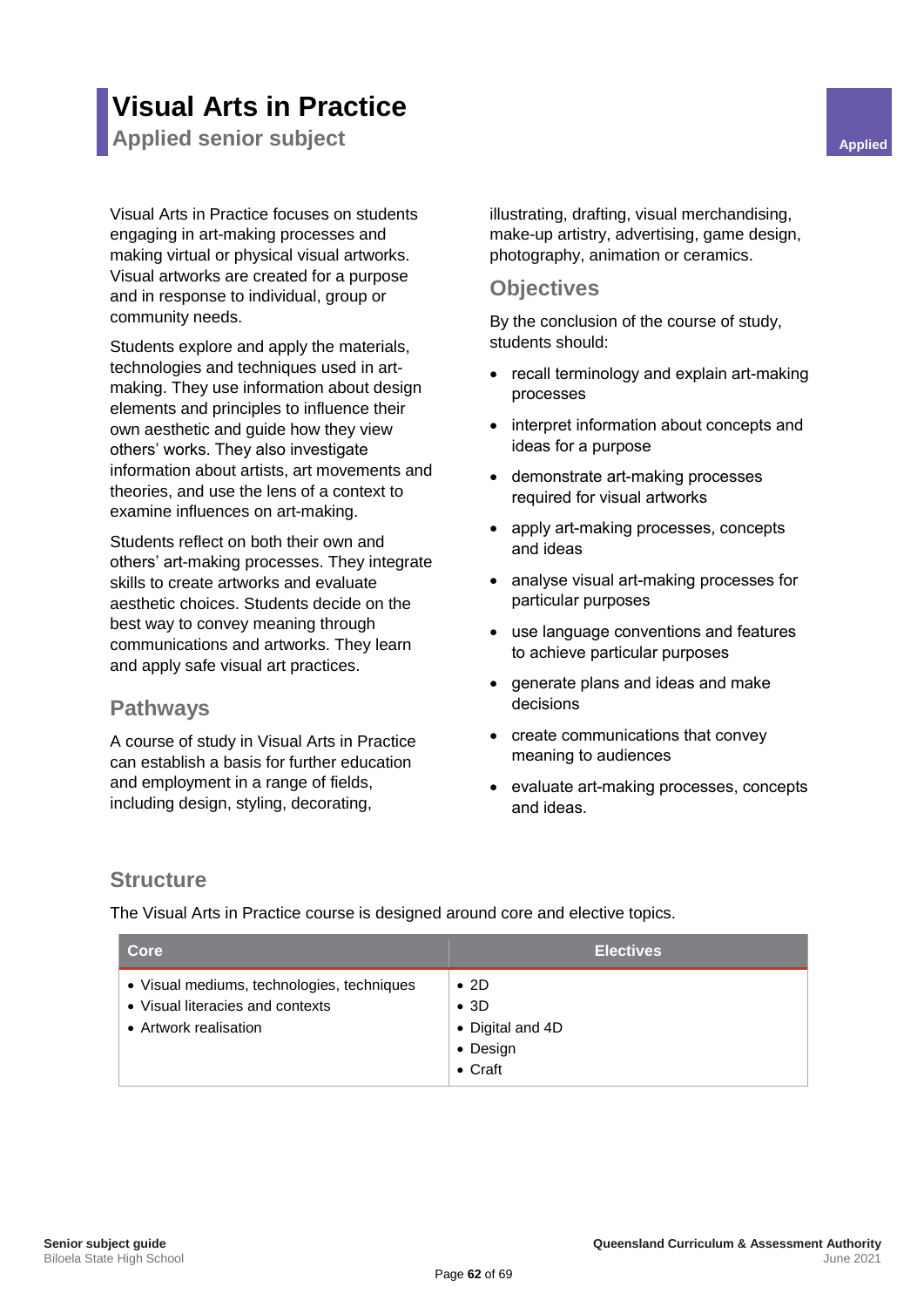<span id="page-69-0"></span>

| Unit 1  | Unit 2  | Unit 3  | Unit 4  |
|---------|---------|---------|---------|
| Product | Project | Project | Project |
| Project | Product | Product | Product |

For Visual Arts in Practice, assessment from Units 3 and 4 is used to determine the student's exit result, and consists of four instruments, including:

- at least two projects, with at least one project arising from community connections
- at least one product (composition), separate to an assessable component of a project.

| <b>Project</b>                                                                                                                                                                                                                                                                   | <b>Product</b>                                                                               |
|----------------------------------------------------------------------------------------------------------------------------------------------------------------------------------------------------------------------------------------------------------------------------------|----------------------------------------------------------------------------------------------|
| A response to a single task, situation and/or<br>scenario.                                                                                                                                                                                                                       | A technique that assesses the application of skills<br>in the production of media artwork/s. |
| At least two different components from the<br>following:<br>• written: $500 - 900$ words<br>• spoken: $2\frac{1}{2}$ –3 $\frac{1}{2}$ min<br>• multimodal<br>• non-presentation: 8 A4 pages max (or<br>equivalent)<br>• presentation: 3–6 min<br>• product: variable conditions. | • variable conditions may include:<br>○ advertisement<br>$\circ$ digital portfolio           |

### <span id="page-69-1"></span>**Pre-Requisites:**

Year 10 Visual Art is desirable

#### <span id="page-69-2"></span>**Costs:**

<span id="page-69-3"></span>This subject has a user pays levy attached to it.